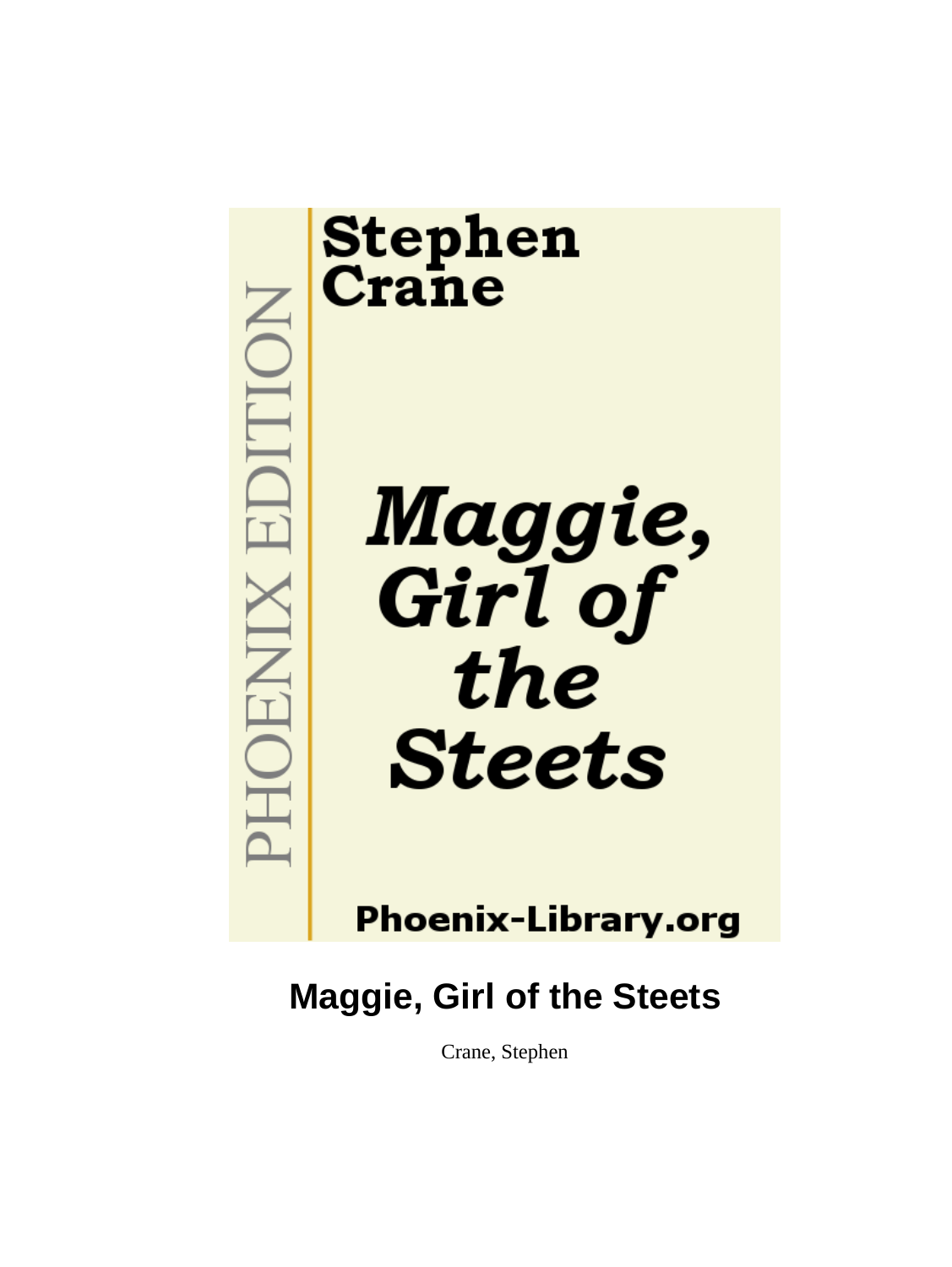[Table Of Content](#page-67-0) [About Phoenix−Edition](#page-68-0) **[Copyright](#page-71-0)**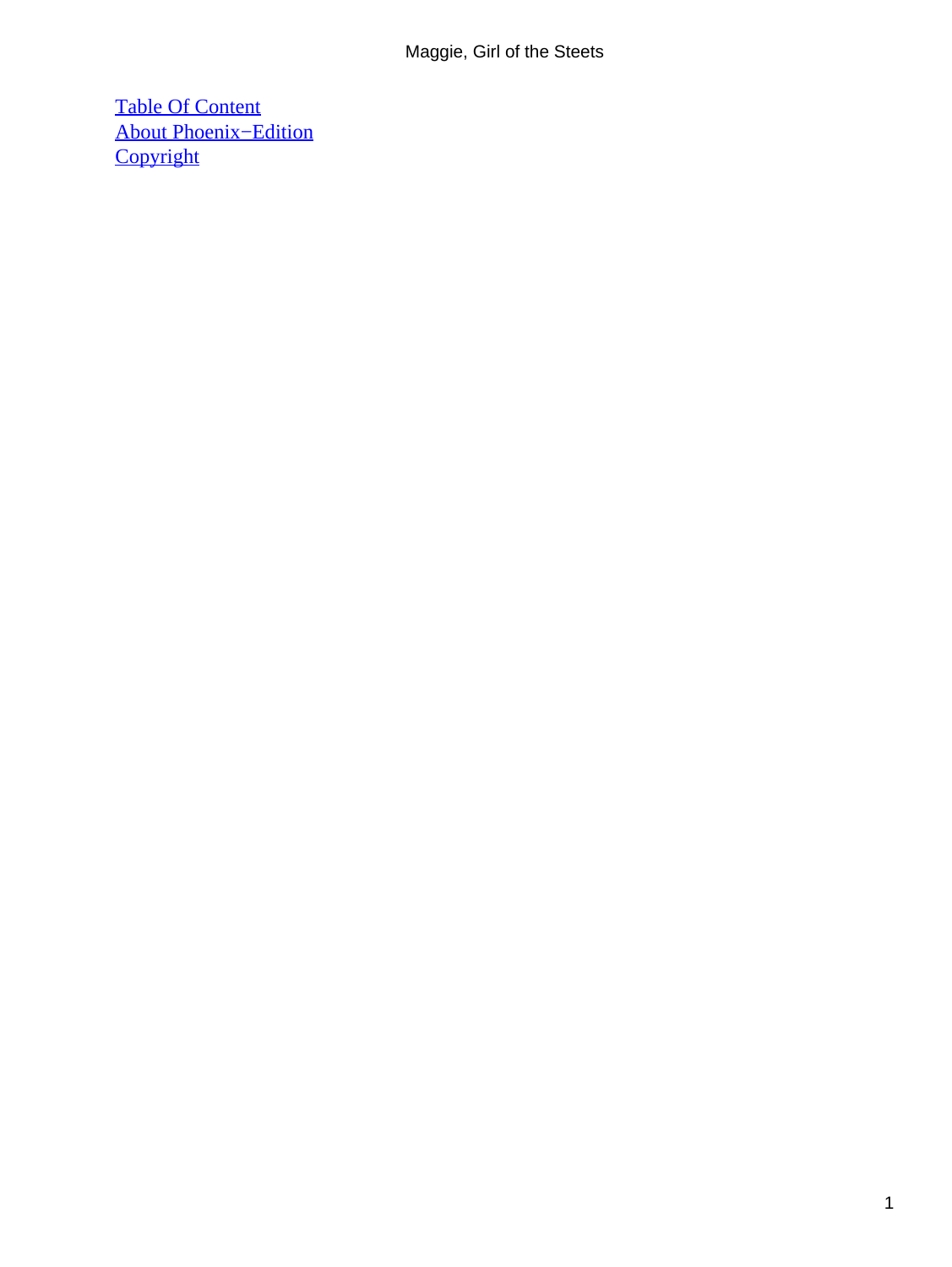### *M*AGGIE: **A girl of the streets by stephen crane**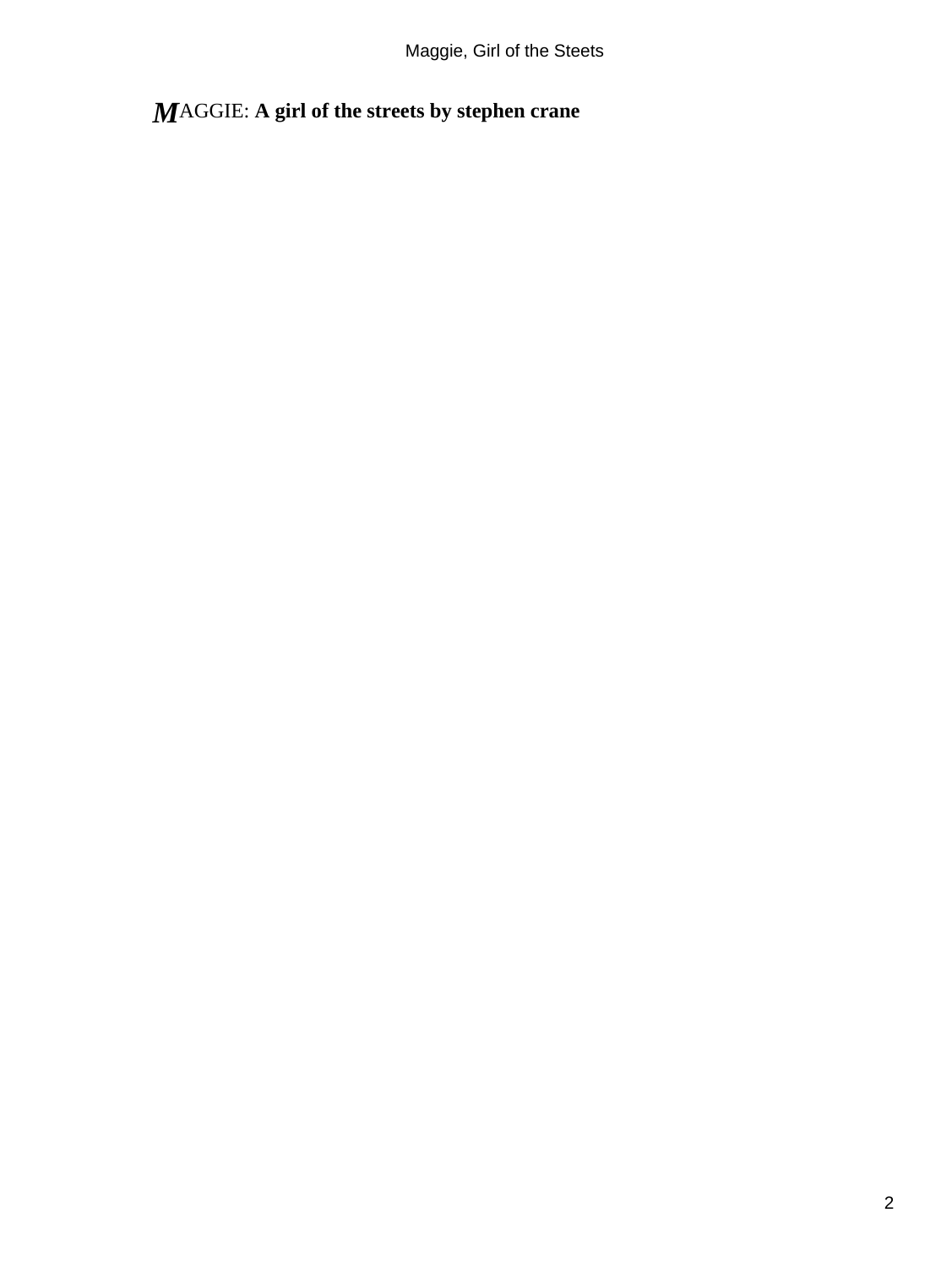#### **[Chapter I](#page-67-0)**

*A* very little boy stood upon a heap of gravel for the honor of Rum Alley. He was throwing stones at howling urchins from Devil's Row who were circling madly about the heap and pelting at him.

 His infantile countenance was livid with fury. His small body was writhing in the delivery of great, crimson oaths.

«Run, Jimmie, run! Dey'll get yehs,» screamed a retreating Rum Alley child.

«Naw,» responded Jimmie with a valiant roar, «dese micks can't make me run.»

 Howls of renewed wrath went up from Devil's Row throats. Tattered gamins on the right made a furious assault on the gravel heap. On their small, convulsed faces there shone the grins of true assassins. As they charged, they threw stones and cursed in shrill chorus.

 The little champion of Rum Alley stumbled precipitately down the other side. His coat had been torn to shreds in a scuffle, and his hat was gone. He had bruises on twenty parts of his body, and blood was dripping from a cut in his head. His wan features wore a look of a tiny, insane demon.

 On the ground, children from Devil's Row closed in on their antagonist. He crooked his left arm defensively about his head and fought with cursing fury. The little boys ran to and fro, dodging, hurling stones and swearing in barbaric trebles.

 From a window of an apartment house that upreared its form from amid squat, ignorant stables, there leaned a curious woman. Some laborers, unloading a scow at a dock at the river, paused for a moment and regarded the fight. The engineer of a passive tugboat hung lazily to a railing and watched. Over on the Island, a worm building and crawled slowly along the river's bank.

 A stone had smashed into Jimmie's mouth. Blood was bubbling over his chin and down upon his ragged shirt. Tears made furrows on his dirt−stained cheeks. His thin legs had begun to tremble and turn weak, causing his small body to reel. His roaring curses of the first part of the fight had changed to a blasphemous chatter.

 In the yells of the whirling mob of Devil's Row children there were notes of joy like songs of triumphant savagery. The little boys seemed to leer gloatingly at the blood upon the other child's face.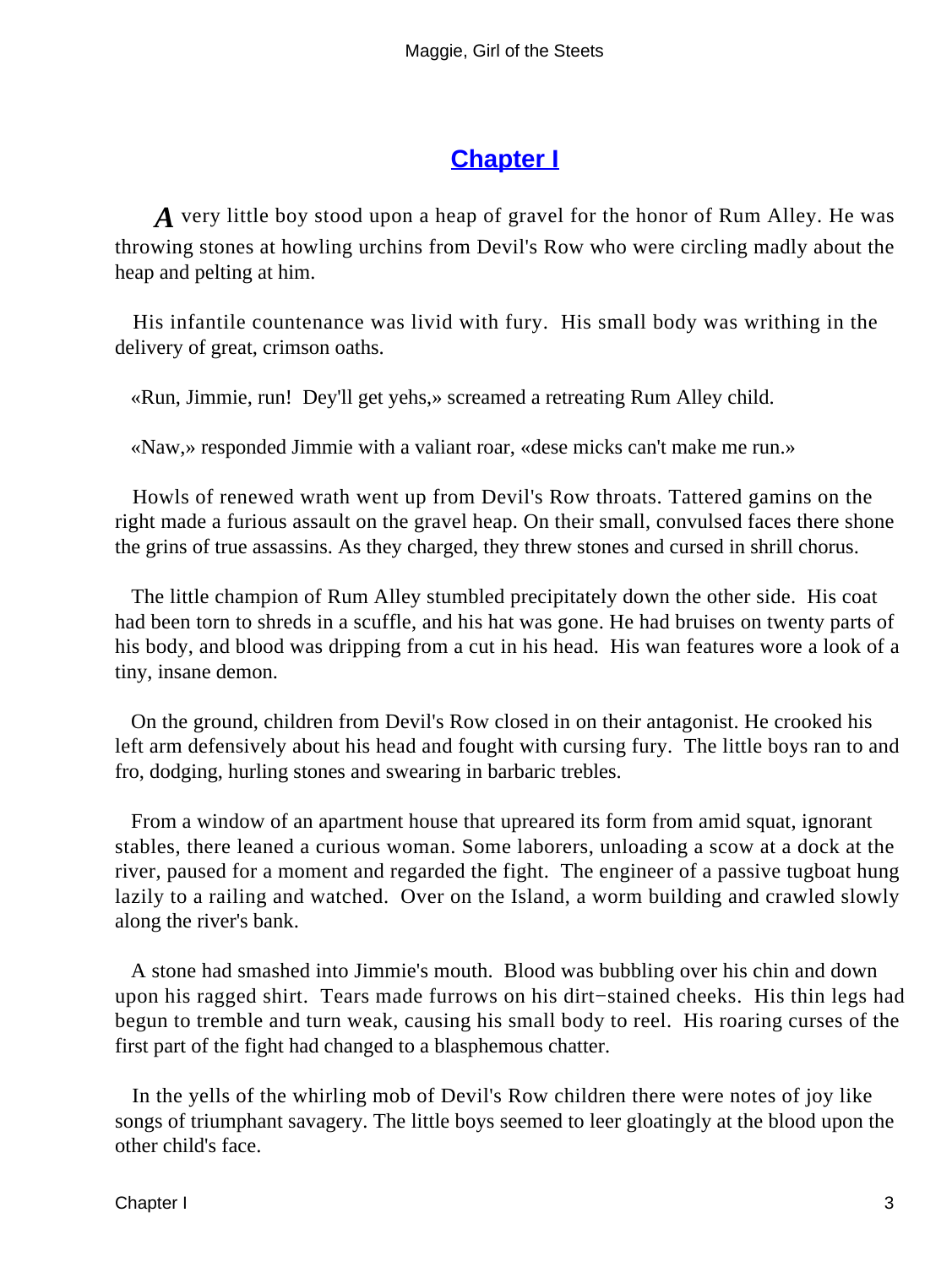Down the avenue came boastfully sauntering a lad of sixteen years, although the chronic sneer of an ideal manhood already sat upon his lips. His hat was tipped with an air of challenge over his eye. Between his teeth, a cigar stump was tilted at the angle of defiance. He walked with a certain swing of the shoulders which appalled the timid. He glanced over into the vacant lot in which the little raving boys from Devil's Row seethed about the shrieking and tearful child from Rum Alley.

«Gee!» he murmured with interest. «A scrap. Gee!»

 He strode over to the cursing circle, swinging his shoulders in a manner which denoted that he held victory in his fists. He approached at the back of one of the most deeply engaged of the Devil's Row children.

 «Ah, what deh hell,» he said, and smote the deeply−engaged one on the back of the head. The little boy fell to the ground and gave a hoarse, tremendous howl. He scrambled to his feet, and perceiving, evidently, the size of his assailant, ran quickly off, shouting alarms. The entire Devil's Row party followed him. They came to a stand a short distance away and yelled taunting oaths at the boy with the chronic sneer. The latter, momentarily, paid no attention to them.

«What deh hell, Jimmie?» he asked of the small champion.

Jimmie wiped his blood−wet features with his sleeve.

 «Well, it was dis way, Pete, see! I was goin' teh lick dat Riley kid and dey all pitched on me.»

 Some Rum Alley children now came forward. The party stood for a moment exchanging vainglorious remarks with Devil's Row. A few stones were thrown at long distances, and words of challenge passed between small warriors. Then the Rum Alley contingent turned slowly in the direction of their home street. They began to give, each to each, distorted versions of the fight. Causes of retreat in particular cases were magnified. Blows dealt in the fight were enlarged to catapultian power, and stones thrown were alleged to have hurtled with infinite accuracy. Valor grew strong again, and the little boys began to swear with great spirit.

«Ah, we blokies kin lick deh hull damn Row,» said a child, swaggering.

 Little Jimmie was striving to stanch the flow of blood from his cut lips. Scowling, he turned upon the speaker.

 «Ah, where deh hell was yeh when I was doin' all deh fightin?» he demanded. «Youse kids makes me tired.»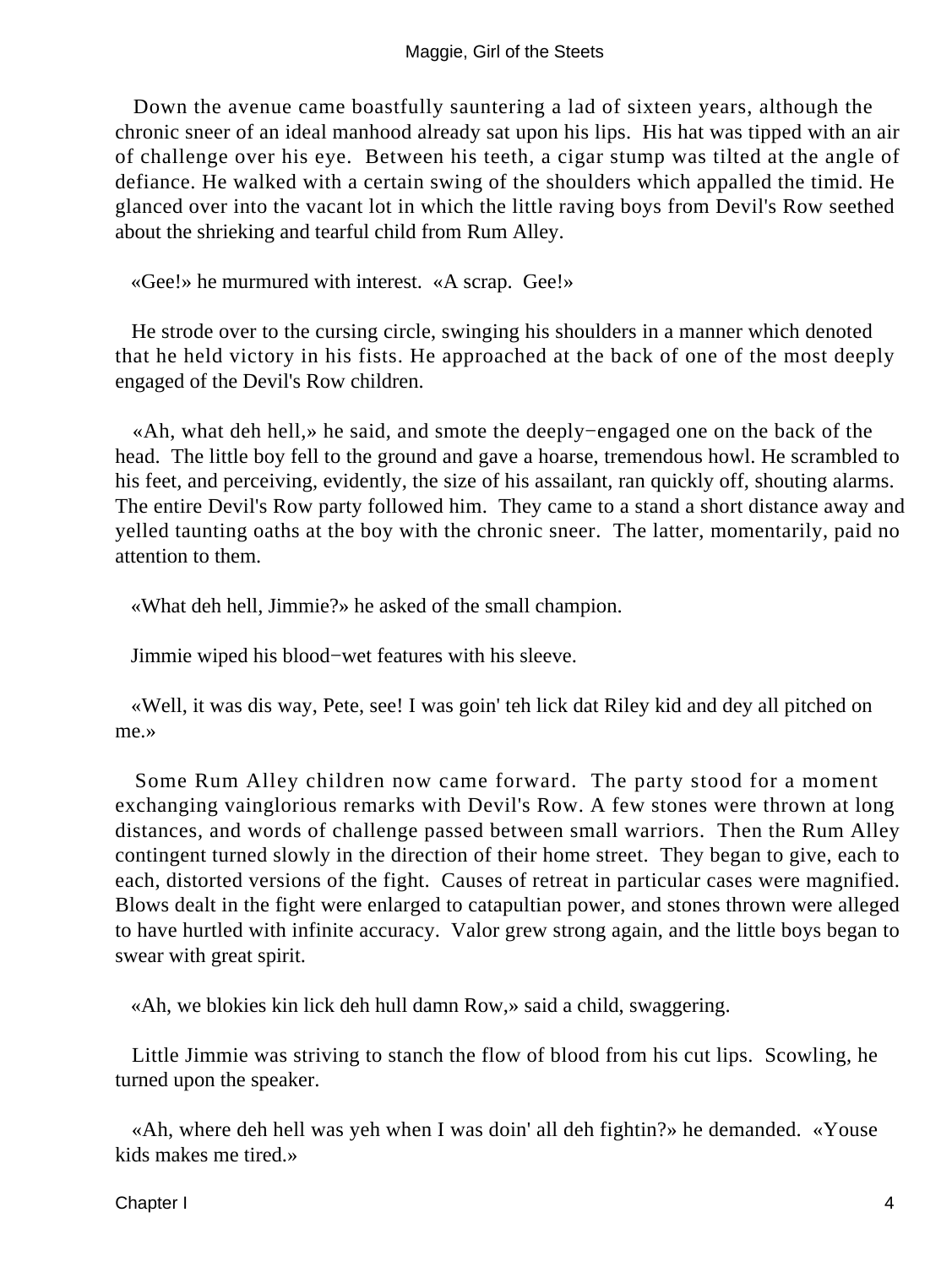«Ah, go ahn,» replied the other argumentatively.

 Jimmie replied with heavy contempt. «Ah, youse can't fight, Blue Billie! I kin lick yeh wid one han'.»

«Ah, go ahn,» replied Billie again.

«Ah,» said Jimmie threateningly.

«Ah,» said the other in the same tone.

They struck at each other, clinched, and rolled over on the cobble stones.

 «Smash 'im, Jimmie, kick deh damn guts out of 'im,» yelled Pete, the lad with the chronic sneer, in tones of delight.

 The small combatants pounded and kicked, scratched and tore. They began to weep and their curses struggled in their throats with sobs. The other little boys clasped their hands and wriggled their legs in excitement. They formed a bobbing circle about the pair.

A tiny spectator was suddenly agitated.

«Cheese it, Jimmie, cheese it! Here comes yer fader,» he yelled.

 The circle of little boys instantly parted. They drew away and waited in ecstatic awe for that which was about to happen. The two little boys fighting in the modes of four thousand years ago, did not hear the warning.

 Up the avenue there plodded slowly a man with sullen eyes. He was carrying a dinner pail and smoking an apple−wood pipe.

 As he neared the spot where the little boys strove, he regarded them listlessly. But suddenly he roared an oath and advanced upon the rolling fighters.

«Here, you Jim, git up, now, while I belt yer life out, you damned disorderly brat.»

 He began to kick into the chaotic mass on the ground. The boy Billie felt a heavy boot strike his head. He made a furious effort and disentangled himself from Jimmie. He tottered away, damning.

 Jimmie arose painfully from the ground and confronting his father, began to curse him. His parent kicked him. «Come home, now,» he cried, «an' stop yer jawin', er I'll lam the everlasting head off yehs.»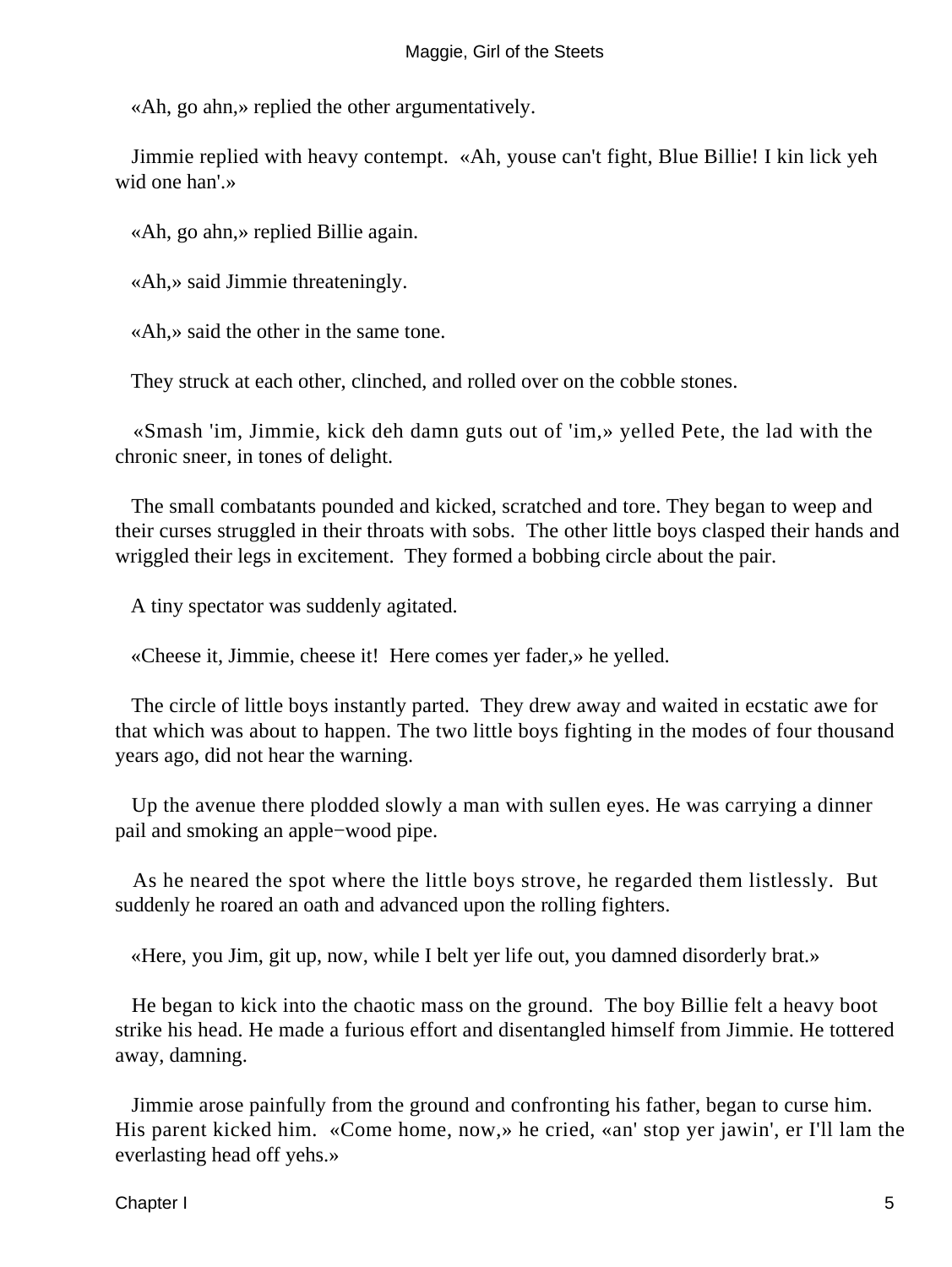They departed. The man paced placidly along with the apple− wood emblem of serenity between his teeth. The boy followed a dozen feet in the rear. He swore luridly, for he felt that it was degradation for one who aimed to be some vague soldier, or a man of blood with a sort of sublime license, to be taken home by a father.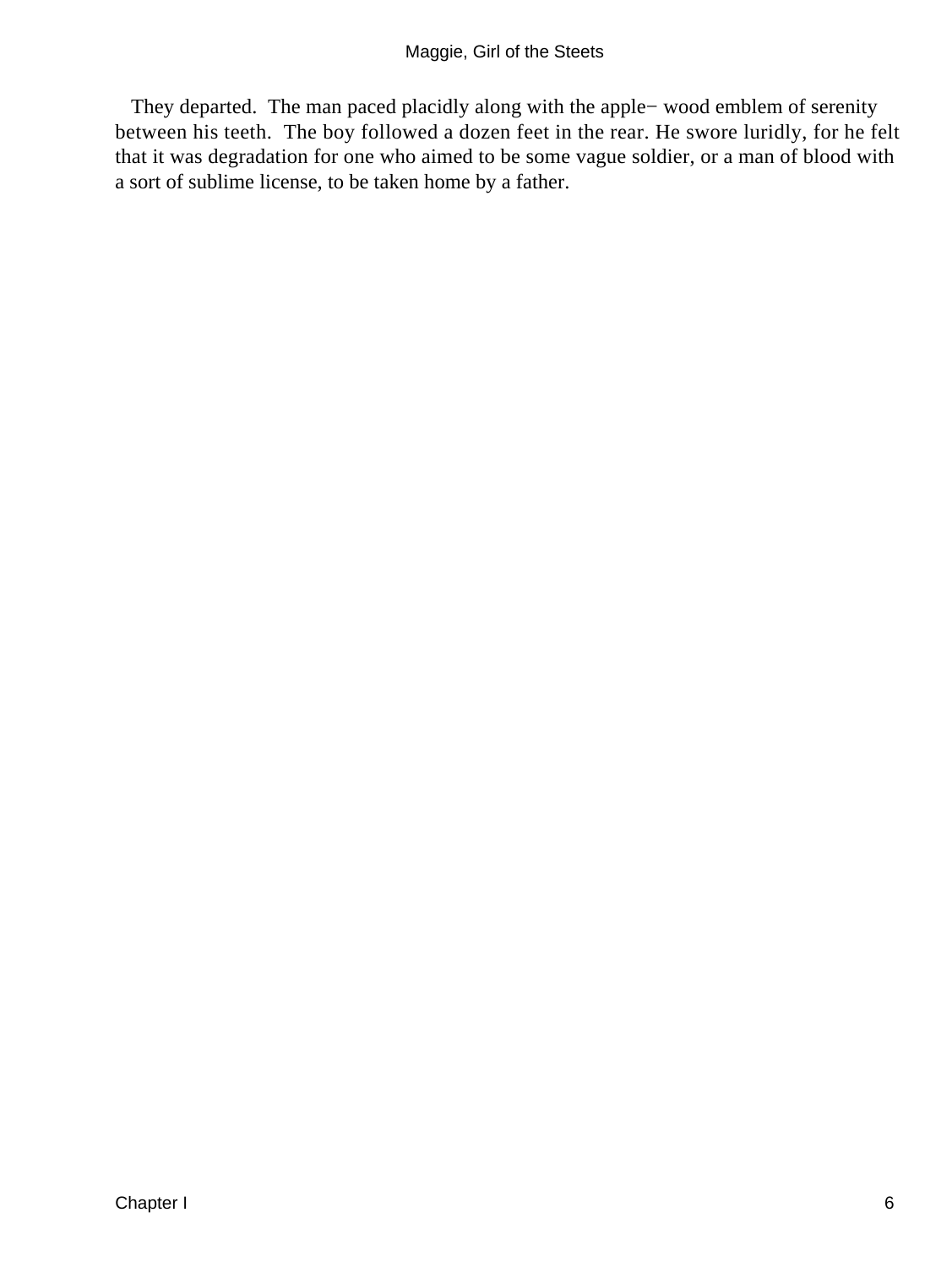#### **[Chapter II](#page-67-0)**

*E*ventually they entered into a dark region where, from a careening building, a dozen gruesome doorways gave up loads of babies to the street and the gutter. A wind of early autumn raised yellow dust from cobbles and swirled it against an hundred windows. Long streamers of garments fluttered from fire−escapes. In all unhandy places there were buckets, brooms, rags and bottles. In the street infants played or fought with other infants or sat stupidly in the way of vehicles. Formidable women, with uncombed hair and disordered dress, gossiped while leaning on railings, or screamed in frantic quarrels. Withered persons, in curious postures of submission to something, sat smoking pipes in obscure corners. A thousand odors of cooking food came forth to the street. The building quivered and creaked from the weight of humanity stamping about in its bowels.

 A small ragged girl dragged a red, bawling infant along the crowded ways. He was hanging back, baby−like, bracing his wrinkled, bare legs.

 The little girl cried out: «Ah, Tommie, come ahn. Dere's Jimmie and fader. Don't be a−pullin' me back.»

 She jerked the baby's arm impatiently. He fell on his face, roaring. With a second jerk she pulled him to his feet, and they went on. With the obstinacy of his order, he protested against being dragged in a chosen direction. He made heroic endeavors to keep on his legs, denounce his sister and consume a bit of orange peeling which he chewed between the times of his infantile orations.

 As the sullen−eyed man, followed by the blood−covered boy, drew near, the little girl burst into reproachful cries. «Ah, Jimmie, youse bin fightin' agin.»

The urchin swelled disdainfully.

«Ah, what deh hell, Mag. See?»

 The little girl upbraided him, «Youse allus fightin', Jimmie, an' yeh knows it puts mudder out when yehs come home half dead, an' it's like we'll all get a poundin'.»

She began to weep. The babe threw back his head and roared at his prospects.

«Ah, what deh hell!» cried Jimmie. Shut up er I'll smack yer mout'. See?"

As his sister continued her lamentations, he suddenly swore and struck her. The little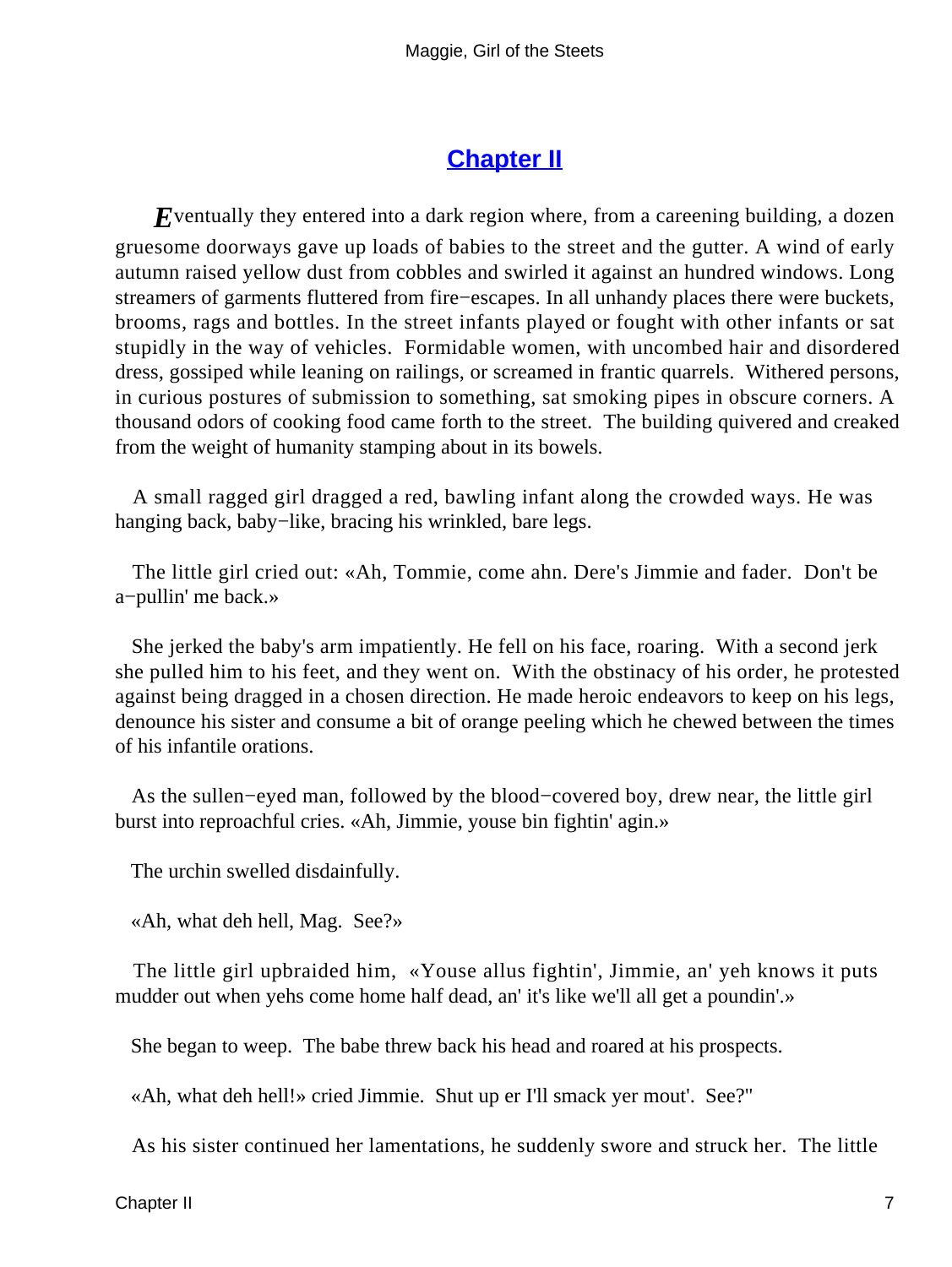girl reeled and, recovering herself, burst into tears and quaveringly cursed him. As she slowly retreated her brother advanced dealing her cuffs. The father heard and turned about.

 «Stop that, Jim, d'yeh hear? Leave yer sister alone on the street. It's like I can never beat any sense into yer damned wooden head.»

 The urchin raised his voice in defiance to his parent and continued his attacks. The babe bawled tremendously, protesting with great violence. During his sister's hasty manoeuvres, he was dragged by the arm.

 Finally the procession plunged into one of the gruesome doorways. They crawled up dark stairways and along cold, gloomy halls. At last the father pushed open a door and they entered a lighted room in which a large woman was rampant.

 She stopped in a career from a seething stove to a pan−covered table. As the father and children filed in she peered at them.

 «Eh, what? Been fightin' agin, by Gawd!» She threw herself upon Jimmie. The urchin tried to dart behind the others and in the scuffle the babe, Tommie, was knocked down. He protested with his usual vehemence, because they had bruised his tender shins against a table leg.

 The mother's massive shoulders heaved with anger. Grasping the urchin by the neck and shoulder she shook him until he rattled. She dragged him to an unholy sink, and, soaking a rag in water, began to scrub his lacerated face with it. Jimmie screamed in pain and tried to twist his shoulders out of the clasp of the huge arms.

 The babe sat on the floor watching the scene, his face in contortions like that of a woman at a tragedy. The father, with a newly−ladened pipe in his mouth, crouched on a backless chair near the stove. Jimmie's cries annoyed him. He turned about and bellowed at his wife:

 «Let the damned kid alone for a minute, will yeh, Mary? Yer allus poundin' 'im. When I come nights I can't git no rest 'cause yer allus poundin' a kid. Let up, d'yeh hear? Don't be allus poundin' a kid.»

 The woman's operations on the urchin instantly increased in violence. At last she tossed him to a corner where he limply lay cursing and weeping.

 The wife put her immense hands on her hips and with a chieftain−like stride approached her husband.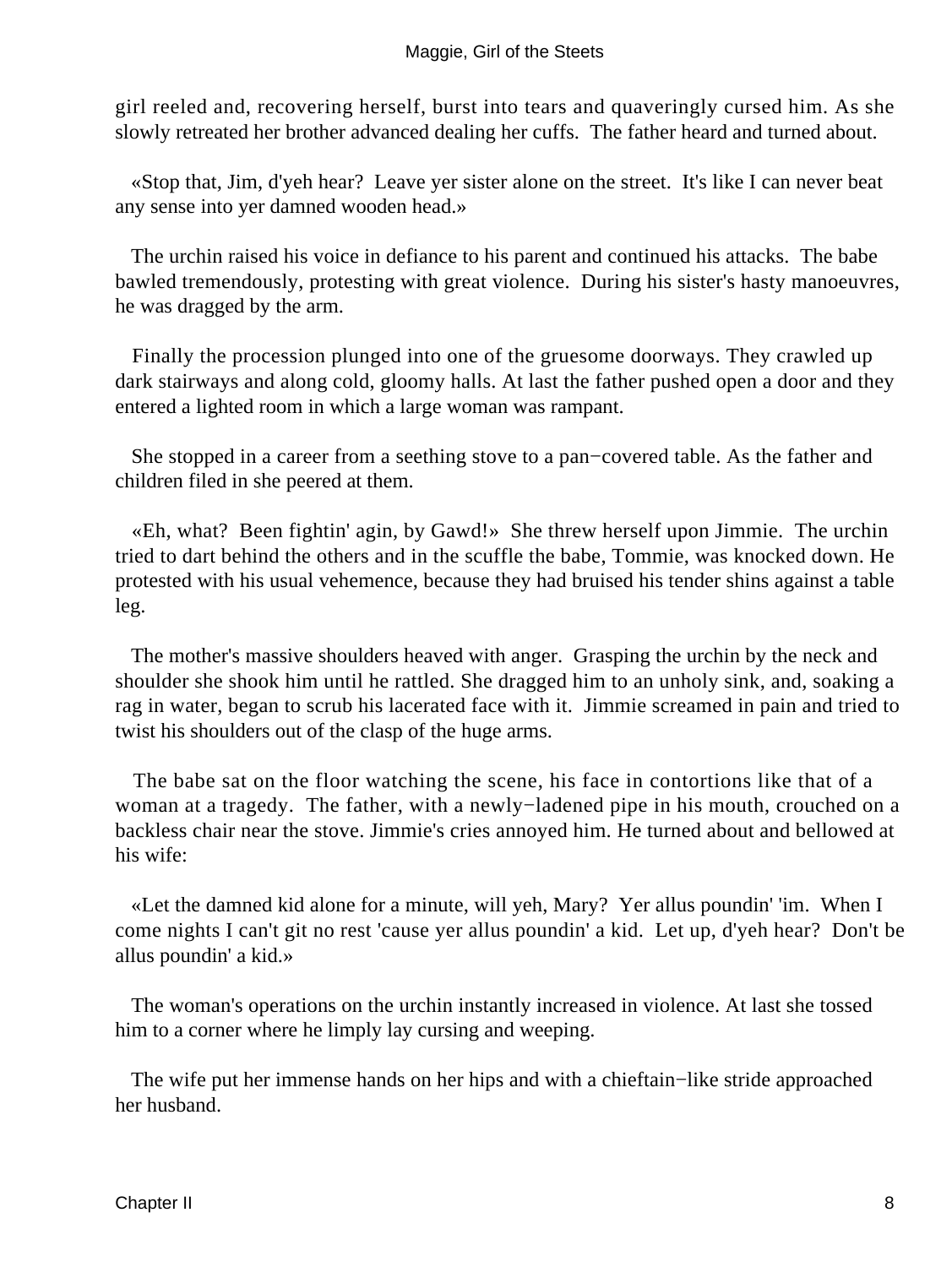«Ho,» she said, with a great grunt of contempt. «An' what in the devil are you stickin' your nose for?»

 The babe crawled under the table and, turning, peered out cautiously. The ragged girl retreated and the urchin in the corner drew his legs carefully beneath him.

 The man puffed his pipe calmly and put his great mudded boots on the back part of the stove.

«Go teh hell,» he murmured, tranquilly.

 The woman screamed and shook her fists before her husband's eyes. The rough yellow of her face and neck flared suddenly crimson. She began to howl.

 He puffed imperturbably at his pipe for a time, but finally arose and began to look out at the window into the darkening chaos of back yards.

 «You've been drinkin', Mary,» he said. «You'd better let up on the bot', ol' woman, or you'll git done.»

«You're a liar. I ain't had a drop,» she roared in reply.

They had a lurid altercation, in which they damned each other's souls with frequence.

The babe was staring out from under the table, his small face working in his excitement.

The ragged girl went stealthily over to the corner where the urchin lay.

«Are yehs hurted much, Jimmie?» she whispered timidly.

«Not a damn bit! See?» growled the little boy.

«Will I wash deh blood?»

«Naw!»

«Will  $I - \infty$ 

«When I catch dat Riley kid I'll break 'is face! Dat's right! See?»

He turned his face to the wall as if resolved to grimly bide his time.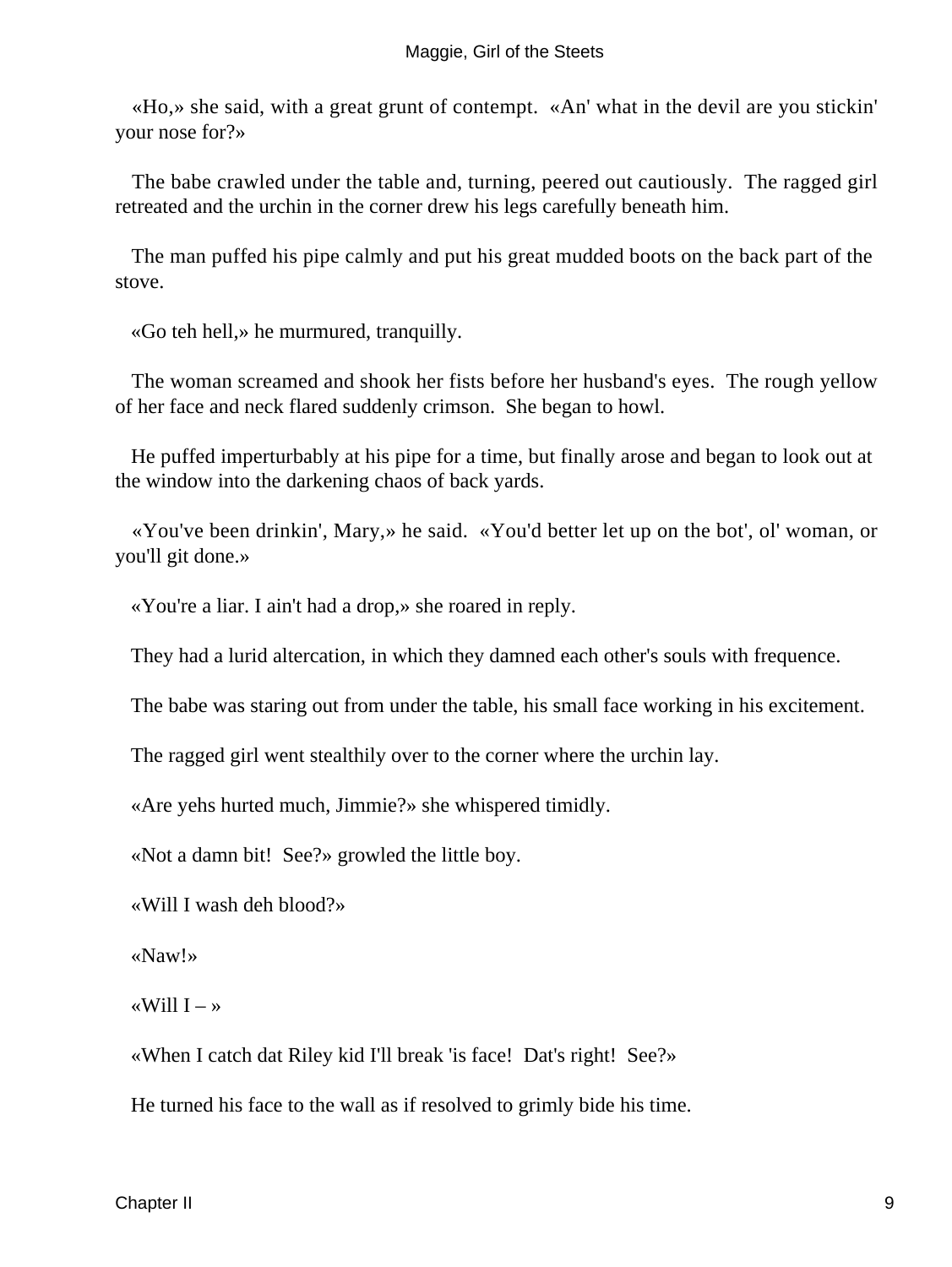In the quarrel between husband and wife, the woman was victor. The man grabbed his hat and rushed from the room, apparently determined upon a vengeful drunk. She followed to the door and thundered at him as he made his way down stairs.

She returned and stirred up the room until her children were bobbing about like bubbles.

 «Git outa deh way,» she persistently bawled, waving feet with their dishevelled shoes near the heads of her children. She shrouded herself, puffing and snorting, in a cloud of steam at the stove, and eventually extracted a frying−pan full of potatoes that hissed.

 She flourished it. «Come teh yer suppers, now,» she cried with sudden exasperation. «Hurry up, now, er I'll help yeh!»

 The children scrambled hastily. With prodigious clatter they arranged themselves at table. The babe sat with his feet dangling high from a precarious infant chair and gorged his small stomach. Jimmie forced, with feverish rapidity, the grease–enveloped pieces between his wounded lips. Maggie, with side glances of fear of interruption, ate like a small pursued tigress.

 The mother sat blinking at them. She delivered reproaches, swallowed potatoes and drank from a yellow−brown bottle. After a time her mood changed and she wept as she carried little Tommie into another room and laid him to sleep with his fists doubled in an old quilt of faded red and green grandeur. Then she came and moaned by the stove. She rocked to and fro upon a chair, shedding tears and crooning miserably to the two children about their «poor mother» and «yer fader, damn 'is soul.»

 The little girl plodded between the table and the chair with a dish−pan on it. She tottered on her small legs beneath burdens of dishes.

 Jimmie sat nursing his various wounds. He cast furtive glances at his mother. His practised eye perceived her gradually emerge from a muddled mist of sentiment until her brain burned in drunken heat. He sat breathless.

Maggie broke a plate.

The mother started to her feet as if propelled.

 «Good Gawd,» she howled. Her eyes glittered on her child with sudden hatred. The fervent red of her face turned almost to purple. The little boy ran to the halls, shrieking like a monk in an earthquake.

 He floundered about in darkness until he found the stairs. He stumbled, panic−stricken, to the next floor. An old woman opened a door. A light behind her threw a flare on the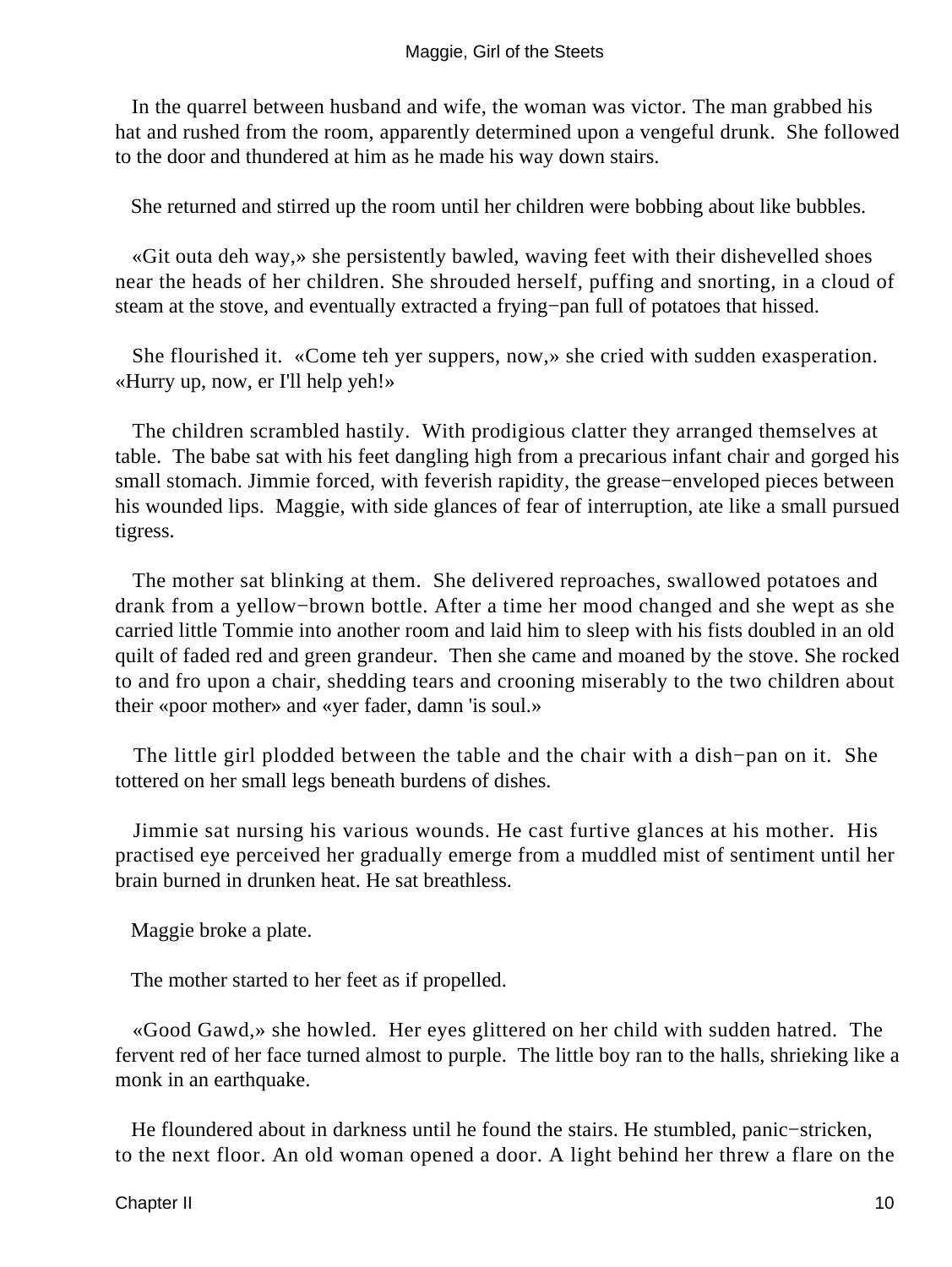urchin's quivering face.

 «Eh, Gawd, child, what is it dis time? Is yer fader beatin' yer mudder, or yer mudder beatin' yer fader?»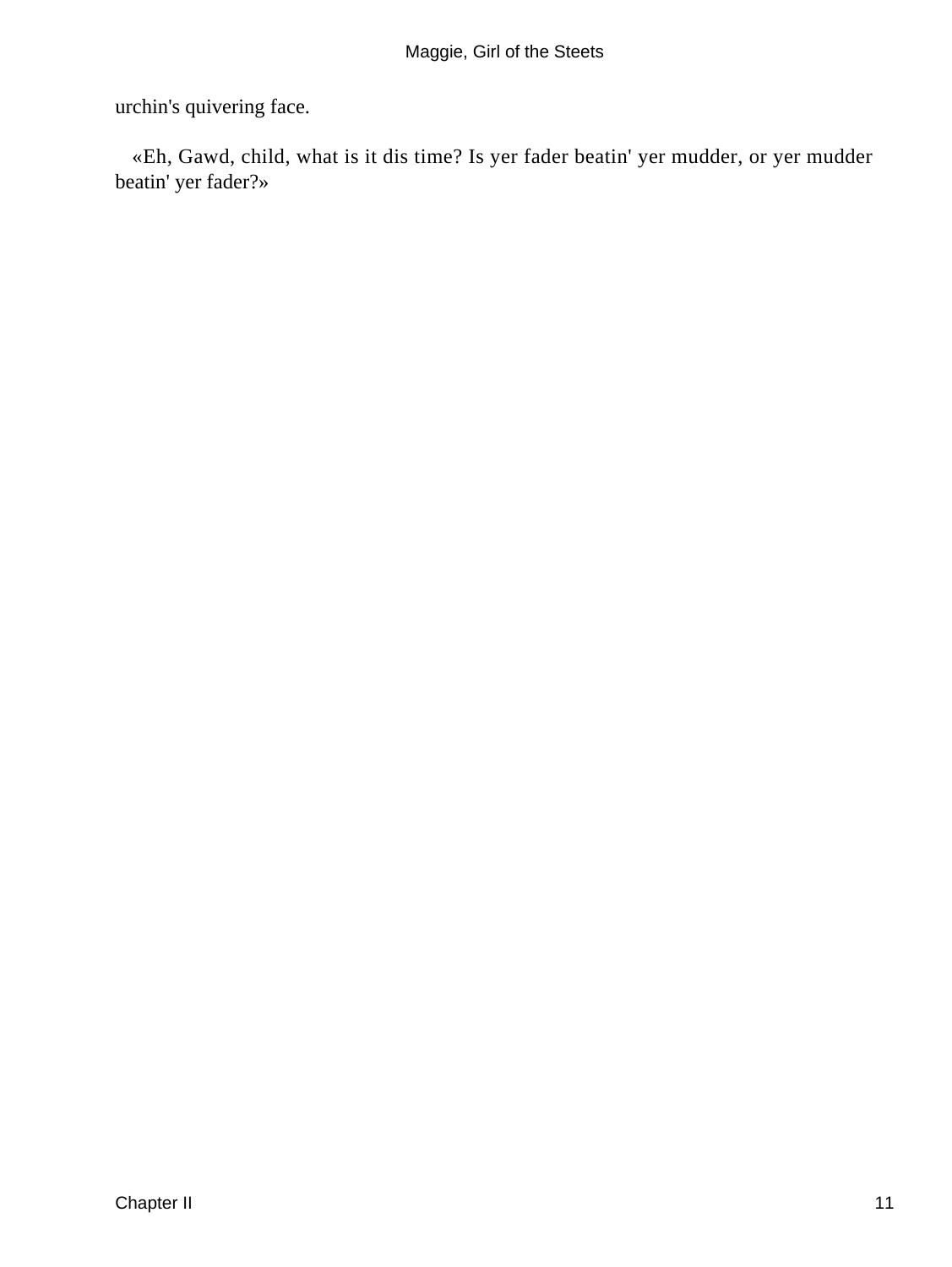#### **[Chapter III](#page-67-0)**

*J*immie and the old woman listened long in the hall. Above the muffled roar of conversation, the dismal wailings of babies at night, the thumping of feet in unseen corridors and rooms, mingled with the sound of varied hoarse shoutings in the street and the rattling of wheels over cobbles, they heard the screams of the child and the roars of the mother die away to a feeble moaning and a subdued bass muttering.

 The old woman was a gnarled and leathery personage who could don, at will, an expression of great virtue. She possessed a small music−box capable of one tune, and a collection of «God bless yehs» pitched in assorted keys of fervency. Each day she took a position upon the stones of Fifth Avenue, where she crooked her legs under her and crouched immovable and hideous, like an idol. She received daily a small sum in pennies. It was contributed, for the most part, by persons who did not make their homes in that vicinity.

 Once, when a lady had dropped her purse on the sidewalk, the gnarled woman had grabbed it and smuggled it with great dexterity beneath her cloak. When she was arrested she had cursed the lady into a partial swoon, and with her aged limbs, twisted from rheumatism, had almost kicked the stomach out of a huge policeman whose conduct upon that occasion she referred to when she said: «The police, damn 'em.»

 «Eh, Jimmie, it's cursed shame,» she said. «Go, now, like a dear an' buy me a can, an' if yer mudder raises 'ell all night yehs can sleep here.»

 Jimmie took a tendered tin−pail and seven pennies and departed. He passed into the side door of a saloon and went to the bar. Straining up on his toes he raised the pail and pennies as high as his arms would let him. He saw two hands thrust down and take them. Directly the same hands let down the filled pail and he left.

 In front of the gruesome doorway he met a lurching figure. It was his father, swaying about on uncertain legs.

«Give me deh can. See?» said the man, threateningly.

 «Ah, come off! I got dis can fer dat ol' woman an' it 'ud be dirt teh swipe it. See?» cried Jimmie.

 The father wrenched the pail from the urchin. He grasped it in both hands and lifted it to his mouth. He glued his lips to the under edge and tilted his head. His hairy throat swelled until it seemed to grow near his chin. There was a tremendous gulping movement and the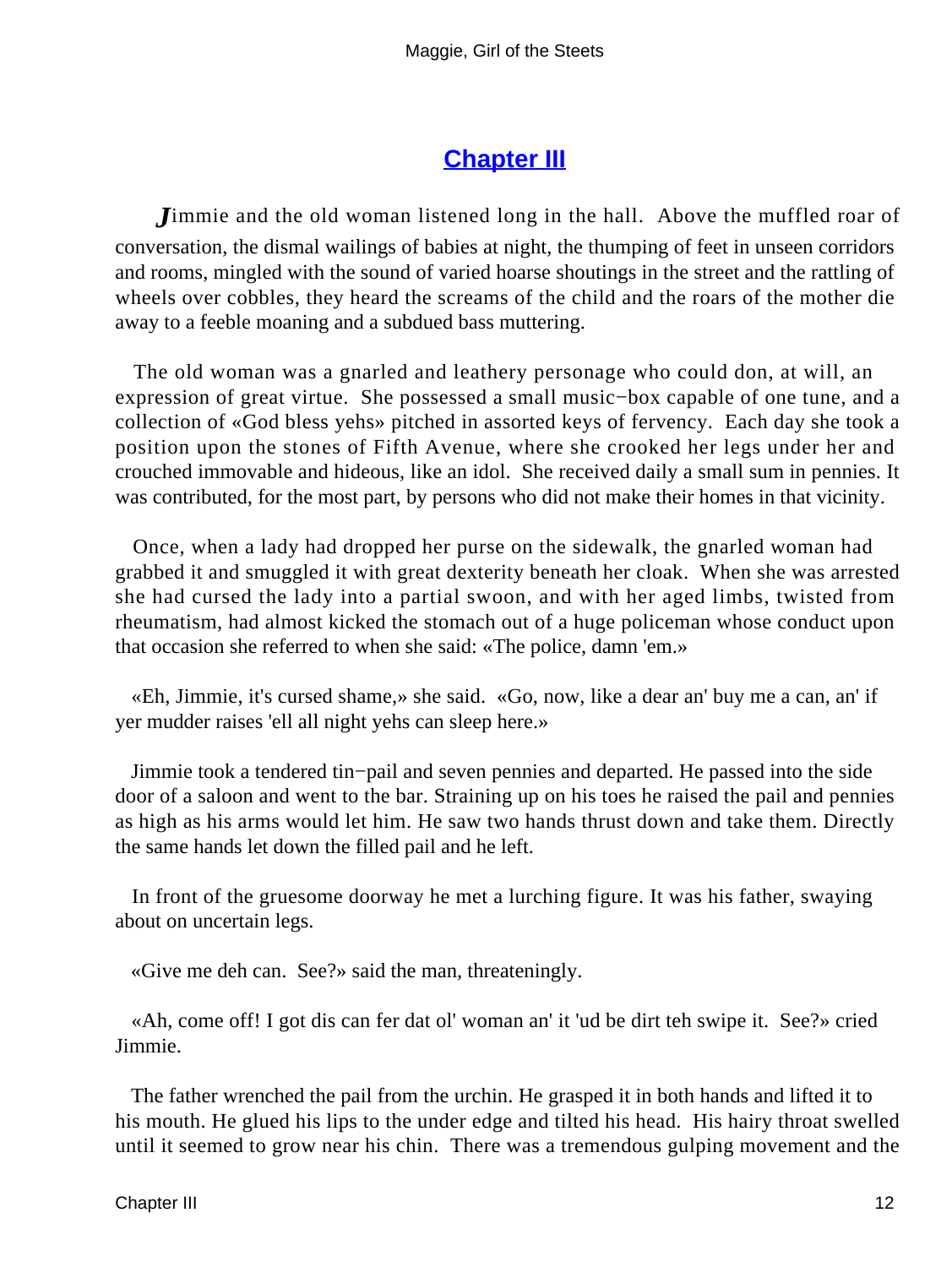beer was gone.

 The man caught his breath and laughed. He hit his son on the head with the empty pail. As it rolled clanging into the street, Jimmie began to scream and kicked repeatedly at his father's shins.

«Look at deh dirt what yeh done me,» he yelled. «Deh ol' woman 'ill be raisin' hell.»

 He retreated to the middle of the street, but the man did not pursue. He staggered toward the door.

«I'll club hell outa yeh when I ketch yeh,» he shouted, and disappeared.

 During the evening he had been standing against a bar drinking whiskies and declaring to all comers, confidentially: «My home reg'lar livin' hell! Damndes' place! Reg'lar hell! Why do I come an' drin' whisk' here thish way? 'Cause home reg'lar livin' hell!»

 Jimmie waited a long time in the street and then crept warily up through the building. He passed with great caution the door of the gnarled woman, and finally stopped outside his home and listened.

 He could hear his mother moving heavily about among the furniture of the room. She was chanting in a mournful voice, occasionally interjecting bursts of volcanic wrath at the father, who, Jimmie judged, had sunk down on the floor or in a corner.

 «Why deh blazes don' chere try teh keep Jim from fightin'? I'll break her jaw,» she suddenly bellowed.

 The man mumbled with drunken indifference. «Ah, wha' deh hell. W'a's odds? Wha' makes kick?»

«Because he tears 'is clothes, yeh damn fool,» cried the woman in supreme wrath.

 The husband seemed to become aroused. «Go teh hell,» he thundered fiercely in reply. There was a crash against the door and something broke into clattering fragments. Jimmie partially suppressed a howl and darted down the stairway. Below he paused and listened. He heard howls and curses, groans and shrieks, confusingly in chorus as if a battle were raging. With all was the crash of splintering furniture. The eyes of the urchin glared in fear that one of them would discover him.

 Curious faces appeared in doorways, and whispered comments passed to and fro. «Ol' Johnson's raisin' hell agin.»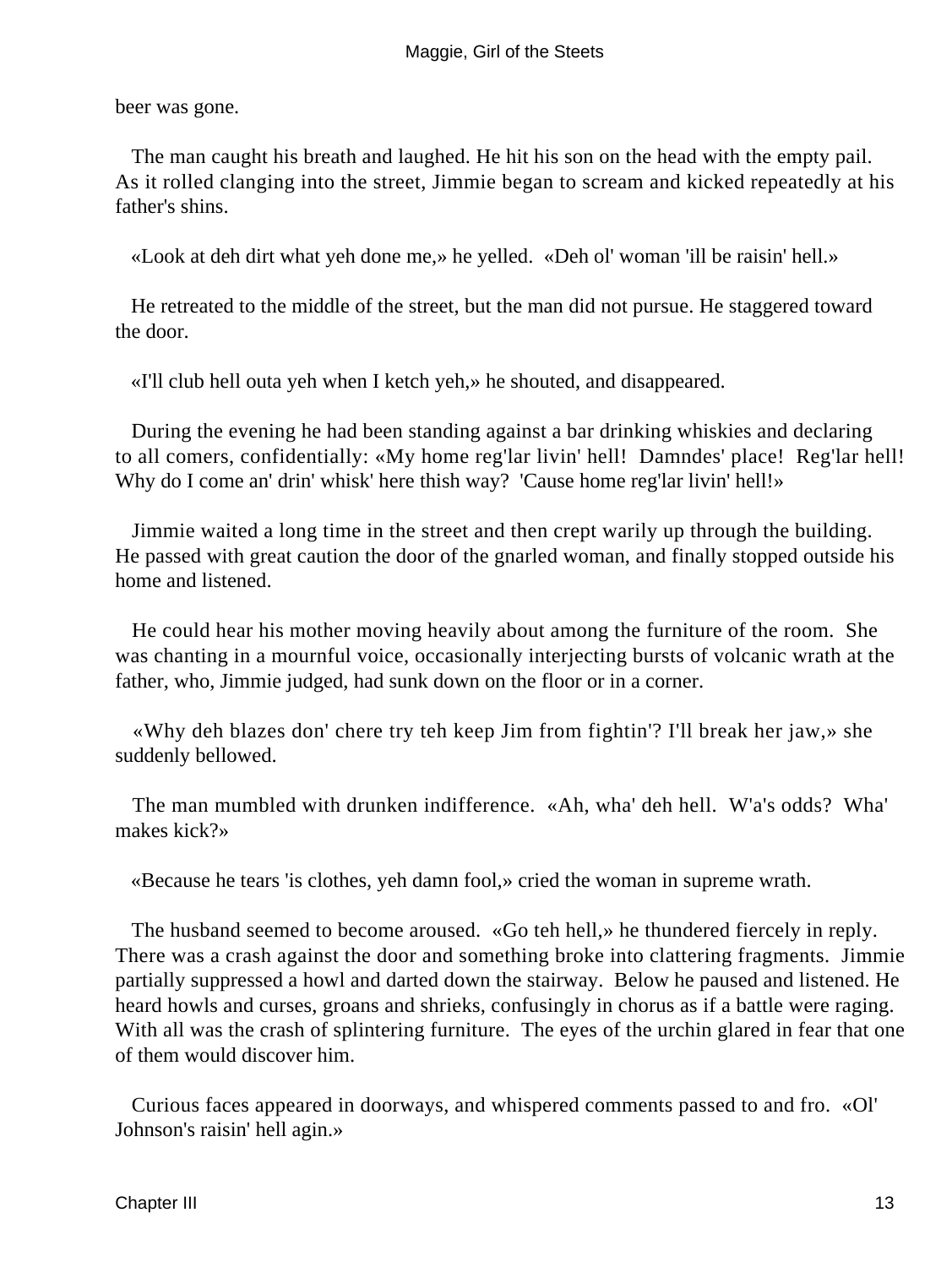Jimmie stood until the noises ceased and the other inhabitants of the tenement had all yawned and shut their doors. Then he crawled upstairs with the caution of an invader of a panther den. Sounds of labored breathing came through the broken door−panels. He pushed the door open and entered, quaking.

 A glow from the fire threw red hues over the bare floor, the cracked and soiled plastering, and the overturned and broken furniture.

 In the middle of the floor lay his mother asleep. In one corner of the room his father's limp body hung across the seat of a chair.

 The urchin stole forward. He began to shiver in dread of awakening his parents. His mother's great chest was heaving painfully. Jimmie paused and looked down at her. Her face was inflamed and swollen from drinking. Her yellow brows shaded eye− lids that had brown blue. Her tangled hair tossed in waves over her forehead. Her mouth was set in the same lines of vindictive hatred that it had, perhaps, borne during the fight. Her bare, red arms were thrown out above her head in positions of exhaustion, something, mayhap, like those of a sated villain.

 The urchin bended over his mother. He was fearful lest she should open her eyes, and the dread within him was so strong, that he could not forbear to stare, but hung as if fascinated over the woman's grim face.

 Suddenly her eyes opened. The urchin found himself looking straight into that expression, which, it would seem, had the power to change his blood to salt. He howled piercingly and fell backward.

 The woman floundered for a moment, tossed her arms about her head as if in combat, and again began to snore.

 Jimmie crawled back in the shadows and waited. A noise in the next room had followed his cry at the discovery that his mother was awake. He grovelled in the gloom, the eyes from out his drawn face riveted upon the intervening door.

 He heard it creak, and then the sound of a small voice came to him. «Jimmie! Jimmie! Are yehs dere?» it whispered. The urchin started. The thin, white face of his sister looked at him from the door−way of the other room. She crept to him across the floor.

 The father had not moved, but lay in the same death−like sleep. The mother writhed in uneasy slumber, her chest wheezing as if she were in the agonies of strangulation. Out at the window a florid moon was peering over dark roofs, and in the distance the waters of a river glimmered pallidly.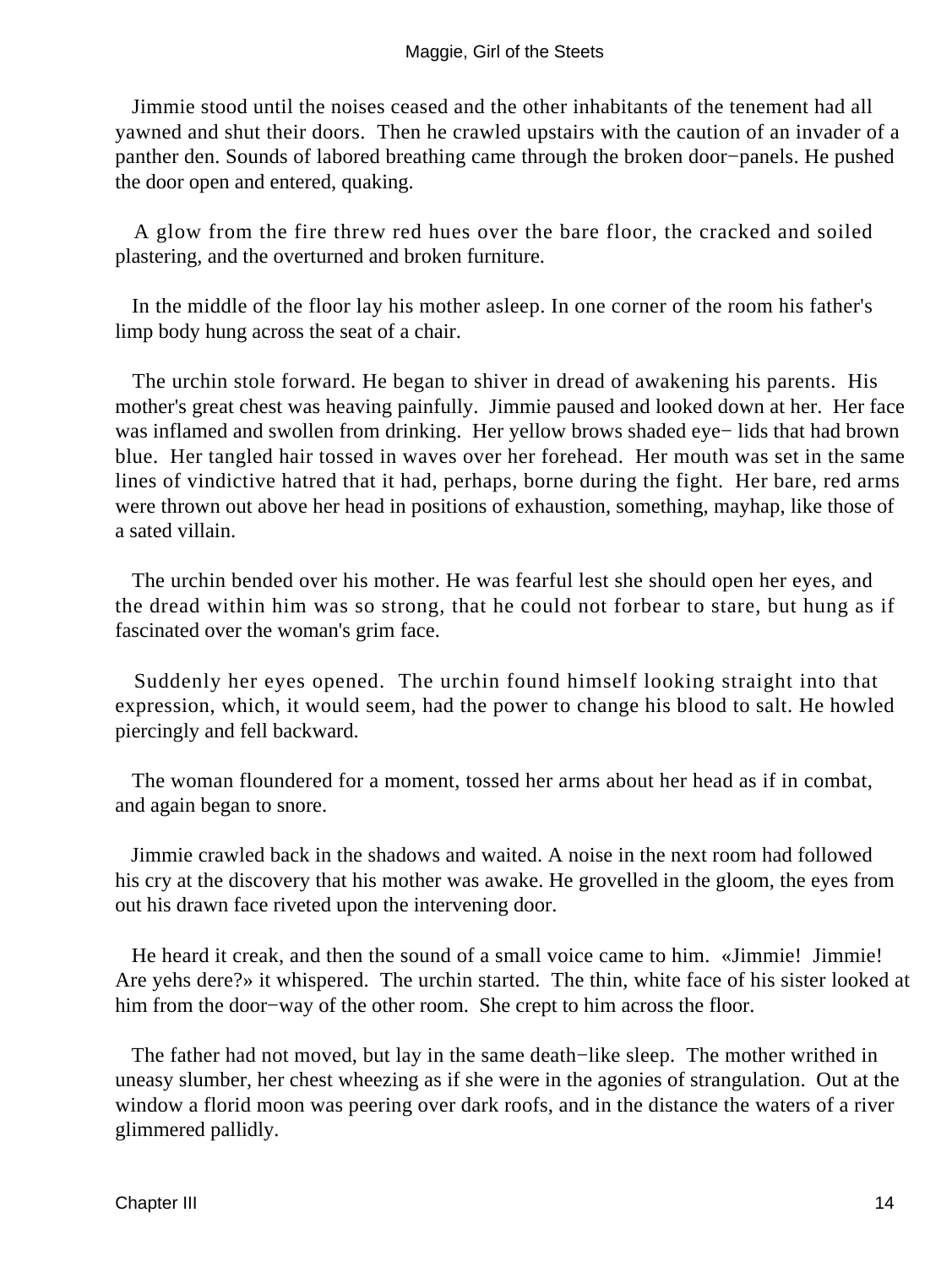The small frame of the ragged girl was quivering. Her features were haggard from weeping, and her eyes gleamed from fear. She grasped the urchin's arm in her little trembling hands and they huddled in a corner. The eyes of both were drawn, by some force, to stare at the woman's face, for they thought she need only to awake and all fiends would come from below.

 They crouched until the ghost−mists of dawn appeared at the window, drawing close to the panes, and looking in at the prostrate, heaving body of the mother.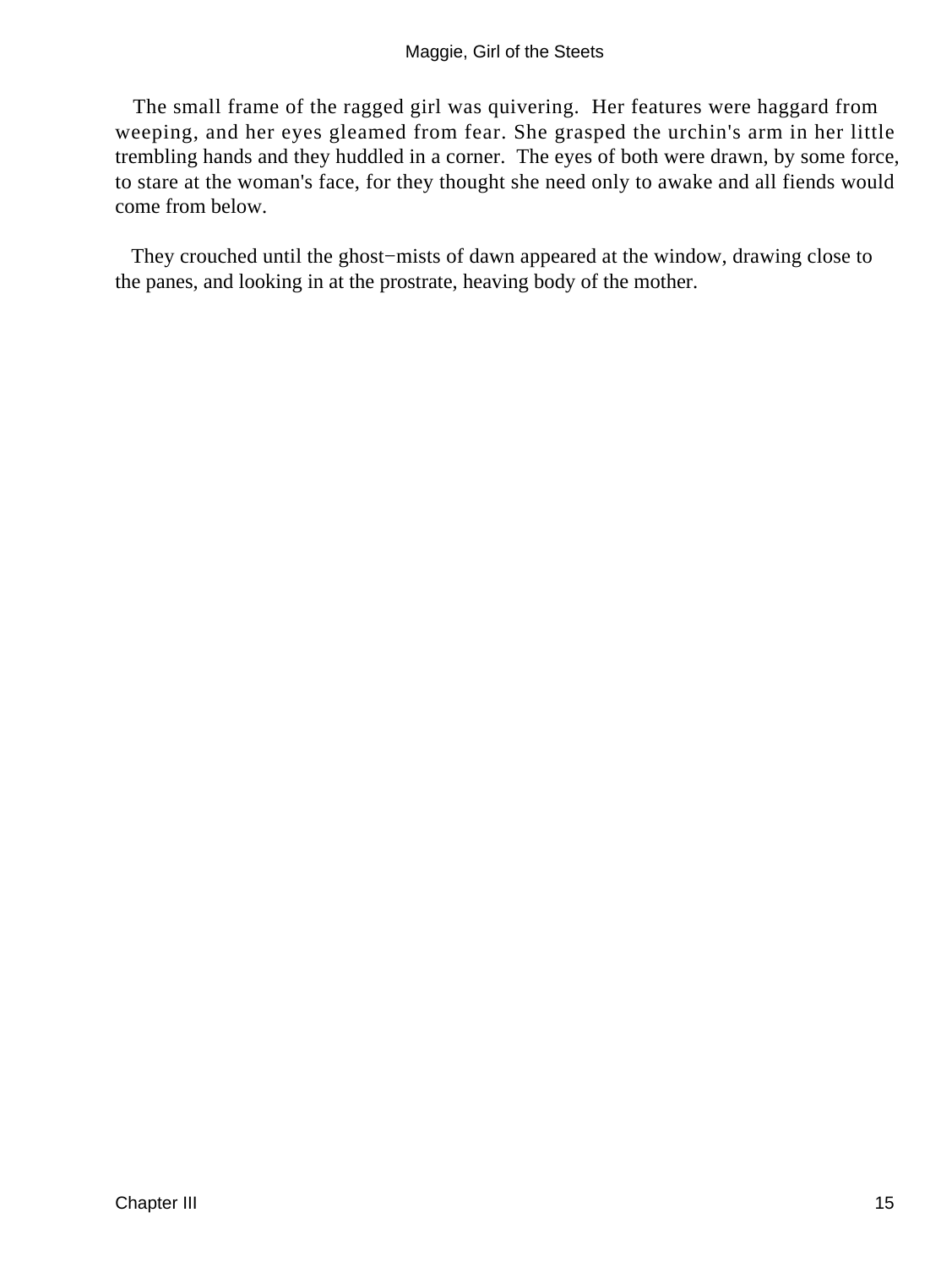#### **[Chapter IV](#page-67-0)**

**The babe, Tommie, died. He went away in a white, insignificant coffin, his small** waxen hand clutching a flower that the girl, Maggie, had stolen from an Italian.

She and Jimmie lived.

 The inexperienced fibres of the boy's eyes were hardened at an early age. He became a young man of leather. He lived some red years without laboring. During that time his sneer became chronic. He studied human nature in the gutter, and found it no worse than he thought he had reason to believe it. He never conceived a respect for the world, because he had begun with no idols that it had smashed.

 He clad his soul in armor by means of happening hilariously in at a mission church where a man composed his sermons of «yous.» While they got warm at the stove, he told his hearers just where he calculated they stood with the Lord. Many of the sinners were impatient over the pictured depths of their degradation. They were waiting for soup−tickets.

 A reader of words of wind−demons might have been able to see the portions of a dialogue pass to and fro between the exhorter and his hearers.

 «You are damned,» said the preacher. And the reader of sounds might have seen the reply go forth from the ragged people: «Where's our soup?»

 Jimmie and a companion sat in a rear seat and commented upon the things that didn't concern them, with all the freedom of English gentlemen. When they grew thirsty and went out their minds confused the speaker with Christ.

 Momentarily, Jimmie was sullen with thoughts of a hopeless altitude where grew fruit. His companion said that if he should ever meet God he would ask for a million dollars and a bottle of beer.

 Jimmie's occupation for a long time was to stand on streetcorners and watch the world go by, dreaming blood−red dreams at the passing of pretty women. He menaced mankind at the intersections of streets.

 On the corners he was in life and of life. The world was going on and he was there to perceive it.

He maintained a belligerent attitude toward all well−dressed men. To him fine raiment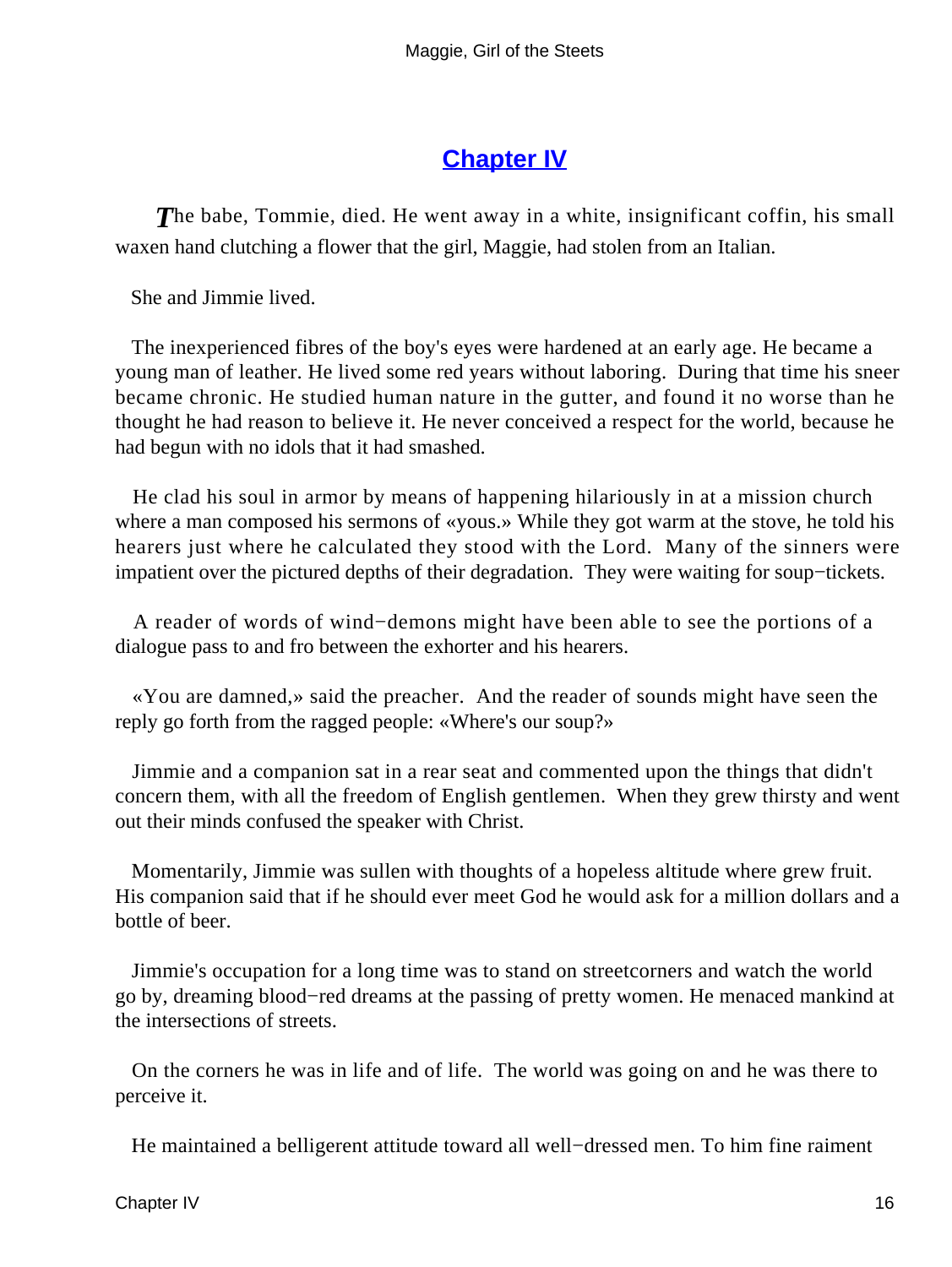was allied to weakness, and all good coats covered faint hearts. He and his order were kings, to a certain extent, over the men of untarnished clothes, because these latter dreaded, perhaps, to be either killed or laughed at.

 Above all things he despised obvious Christians and ciphers with the chrysanthemums of aristocracy in their button−holes. He considered himself above both of these classes. He was afraid of neither the devil nor the leader of society.

When he had a dollar in his pocket his satisfaction with existence was the greatest thing in the world. So, eventually, he felt obliged to work. His father died and his mother's years were divided up into periods of thirty days.

 He became a truck driver. He was given the charge of a painstaking pair of horses and a large rattling truck. He invaded the turmoil and tumble of the down−town streets and learned to breathe maledictory defiance at the police who occasionally used to climb up, drag him from his perch and beat him.

 In the lower part of the city he daily involved himself in hideous tangles. If he and his team chanced to be in the rear he preserved a demeanor of serenity, crossing his legs and bursting forth into yells when foot passengers took dangerous dives beneath the noses of his champing horses. He smoked his pipe calmly for he knew that his pay was marching on.

 If in the front and the key−truck of chaos, he entered terrifically into the quarrel that was raging to and fro among the drivers on their high seats, and sometimes roared oaths and violently got himself arrested.

 After a time his sneer grew so that it turned its glare upon all things. He became so sharp that he believed in nothing. To him the police were always actuated by malignant impulses and the rest of the world was composed, for the most part, of despicable creatures who were all trying to take advantage of him and with whom, in defense, he was obliged to quarrel on all possible occasions. He himself occupied a down−trodden position that had a private but distinct element of grandeur in its isolation.

 The most complete cases of aggravated idiocy were, to his mind, rampant upon the front platforms of all the street cars. At first his tongue strove with these beings, but he eventually was superior. He became immured like an African cow. In him grew a majestic contempt for those strings of street cars that followed him like intent bugs.

 He fell into the habit, when starting on a long journey, of fixing his eye on a high and distant object, commanding his horses to begin, and then going into a sort of a trance of observation. Multitudes of drivers might howl in his rear, and passengers might load him with opprobrium, he would not awaken until some blue policeman turned red and began to frenziedly tear bridles and beat the soft noses of the responsible horses.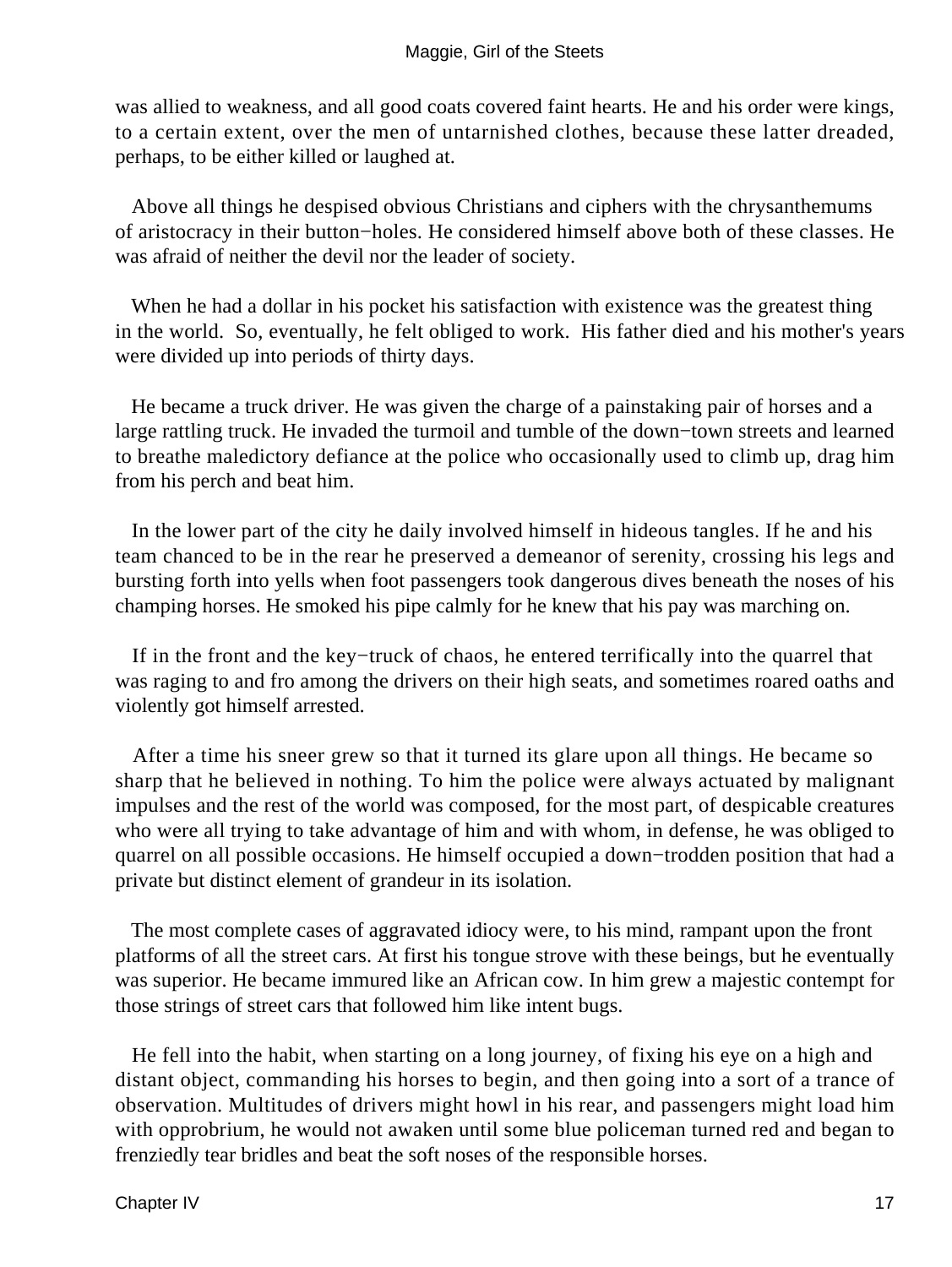When he paused to contemplate the attitude of the police toward himself and his fellows, he believed that they were the only men in the city who had no rights. When driving about, he felt that he was held liable by the police for anything that might occur in the streets, and was the common prey of all energetic officials. In revenge, he resolved never to move out of the way of anything, until formidable circumstances, or a much larger man than himself forced him to it.

 Foot−passengers were mere pestering flies with an insane disregard for their legs and his convenience. He could not conceive their maniacal desires to cross the streets. Their madness smote him with eternal amazement. He was continually storming at them from his throne. He sat aloft and denounced their frantic leaps, plunges, dives and straddles.

When they would thrust at, or parry, the noses of his champing horses, making them swing their heads and move their feet, disturbing a solid dreamy repose, he swore at the men as fools, for he himself could perceive that Providence had caused it clearly to be written, that he and his team had the unalienable right to stand in the proper path of the sun chariot, and if they so minded, obstruct its mission or take a wheel off.

 And, perhaps, if the god−driver had an ungovernable desire to step down, put up his flame−colored fists and manfully dispute the right of way, he would have probably been immediately opposed by a scowling mortal with two sets of very hard knuckles.

 It is possible, perhaps, that this young man would have derided, in an axle−wide alley, the approach of a flying ferry boat. Yet he achieved a respect for a fire engine. As one charged toward his truck, he would drive fearfully upon a sidewalk, threatening untold people with annihilation. When an engine would strike a mass of blocked trucks, splitting it into fragments, as a blow annihilates a cake of ice, Jimmie's team could usually be observed high and safe, with whole wheels, on the sidewalk. The fearful coming of the engine could break up the most intricate muddle of heavy vehicles at which the police had been swearing for the half of an hour.

 A fire engine was enshrined in his heart as an appalling thing that he loved with a distant dog−like devotion. They had been known to overturn street−cars. Those leaping horses, striking sparks from the cobbles in their forward lunge, were creatures to be ineffably admired. The clang of the gong pierced his breast like a noise of remembered war.

 When Jimmie was a little boy, he began to be arrested. Before he reached a great age, he had a fair record.

 He developed too great a tendency to climb down from his truck and fight with other drivers. He had been in quite a number of miscellaneous fights, and in some general barroom rows that had become known to the police. Once he had been arrested for assaulting a Chinaman. Two women in different parts of the city, and entirely unknown to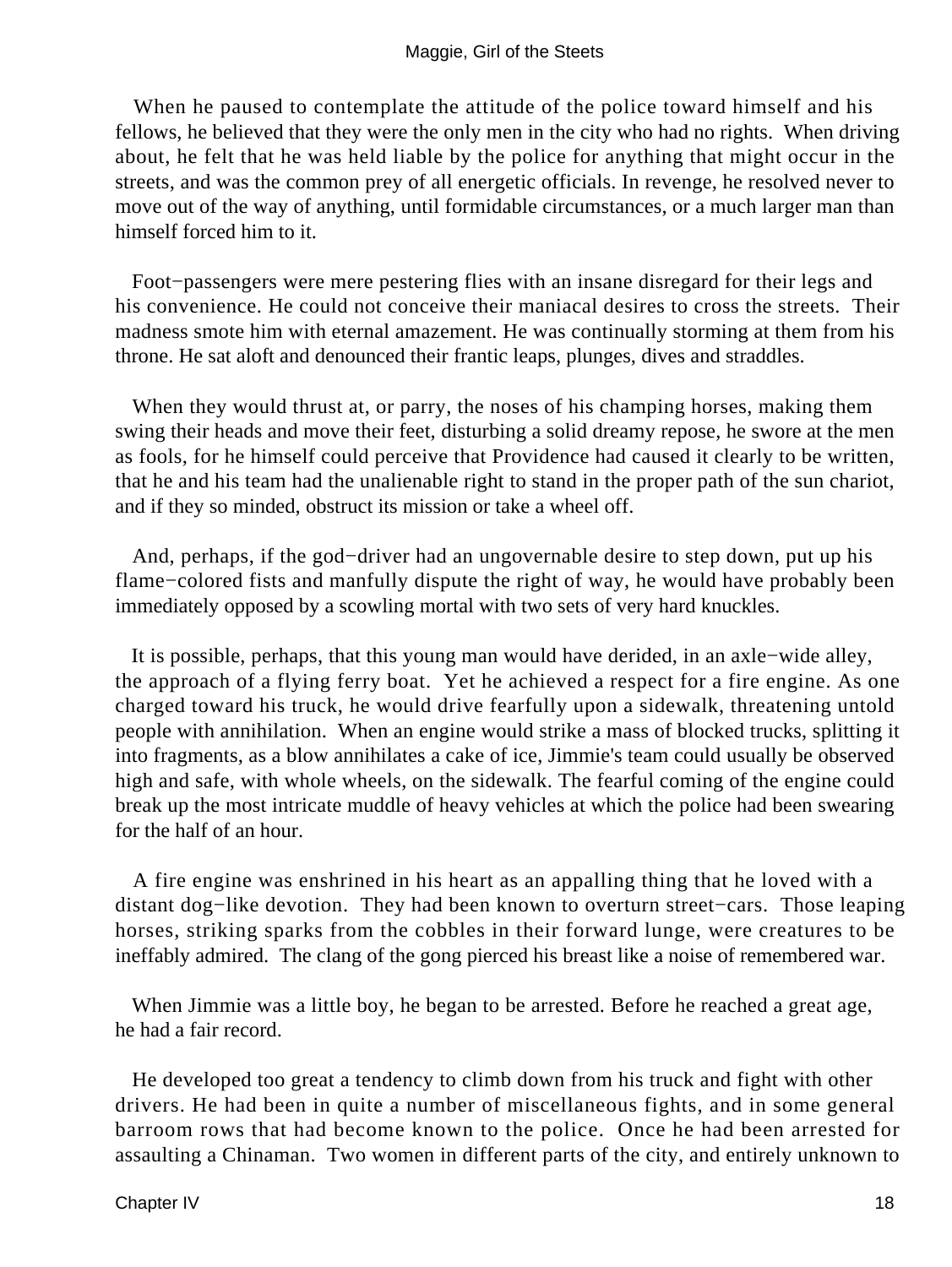each other, caused him considerable annoyance by breaking forth, simultaneously, at fateful intervals, into wailings about marriage and support and infants.

 Nevertheless, he had, on a certain star−lit evening, said wonderingly and quite reverently: «Deh moon looks like hell, don't it?»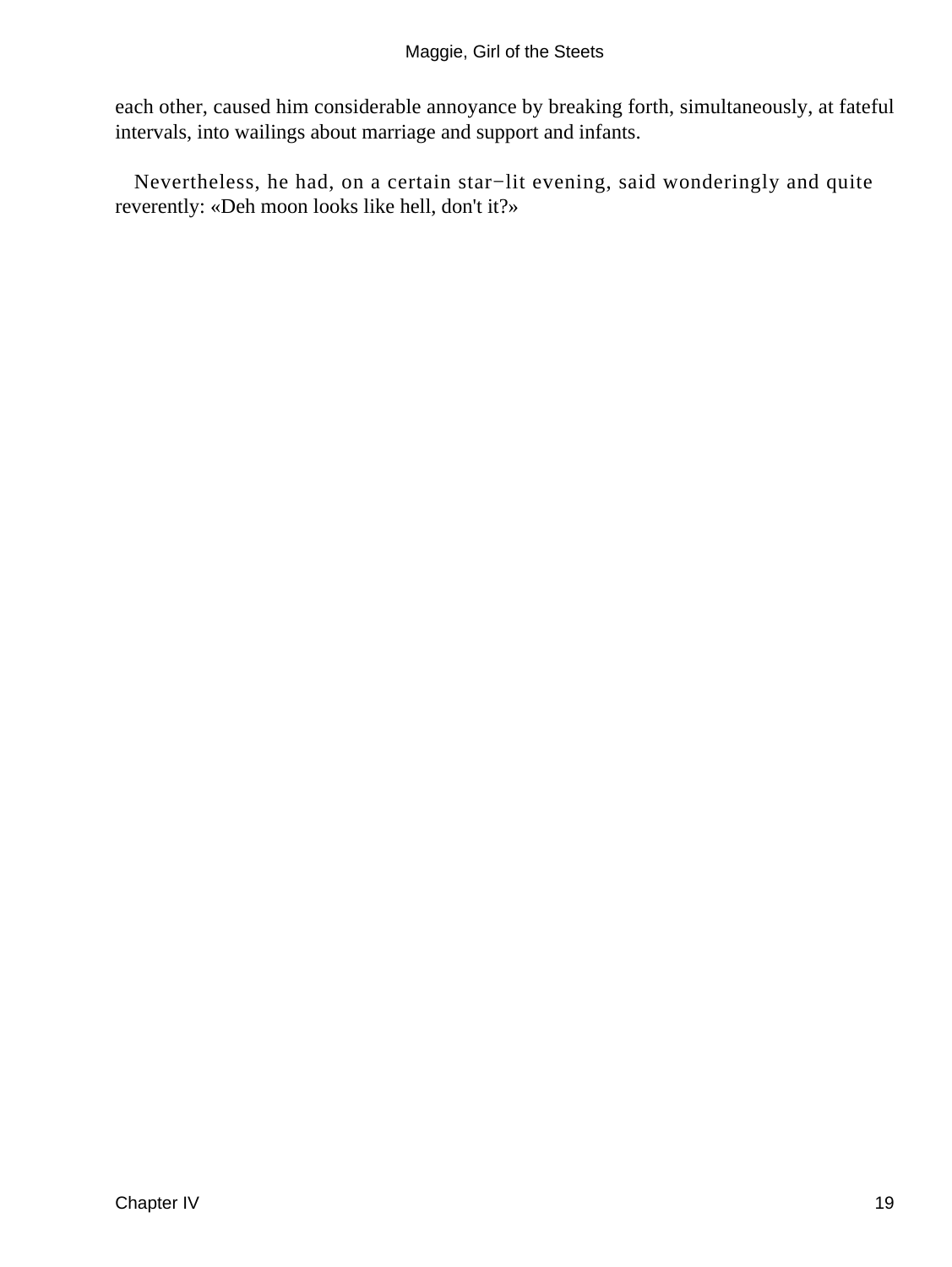#### **[Chapter V](#page-67-0)**

*T*he girl, Maggie, blossomed in a mud puddle. She grew to be a most rare and wonderful production of a tenement district, a pretty girl.

 None of the dirt of Rum Alley seemed to be in her veins. The philosophers up−stairs, down−stairs and on the same floor, puzzled over it.

 When a child, playing and fighting with gamins in the street, dirt disguised her. Attired in tatters and grime, she went unseen.

 There came a time, however, when the young men of the vicinity said: «Dat Johnson goil is a puty good looker.» About this period her brother remarked to her: «Mag, I'll tell yeh dis! See? Yeh've edder got teh go teh hell or go teh work!» Whereupon she went to work, having the feminine aversion of going to hell.

 By a chance, she got a position in an establishment where they made collars and cuffs. She received a stool and a machine in a room where sat twenty girls of various shades of yellow discontent. She perched on the stool and treadled at her machine all day, turning out collars, the name of whose brand could be noted for its irrelevancy to anything in connection with collars. At night she returned home to her mother.

 Jimmie grew large enough to take the vague position of head of the family. As incumbent of that office, he stumbled up−stairs late at night, as his father had done before him. He reeled about the room, swearing at his relations, or went to sleep on the floor.

 The mother had gradually arisen to that degree of fame that she could bandy words with her acquaintances among the police− justices. Court−officials called her by her first name. When she appeared they pursued a course which had been theirs for months. They invariably grinned and cried out: «Hello, Mary, you here again?» Her grey head wagged in many a court. She always besieged the bench with voluble excuses, explanations, apologies and prayers. Her flaming face and rolling eyes were a sort of familiar sight on the island. She measured time by means of sprees, and was eternally swollen and dishevelled.

 One day the young man, Pete, who as a lad had smitten the Devil's Row urchin in the back of the head and put to flight the antagonists of his friend, Jimmie, strutted upon the scene. He met Jimmie one day on the street, promised to take him to a boxing match in Williamsburg, and called for him in the evening.

Maggie observed Pete.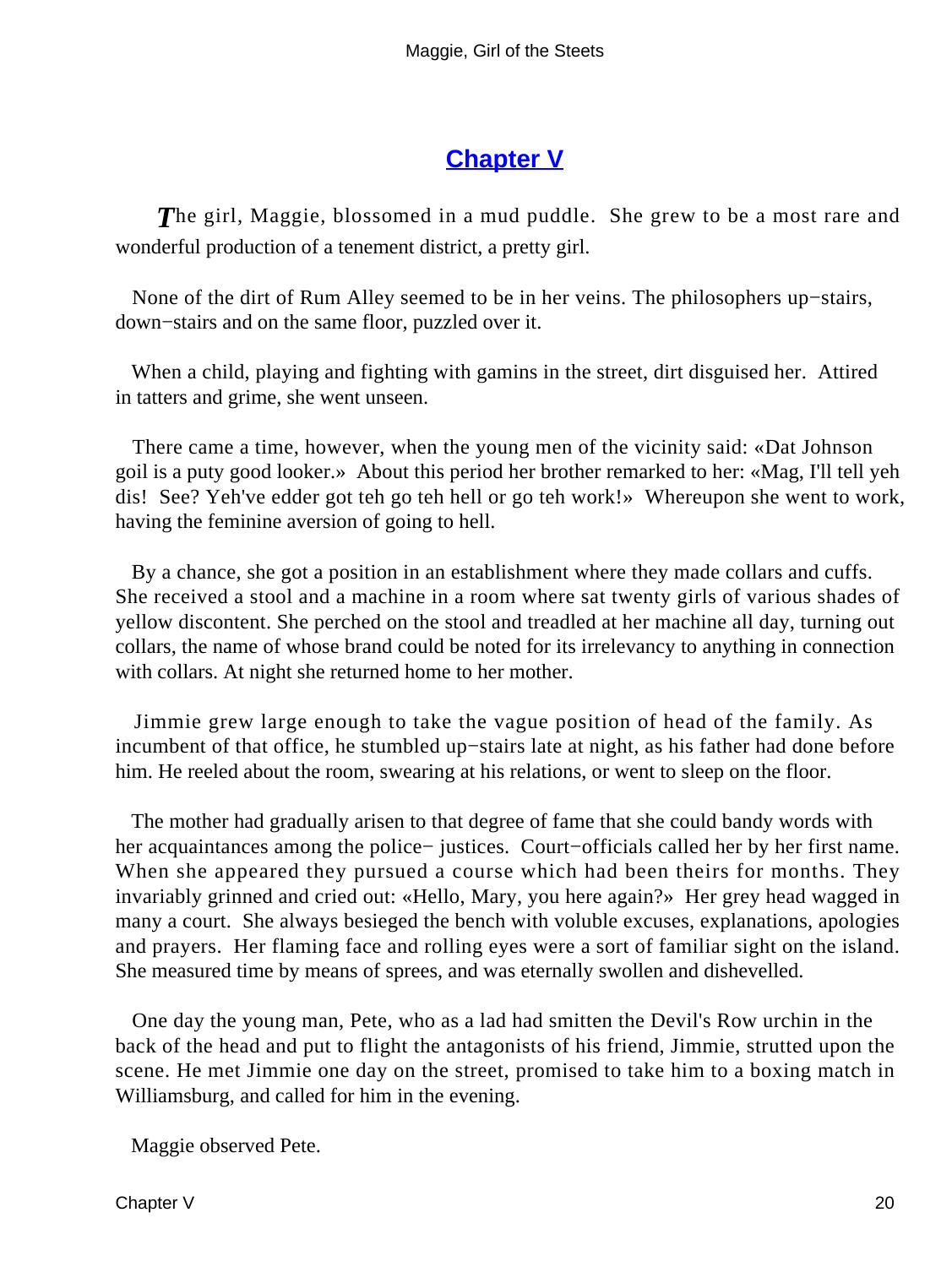He sat on a table in the Johnson home and dangled his checked legs with an enticing nonchalance. His hair was curled down over his forehead in an oiled bang. His rather pugged nose seemed to revolt from contact with a bristling moustache of short, wire−like hairs. His blue double−breasted coat, edged with black braid, buttoned close to a red puff tie, and his patent−leather shoes looked like murder−fitted weapons.

 His mannerisms stamped him as a man who had a correct sense of his personal superiority. There was valor and contempt for circumstances in the glance of his eye. He waved his hands like a man of the world, who dismisses religion and philosophy, and says «Fudge.» He had certainly seen everything and with each curl of his lip, he declared that it amounted to nothing. Maggie thought he must be a very elegant and graceful bartender.

He was telling tales to Jimmie.

Maggie watched him furtively, with half−closed eyes, lit with a vague interest.

 «Hully gee! Dey makes me tired,» he said. «Mos' e'ry day some farmer comes in an' tries teh run deh shop. See? But dey gits t'rowed right out! I jolt dem right out in deh street before dey knows where dey is! See?»

«Sure,» said Jimmie.

 «Dere was a mug come in deh place deh odder day wid an idear he wus goin' teh own deh place! Hully gee, he wus goin' teh own deh place! I see he had a still on an' I didn' wanna giv 'im no stuff, so I says: 'Git deh hell outa here an' don' make no trouble,' I says like dat! See? 'Git deh hell outa here an' don' make no trouble'; like dat. 'Git deh hell outa here,' I says. See?»

 Jimmie nodded understandingly. Over his features played an eager desire to state the amount of his valor in a similar crisis, but the narrator proceeded.

 «Well, deh blokie he says: 'T'hell wid it! I ain' lookin' for no scrap,' he says (See?), 'but' he says, 'I'm 'spectable cit'zen an' I wanna drink an' purtydamnsoon, too.' See? 'Deh hell,' I says. Like dat! 'Deh hell,' I says. See? 'Don' make no trouble,' I says. Like dat. 'Don' make no trouble.' See? Den deh mug he squared off an' said he was fine as silk wid his dukes (See?) an' he wanned a drink damnquick. Dat's what he said. See?»

«Sure,» repeated Jimmie.

 Pete continued. «Say, I jes' jumped deh bar an' deh way I plunked dat blokie was great. See? Dat's right! In deh jaw! See? Hully gee, he t'rowed a spittoon true deh front windee. Say, I taut I'd drop dead. But deh boss, he comes in after an' he says, 'Pete, yehs done jes' right! Yeh've gota keep order an' it's all right.' See? 'It's all right,' he says. Dat's what he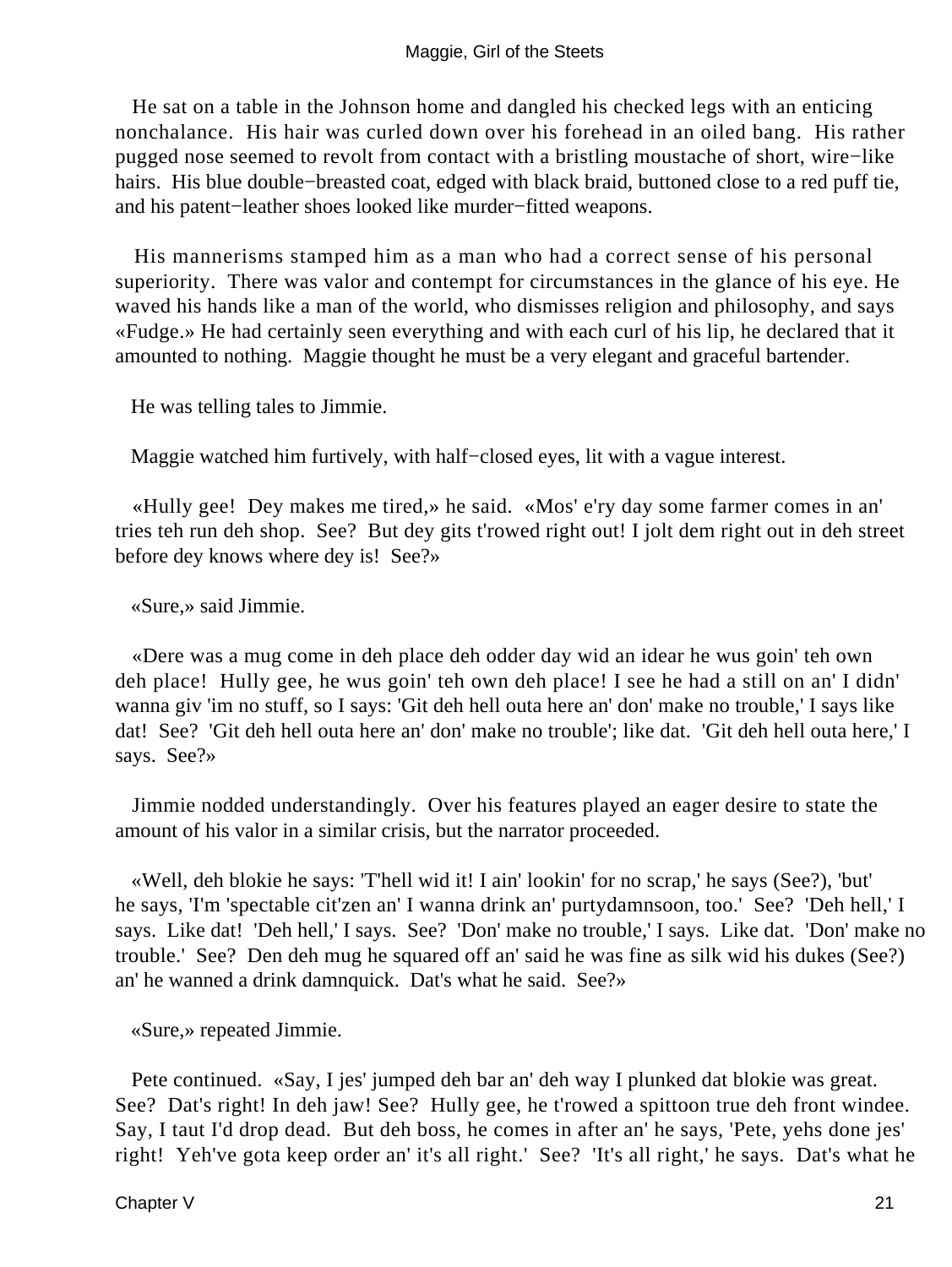said.»

The two held a technical discussion.

 «Dat bloke was a dandy,» said Pete, in conclusion, «but he hadn' oughta made no trouble. Dat's what I says teh dem: 'Don' come in here an' make no trouble,' I says, like dat. 'Don' make no trouble.' See?»

 As Jimmie and his friend exchanged tales descriptive of their prowess, Maggie leaned back in the shadow. Her eyes dwelt wonderingly and rather wistfully upon Pete's face. The broken furniture, grimey walls, and general disorder and dirt of her home of a sudden appeared before her and began to take a potential aspect. Pete's aristocratic person looked as if it might soil. She looked keenly at him, occasionally, wondering if he was feeling contempt. But Pete seemed to be enveloped in reminiscence.

 «Hully gee,» said he, «dose mugs can't phase me. Dey knows I kin wipe up deh street wid any t'ree of dem.»

 When he said, «Ah, what deh hell,» his voice was burdened with disdain for the inevitable and contempt for anything that fate might compel him to endure.

 Maggie perceived that here was the beau ideal of a man. Her dim thoughts were often searching for far away lands where, as God says, the little hills sing together in the morning. Under the trees of her dream−gardens there had always walked a lover.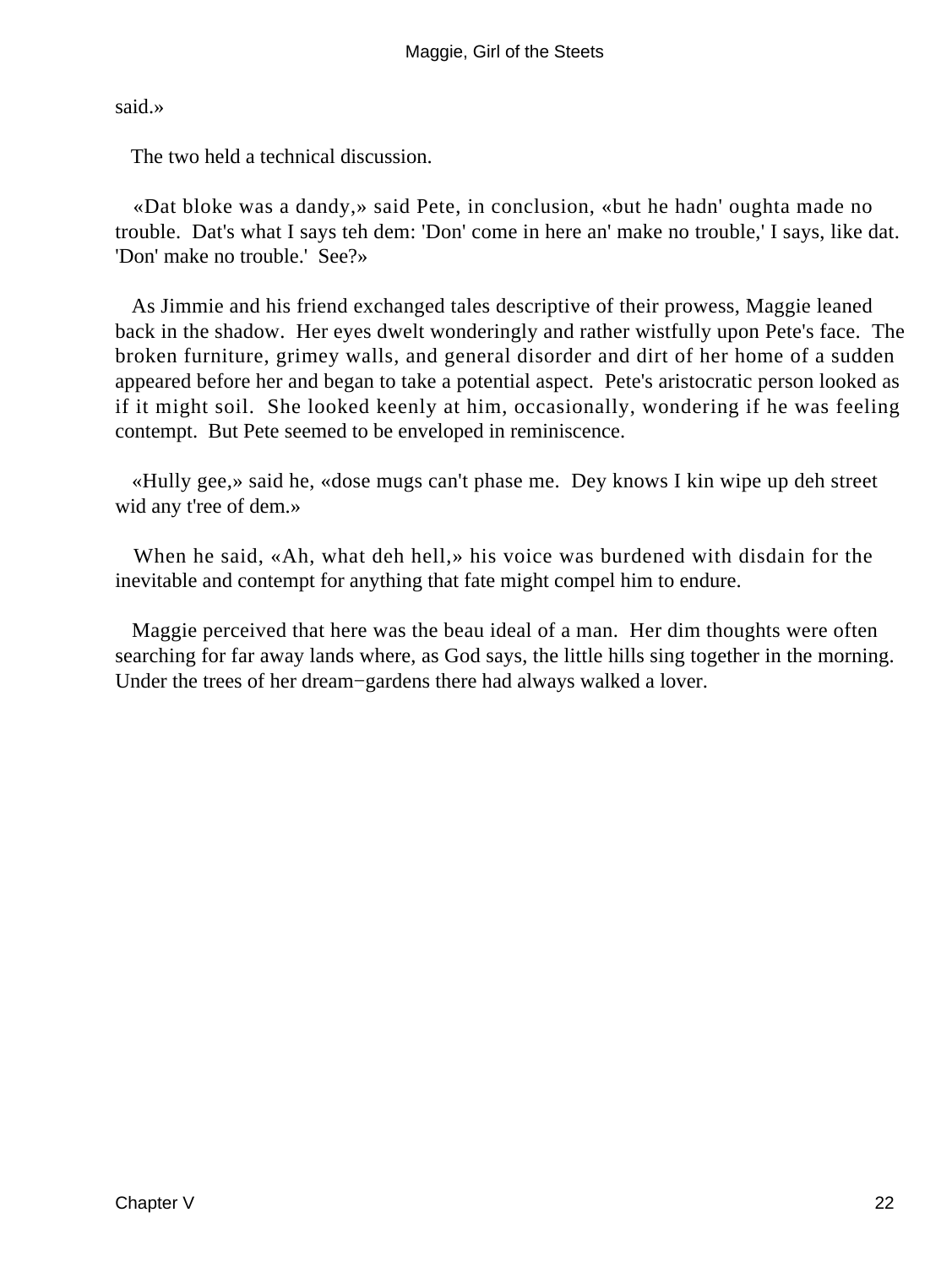#### **[Chapter VI](#page-67-0)**

**P**ete took note of Maggie.

 «Say, Mag, I'm stuck on yer shape. It's outa sight,» he said, parenthetically, with an affable grin.

 As he became aware that she was listening closely, he grew still more eloquent in his descriptions of various happenings in his career. It appeared that he was invincible in fights.

 «Why,» he said, referring to a man with whom he had had a misunderstanding, «dat mug scrapped like a damn dago. Dat's right. He was dead easy. See? He tau't he was a scrapper. But he foun' out diff'ent! Hully gee.»

 He walked to and fro in the small room, which seemed then to grow even smaller and unfit to hold his dignity, the attribute of a supreme warrior. That swing of the shoulders that had frozen the timid when he was but a lad had increased with his growth and education at the ratio of ten to one. It, combined with the sneer upon his mouth, told mankind that there was nothing in space which could appall him. Maggie marvelled at him and surrounded him with greatness. She vaguely tried to calculate the altitude of the pinnacle from which he must have looked down upon her.

 «I met a chump deh odder day way up in deh city,» he said. «I was goin' teh see a frien' of mine. When I was a−crossin' deh street deh chump runned plump inteh me, an' den he turns aroun' an' says, 'Yer insolen' ruffin,' he says, like dat. 'Oh, gee,' I says, 'oh, gee, go teh hell and git off deh eart',' I says, like dat. See? 'Go teh hell an' git off deh eart',' like dat. Den deh blokie he got wild. He says I was a contempt'ble scoun'el, er somet'ing like dat, an' he says I was doom' teh everlastin' pe'dition an' all like dat. 'Gee,' I says, 'gee! Deh hell I am,' I says. 'Deh hell I am,' like dat. An' den I slugged 'im. See?»

 With Jimmie in his company, Pete departed in a sort of a blaze of glory from the Johnson home. Maggie, leaning from the window, watched him as he walked down the street.

 Here was a formidable man who disdained the strength of a world full of fists. Here was one who had contempt for brass− clothed power; one whose knuckles could defiantly ring against the granite of law. He was a knight.

The two men went from under the glimmering street−lamp and passed into shadows.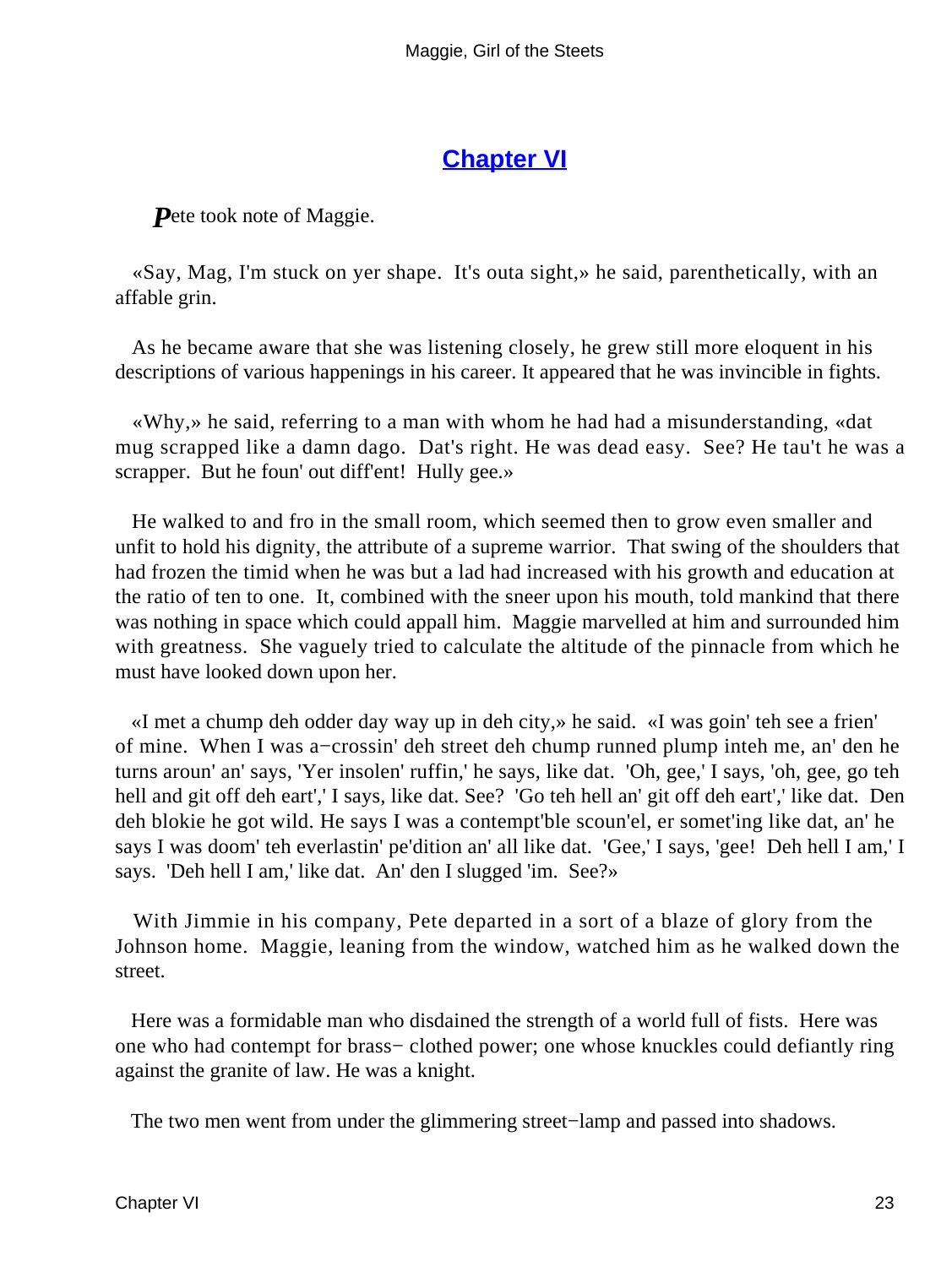Turning, Maggie contemplated the dark, dust−stained walls, and the scant and crude furniture of her home. A clock, in a splintered and battered oblong box of varnished wood, she suddenly regarded as an abomination. She noted that it ticked raspingly. The almost vanished flowers in the carpet−pattern, she conceived to be newly hideous. Some faint attempts she had made with blue ribbon, to freshen the appearance of a dingy curtain, she now saw to be piteous.

She wondered what Pete dined on.

 She reflected upon the collar and cuff factory. It began to appear to her mind as a dreary place of endless grinding. Pete's elegant occupation brought him, no doubt, into contact with people who had money and manners. it was probable that he had a large acquaintance of pretty girls. He must have great sums of money to spend.

 To her the earth was composed of hardships and insults. She felt instant admiration for a man who openly defied it. She thought that if the grim angel of death should clutch his heart, Pete would shrug his shoulders and say: «Oh, ev'ryt'ing goes.»

 She anticipated that he would come again shortly. She spent some of her week's pay in the purchase of flowered cretonne for a lambrequin. She made it with infinite care and hung it to the slightly−careening mantel, over the stove, in the kitchen. She studied it with painful anxiety from different points in the room. She wanted it to look well on Sunday night when, perhaps, Jimmie's friend would come. On Sunday night, however, Pete did not appear.

 Afterward the girl looked at it with a sense of humiliation. She was now convinced that Pete was superior to admiration for lambrequins.

 A few evenings later Pete entered with fascinating innovations in his apparel. As she had seen him twice and he had different suits on each time, Maggie had a dim impression that his wardrobe was prodigiously extensive.

 «Say, Mag,» he said, «put on yer bes' duds Friday night an' I'll take yehs teh deh show. See?»

 He spent a few moments in flourishing his clothes and then vanished, without having glanced at the lambrequin.

 Over the eternal collars and cuffs in the factory Maggie spent the most of three days in making imaginary sketches of Pete and his daily environment. She imagined some half dozen women in love with him and thought he must lean dangerously toward an indefinite one, whom she pictured with great charms of person, but with an altogether contemptible disposition.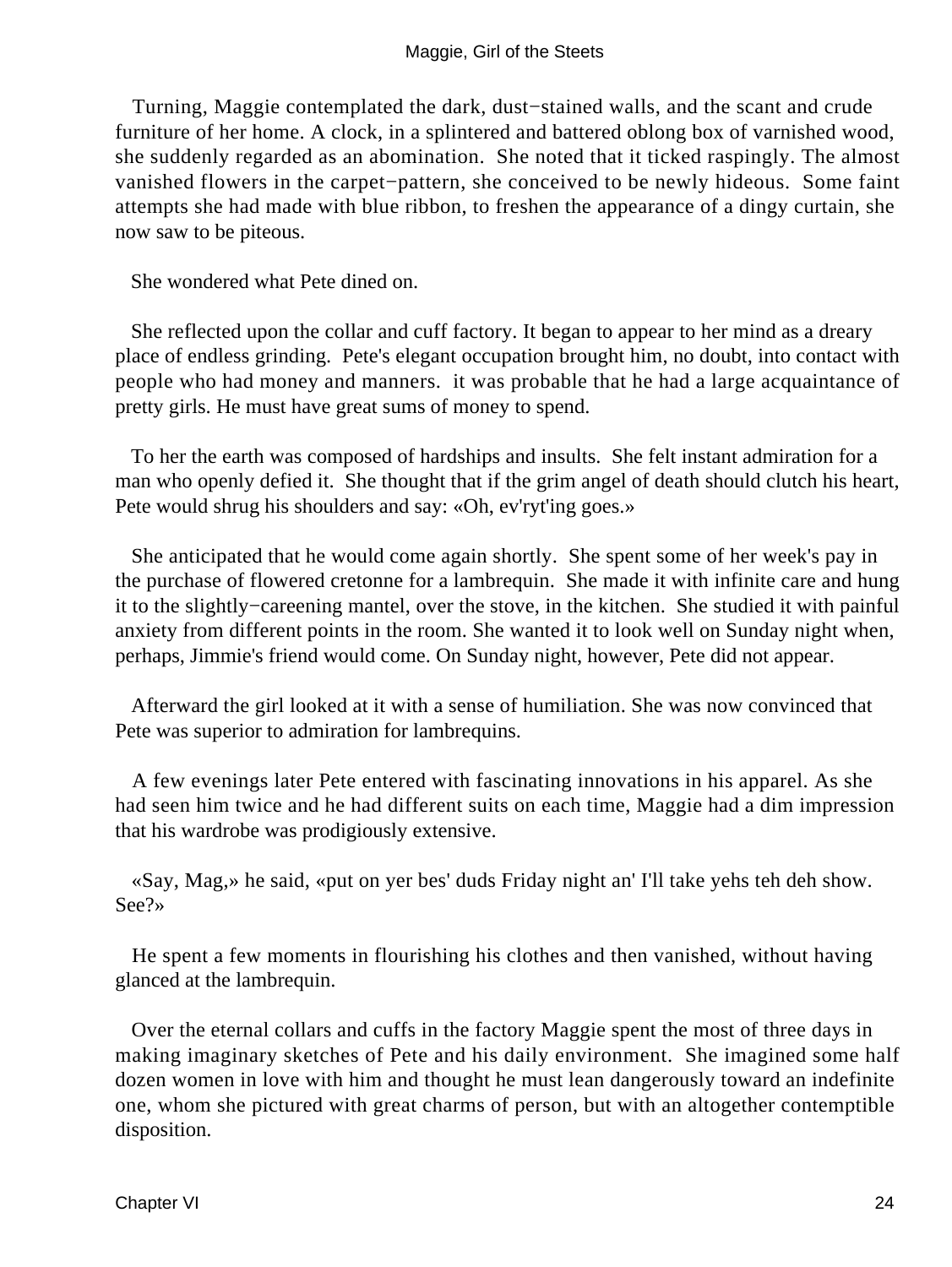She thought he must live in a blare of pleasure. He had friends, and people who were afraid of him.

 She saw the golden glitter of the place where Pete was to take her. An entertainment of many hues and many melodies where she was afraid she might appear small and mouse−colored.

 Her mother drank whiskey all Friday morning. With lurid face and tossing hair she cursed and destroyed furniture all Friday afternoon. When Maggie came home at half−past six her mother lay asleep amidst the wreck of chairs and a table. Fragments of various household utensils were scattered about the floor. She had vented some phase of drunken fury upon the lambrequin. It lay in a bedraggled heap in the corner.

 «Hah,» she snorted, sitting up suddenly, «where deh hell yeh been? Why deh hell don' yeh come home earlier? Been loafin' 'round deh streets. Yer gettin' teh be a reg'lar devil.»

 When Pete arrived Maggie, in a worn black dress, was waiting for him in the midst of a floor strewn with wreckage. The curtain at the window had been pulled by a heavy hand and hung by one tack, dangling to and fro in the draft through the cracks at the sash. The knots of blue ribbons appeared like violated flowers. The fire in the stove had gone out. The displaced lids and open doors showed heaps of sullen grey ashes. The remnants of a meal, ghastly, like dead flesh, lay in a corner. Maggie's red mother, stretched on the floor, blasphemed and gave her daughter a bad name.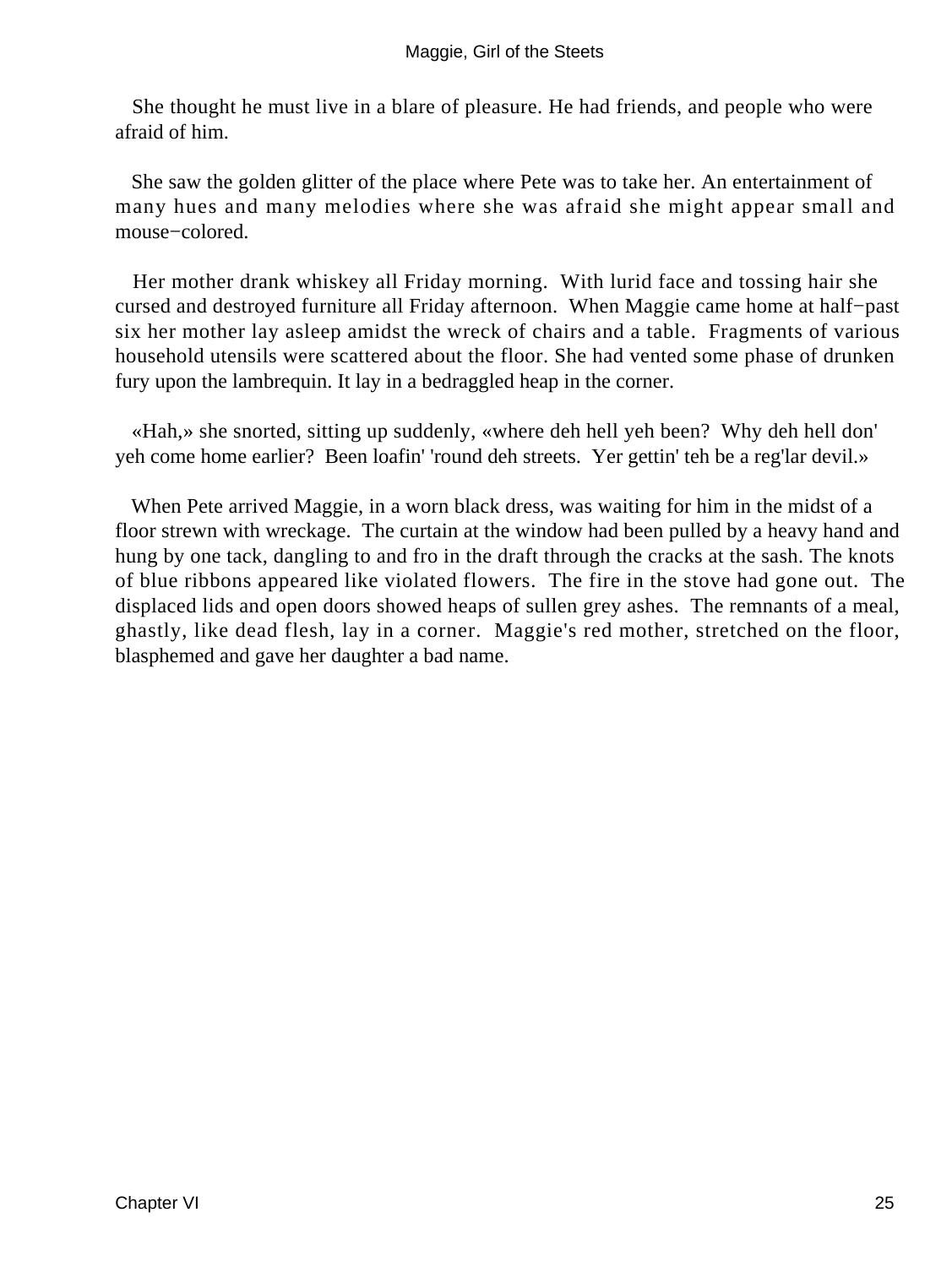#### **[Chapter VII](#page-67-0)**

*A*n orchestra of yellow silk women and bald−headed men on an elevated stage near the centre of a great green−hued hall, played a popular waltz. The place was crowded with people grouped about little tables. A battalion of waiters slid among the throng, carrying trays of beer glasses and making change from the inexhaustible vaults of their trousers pockets. Little boys, in the costumes of French chefs, paraded up and down the irregular aisles vending fancy cakes. There was a low rumble of conversation and a subdued clinking of glasses. Clouds of tobacco smoke rolled and wavered high in air about the dull gilt of the chandeliers.

 The vast crowd had an air throughout of having just quitted labor. Men with calloused hands and attired in garments that showed the wear of an endless trudge for a living, smoked their pipes contentedly and spent five, ten, or perhaps fifteen cents for beer. There was a mere sprinkling of kid−gloved men who smoked cigars purchased elsewhere. The great body of the crowd was composed of people who showed that all day they strove with their hands. Quiet Germans, with maybe their wives and two or three children, sat listening to the music, with the expressions of happy cows. An occasional party of sailors from a war−ship, their faces pictures of sturdy health, spent the earlier hours of the evening at the small round tables. Very infrequent tipsy men, swollen with the value of their opinions, engaged their companions in earnest and confidential conversation. In the balcony, and here and there below, shone the impassive faces of women. The nationalities of the Bowery beamed upon the stage from all directions.

 Pete aggressively walked up a side aisle and took seats with Maggie at a table beneath the balcony.

«Two beehs!»

 Leaning back he regarded with eyes of superiority the scene before them. This attitude affected Maggie strongly. A man who could regard such a sight with indifference must be accustomed to very great things.

 It was obvious that Pete had been to this place many times before, and was very familiar with it. A knowledge of this fact made Maggie feel little and new.

 He was extremely gracious and attentive. He displayed the consideration of a cultured gentleman who knew what was due.

«Say, what deh hell? Bring deh lady a big glass! What deh hell use is dat pony?»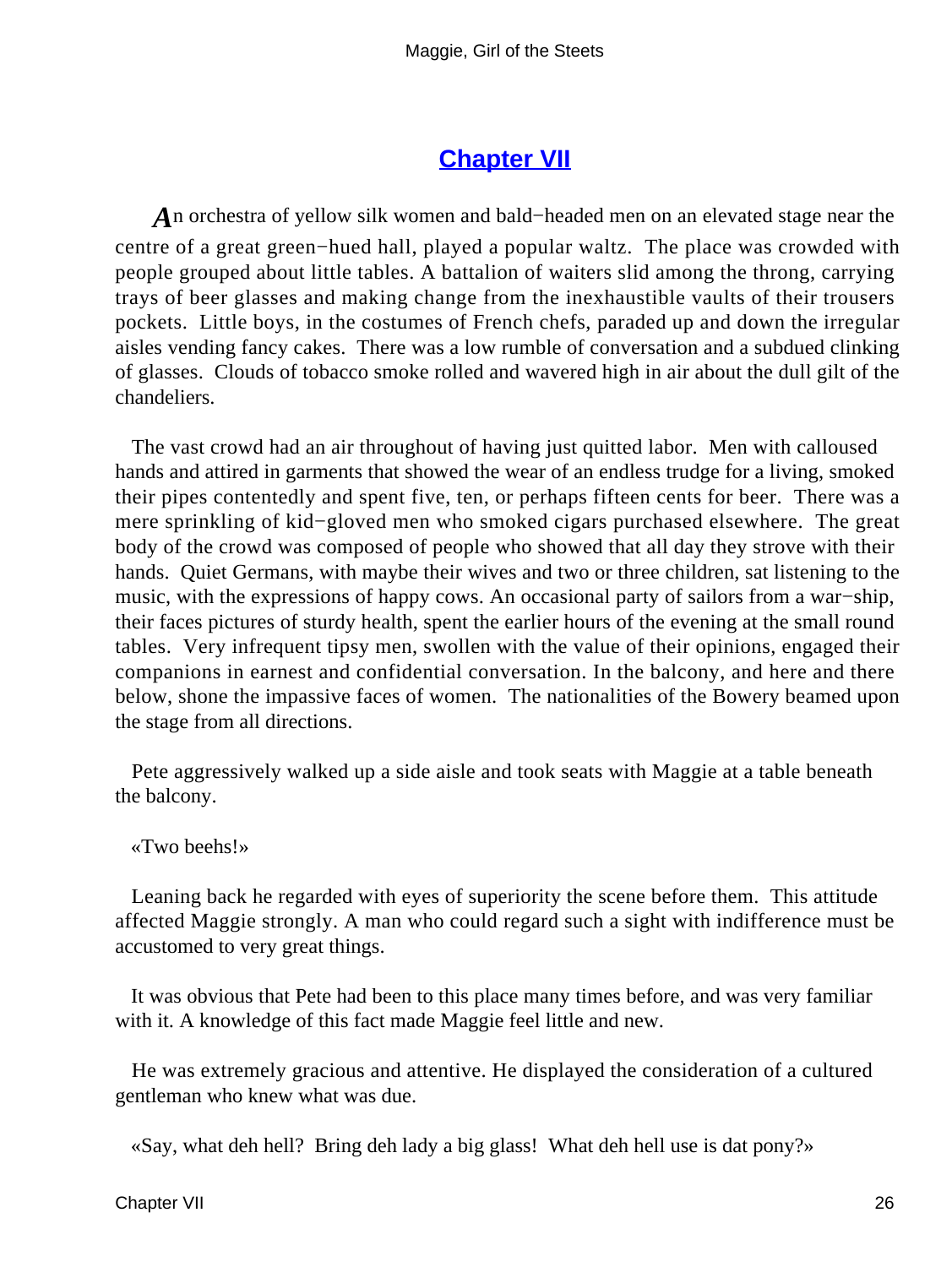«Don't be fresh, now,» said the waiter, with some warmth, as he departed.

«Ah, git off deh eart',» said Pete, after the other's retreating form.

 Maggie perceived that Pete brought forth all his elegance and all his knowledge of high−class customs for her benefit. Her heart warmed as she reflected upon his condescension.

 The orchestra of yellow silk women and bald−headed men gave vent to a few bars of anticipatory music and a girl, in a pink dress with short skirts, galloped upon the stage. She smiled upon the throng as if in acknowledgment of a warm welcome, and began to walk to and fro, making profuse gesticulations and singing, in brazen soprano tones, a song, the words of which were inaudible. When she broke into the swift rattling measures of a chorus some half−tipsy men near the stage joined in the rollicking refrain and glasses were pounded rhythmically upon the tables. People leaned forward to watch her and to try to catch the words of the song. When she vanished there were long rollings of applause.

 Obedient to more anticipatory bars, she reappeared amidst the half−suppressed cheering of the tipsy men. The orchestra plunged into dance music and the laces of the dancer fluttered and flew in the glare of gas jets. She divulged the fact that she was attired in some half dozen skirts. It was patent that any one of them would have proved adequate for the purpose for which skirts are intended. An occasional man bent forward, intent upon the pink stockings. Maggie wondered at the splendor of the costume and lost herself in calculations of the cost of the silks and laces.

 The dancer's smile of stereotyped enthusiasm was turned for ten minutes upon the faces of her audience. In the finale she fell into some of those grotesque attitudes which were at the time popular among the dancers in the theatres up−town, giving to the Bowery public the phantasies of the aristocratic theatre−going public, at reduced rates.

«Say, Pete,» said Maggie, leaning forward, «dis is great.»

«Sure,» said Pete, with proper complacence.

 A ventriloquist followed the dancer. He held two fantastic dolls on his knees. He made them sing mournful ditties and say funny things about geography and Ireland.

«Do dose little men talk?» asked Maggie.

«Naw,» said Pete, «it's some damn fake. See?»

 Two girls, on the bills as sisters, came forth and sang a duet that is heard occasionally at concerts given under church auspices. They supplemented it with a dance which of course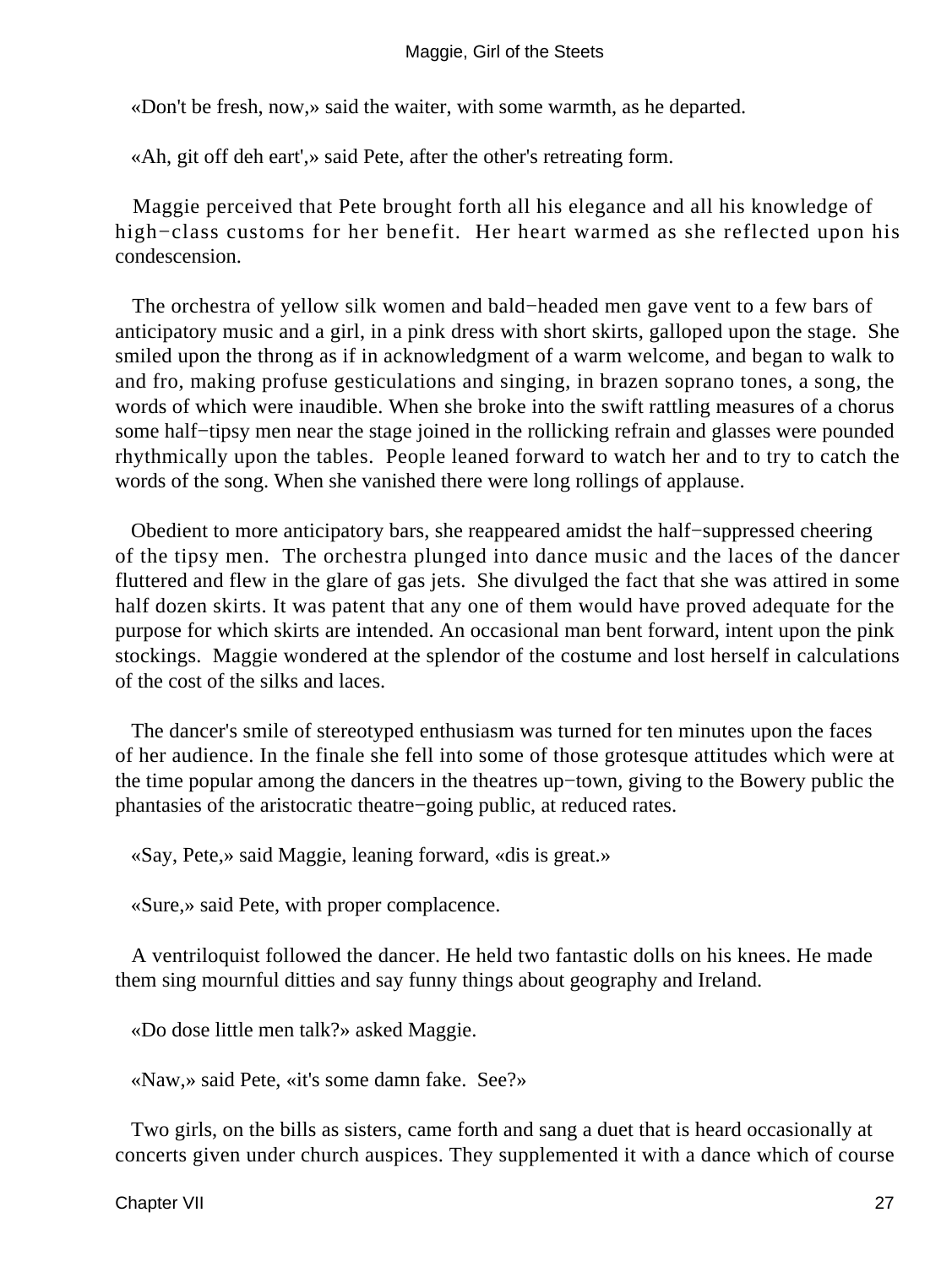#### Maggie, Girl of the Steets

can never be seen at concerts given under church auspices.

 After the duettists had retired, a woman of debatable age sang a negro melody. The chorus necessitated some grotesque waddlings supposed to be an imitation of a plantation darkey, under the influence, probably, of music and the moon. The audience was just enthusiastic enough over it to have her return and sing a sorrowful lay, whose lines told of a mother's love and a sweetheart who waited and a young man who was lost at sea under the most harrowing circumstances. From the faces of a score or so in the crowd, the self−contained look faded. Many heads were bent forward with eagerness and sympathy. As the last distressing sentiment of the piece was brought forth, it was greeted by that kind of applause which rings as sincere.

 As a final effort, the singer rendered some verses which described a vision of Britain being annihilated by America, and Ireland bursting her bonds. A carefully prepared crisis was reached in the last line of the last verse, where the singer threw out her arms and cried, «The star−spangled banner.» Instantly a great cheer swelled from the throats of the assemblage of the masses. There was a heavy rumble of booted feet thumping the floor. Eyes gleamed with sudden fire, and calloused hands waved frantically in the air.

 After a few moments' rest, the orchestra played crashingly, and a small fat man burst out upon the stage. He began to roar a song and stamp back and forth before the foot−lights, wildly waving a glossy silk hat and throwing leers, or smiles, broadcast. He made his face into fantastic grimaces until he looked like a pictured devil on a Japanese kite. The crowd laughed gleefully. His short, fat legs were never still a moment. He shouted and roared and bobbed his shock of red wig until the audience broke out in excited applause.

 Pete did not pay much attention to the progress of events upon the stage. He was drinking beer and watching Maggie.

 Her cheeks were blushing with excitement and her eyes were glistening. She drew deep breaths of pleasure. No thoughts of the atmosphere of the collar and cuff factory came to her.

 When the orchestra crashed finally, they jostled their way to the sidewalk with the crowd. Pete took Maggie's arm and pushed a way for her, offering to fight with a man or two.

 They reached Maggie's home at a late hour and stood for a moment in front of the gruesome doorway.

«Say, Mag,» said Pete, «give us a kiss for takin' yeh teh deh show, will yer?»

Maggie laughed, as if startled, and drew away from him.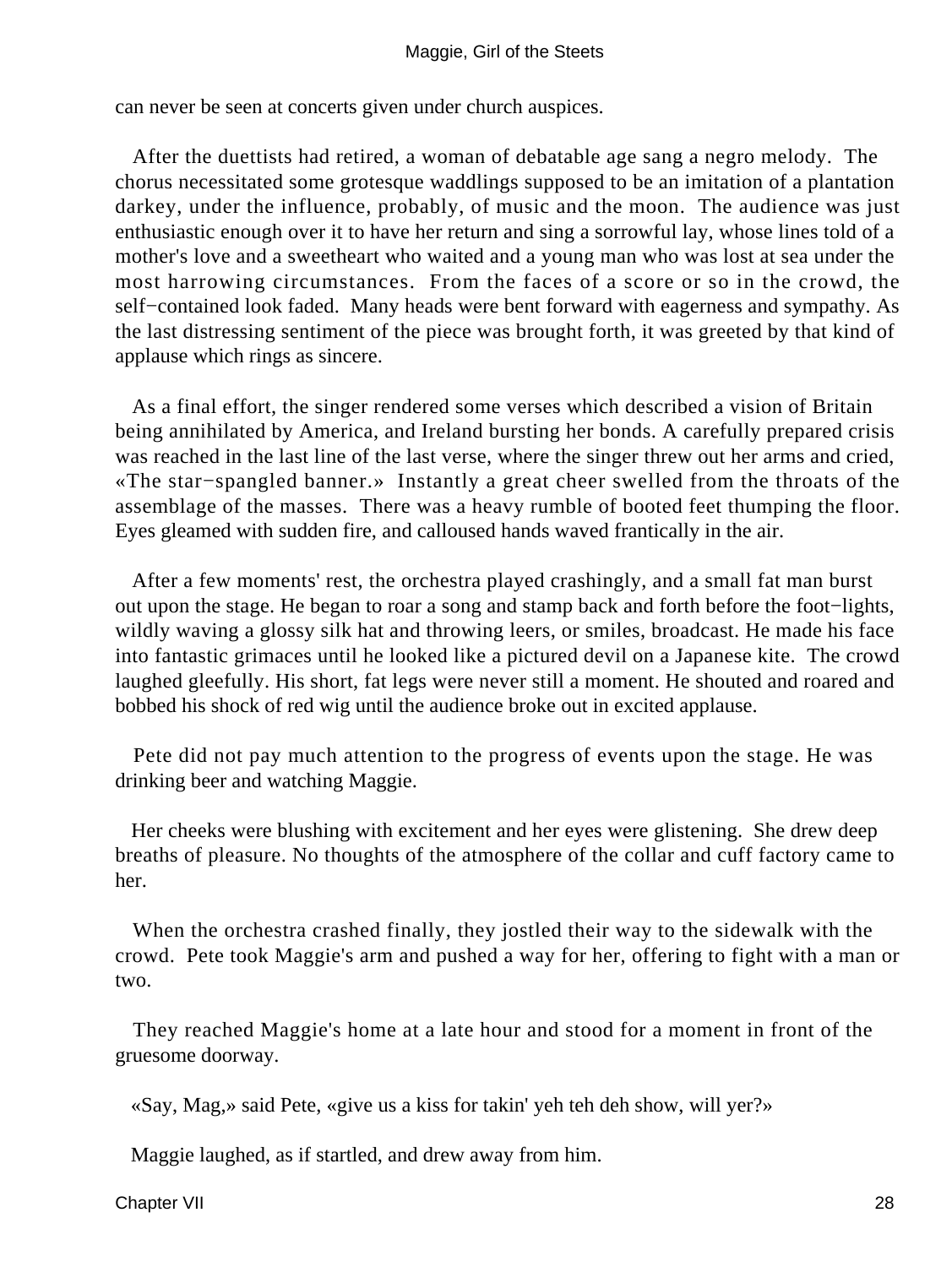«Naw, Pete,» she said, «dat wasn't in it.»

«Ah, what deh hell?» urged Pete.

The girl retreated nervously.

«Ah, what deh hell?» repeated he.

 Maggie darted into the hall, and up the stairs. She turned and smiled at him, then disappeared.

 Pete walked slowly down the street. He had something of an astonished expression upon his features. He paused under a lamp− post and breathed a low breath of surprise.

«Gawd,» he said, «I wonner if I've been played fer a duffer.»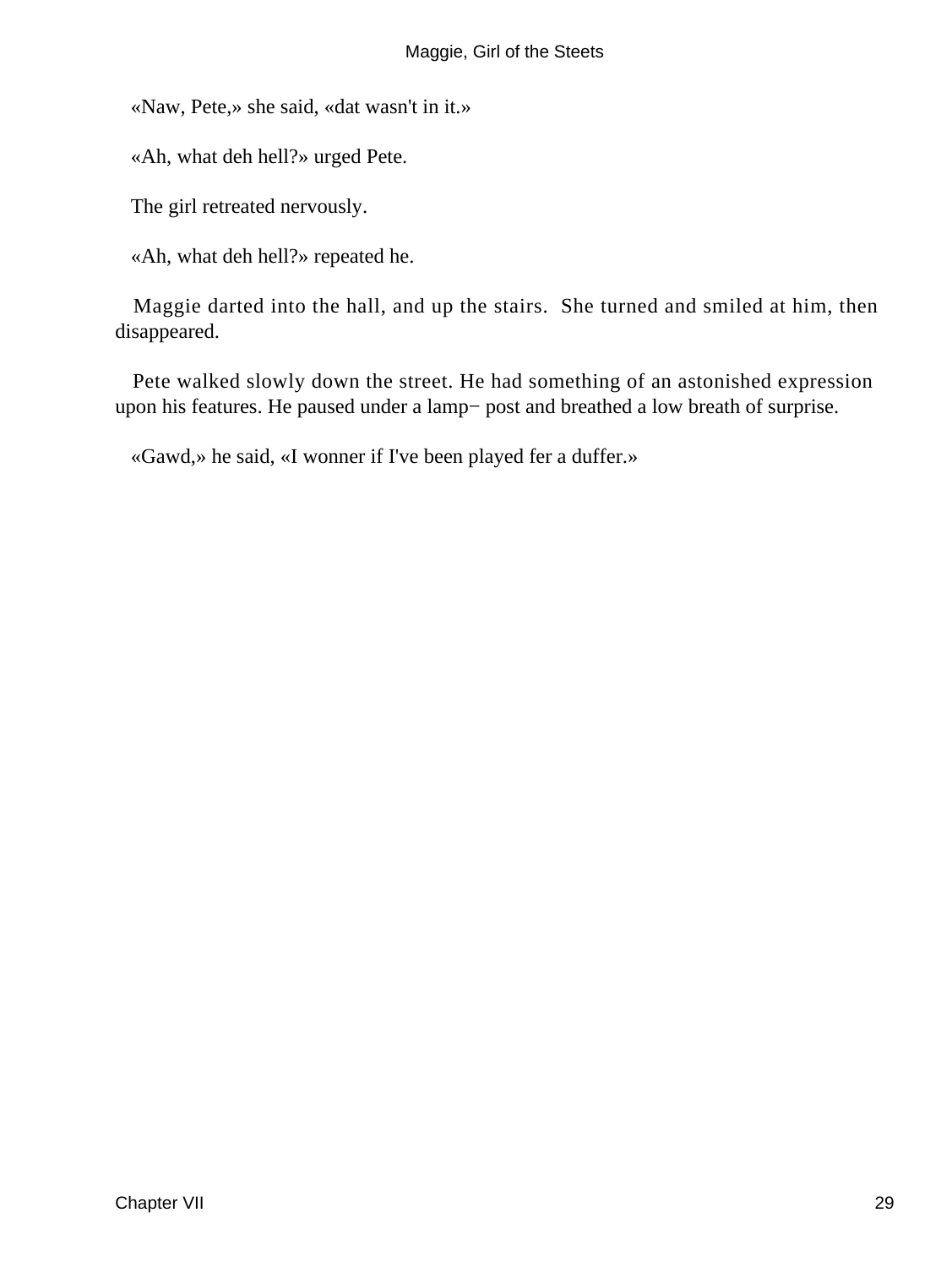#### **[Chapter VIII](#page-67-0)**

*A*s thoughts of Pete came to Maggie's mind, she began to have an intense dislike for all of her dresses.

 «What deh hell ails yeh? What makes yeh be allus fixin' and fussin'? Good Gawd,» her mother would frequently roar at her.

 She began to note, with more interest, the well−dressed women she met on the avenues. She envied elegance and soft palms. She craved those adornments of person which she saw every day on the street, conceiving them to be allies of vast importance to women.

 Studying faces, she thought many of the women and girls she chanced to meet, smiled with serenity as though forever cherished and watched over by those they loved.

 The air in the collar and cuff establishment strangled her. She knew she was gradually and surely shrivelling in the hot, stuffy room. The begrimed windows rattled incessantly from the passing of elevated trains. The place was filled with a whirl of noises and odors.

 She wondered as she regarded some of the grizzled women in the room, mere mechanical contrivances sewing seams and grinding out, with heads bended over their work, tales of imagined or real girlhood happiness, past drunks, the baby at home, and unpaid wages. She speculated how long her youth would endure. She began to see the bloom upon her cheeks as valuable.

 She imagined herself, in an exasperating future, as a scrawny woman with an eternal grievance. Too, she thought Pete to be a very fastidious person concerning the appearance of women.

 She felt she would love to see somebody entangle their fingers in the oily beard of the fat foreigner who owned the establishment. He was a detestable creature. He wore white socks with low shoes. When he tired of this amusement he would go to the mummies and moralize over them.

 Usually he submitted with silent dignity to all which he had to go through, but, at times, he was goaded into comment.

 «What deh hell,» he demanded once. «Look at all dese little jugs! Hundred jugs in a row! Ten rows in a case an' 'bout a t'ousand cases! What deh blazes use is dem?»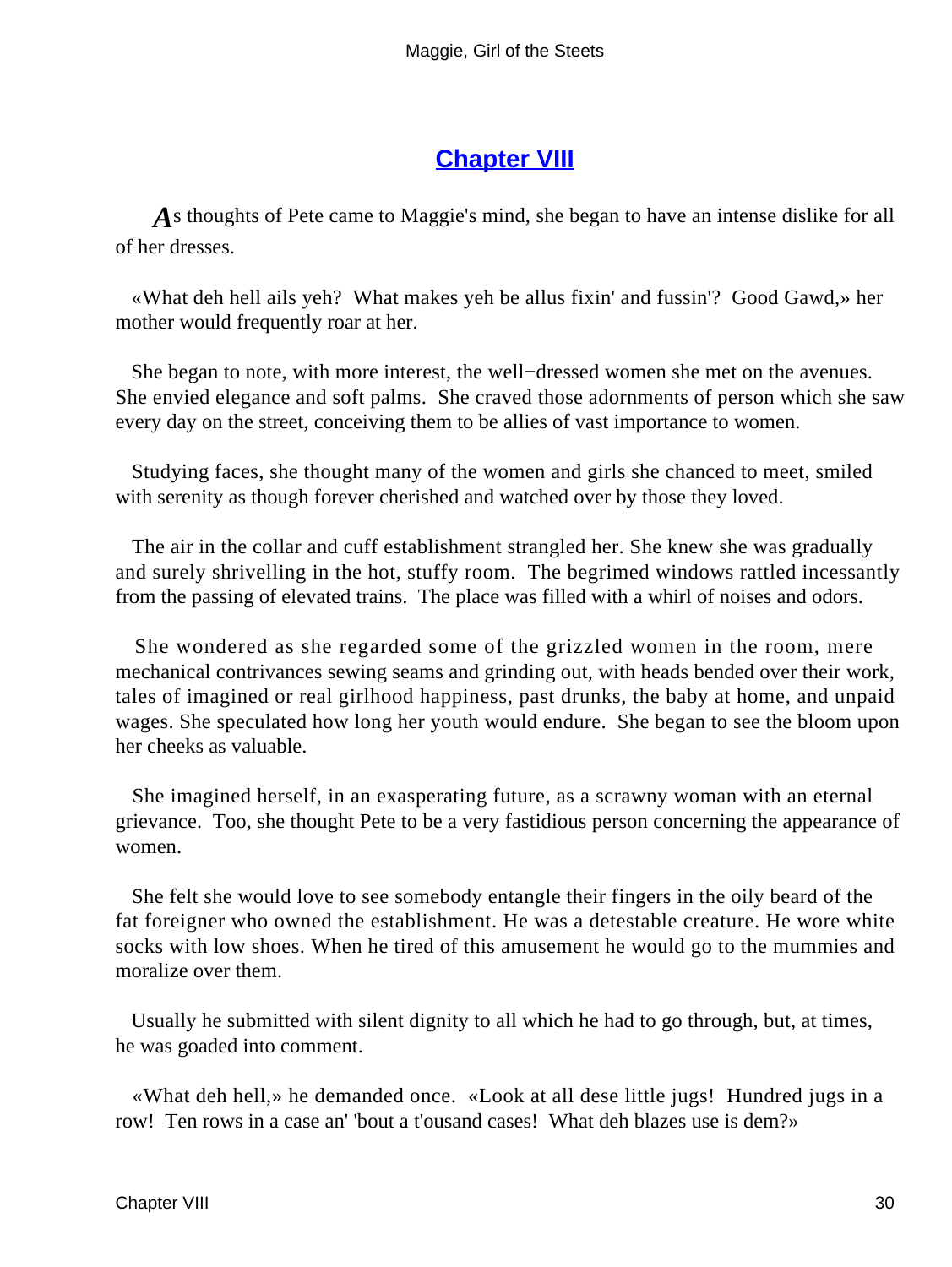Evenings during the week he took her to see plays in which the brain−clutching heroine was rescued from the palatial home of her guardian, who is cruelly after her bonds, by the hero with the beautiful sentiments. The latter spent most of his time out at soak in pale−green snow storms, busy with a nickel−plated revolver, rescuing aged strangers from villains.

 Maggie lost herself in sympathy with the wanderers swooning in snow storms beneath happy−hued church windows. And a choir within singing «Joy to the World.» To Maggie and the rest of the audience this was transcendental realism. Joy always within, and they, like the actor, inevitably without. Viewing it, they hugged themselves in ecstatic pity of their imagined or real condition.

 The girl thought the arrogance and granite−heartedness of the magnate of the play was very accurately drawn. She echoed the maledictions that the occupants of the gallery showered on this individual when his lines compelled him to expose his extreme selfishness.

 Shady persons in the audience revolted from the pictured villainy of the drama. With untiring zeal they hissed vice and applauded virtue. Unmistakably bad men evinced an apparently sincere admiration for virtue.

 The loud gallery was overwhelmingly with the unfortunate and the oppressed. They encouraged the struggling hero with cries, and jeered the villain, hooting and calling attention to his whiskers. When anybody died in the pale−green snow storms, the gallery mourned. They sought out the painted misery and hugged it as akin.

 In the hero's erratic march from poverty in the first act, to wealth and triumph in the final one, in which he forgives all the enemies that he has left, he was assisted by the gallery, which applauded his generous and noble sentiments and confounded the speeches of his opponents by making irrelevant but very sharp remarks. Those actors who were cursed with villainy parts were confronted at every turn by the gallery. If one of them rendered lines containing the most subtile distinctions between right and wrong, the gallery was immediately aware if the actor meant wickedness, and denounced him accordingly.

 The last act was a triumph for the hero, poor and of the masses, the representative of the audience, over the villain and the rich man, his pockets stuffed with bonds, his heart packed with tyrannical purposes, imperturbable amid suffering.

 Maggie always departed with raised spirits from the showing places of the melodrama. She rejoiced at the way in which the poor and virtuous eventually surmounted the wealthy and wicked. The theatre made her think. She wondered if the culture and refinement she had seen imitated, perhaps grotesquely, by the heroine on the stage, could be acquired by a girl who lived in a tenement house and worked in a shirt factory.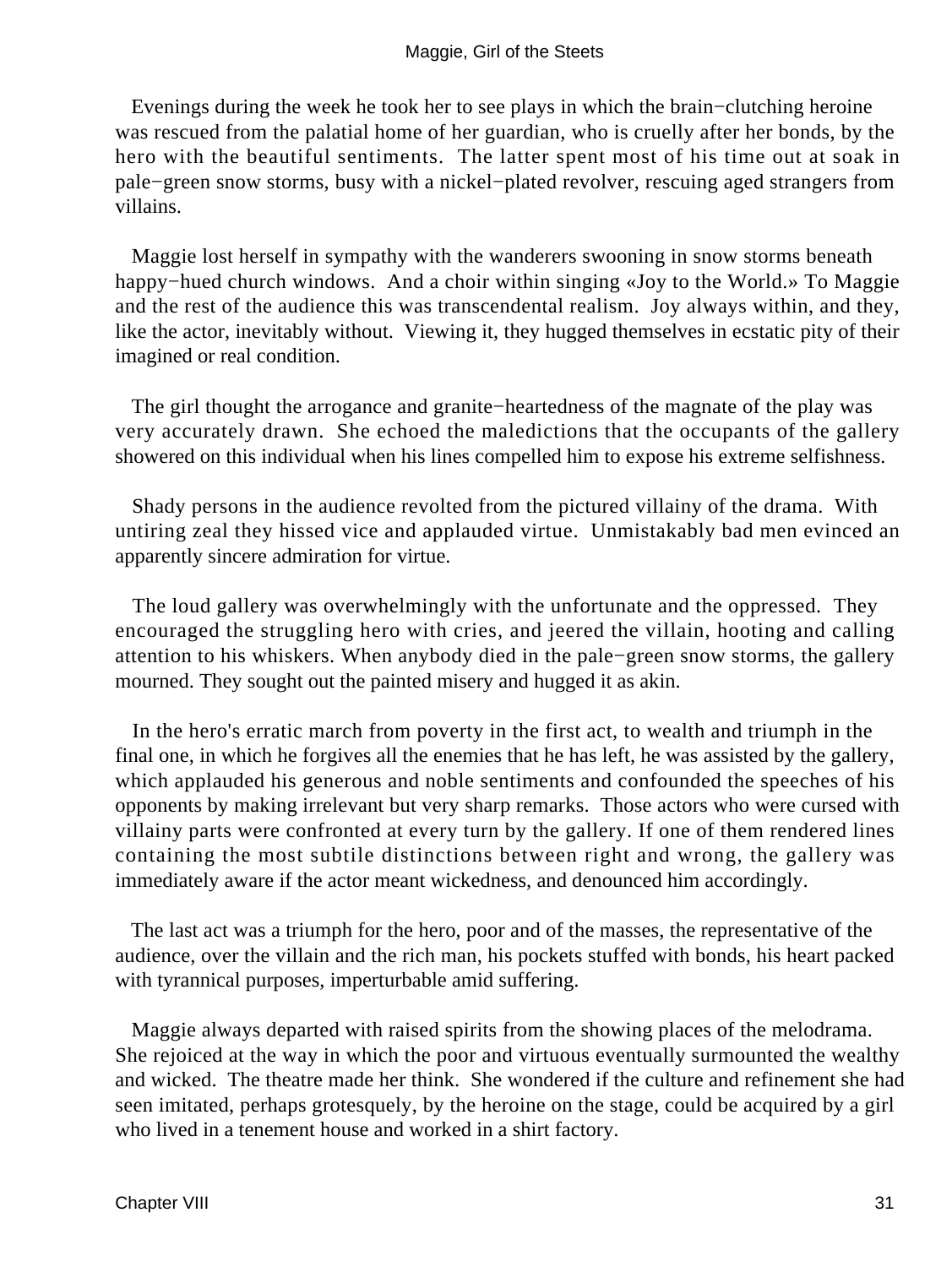#### **[Chapter IX](#page-67-0)**

*A* group of urchins were intent upon the side door of a saloon. Expectancy gleamed from their eyes. They were twisting their fingers in excitement.

«Here she comes,» yelled one of them suddenly.

 The group of urchins burst instantly asunder and its individual fragments were spread in a wide, respectable half circle about the point of interest. The saloon door opened with a crash, and the figure of a woman appeared upon the threshold. Her grey hair fell in knotted masses about her shoulders. Her face was crimsoned and wet with perspiration. Her eyes had a rolling glare.

 «Not a damn cent more of me money will yehs ever get, not a damn cent. I spent me money here fer t'ree years an' now yehs tells me yeh'll sell me no more stuff! T'hell wid yeh, Johnnie Murckre! 'Disturbance'? Disturbance be damned! T'hell wid yeh, Johnnie – »

 The door received a kick of exasperation from within and the woman lurched heavily out on the sidewalk.

 The gamins in the half−circle became violently agitated. They began to dance about and hoot and yell and jeer. Wide dirty grins spread over each face.

 The woman made a furious dash at a particularly outrageous cluster of little boys. They laughed delightedly and scampered off a short distance, calling out over their shoulders to her. She stood tottering on the curb−stone and thundered at them.

 «Yeh devil's kids,» she howled, shaking red fists. The little boys whooped in glee. As she started up the street they fell in behind and marched uproariously. Occasionally she wheeled about and made charges on them. They ran nimbly out of reach and taunted her.

 In the frame of a gruesome doorway she stood for a moment cursing them. Her hair straggled, giving her crimson features a look of insanity. Her great fists quivered as she shook them madly in the air.

 The urchins made terrific noises until she turned and disappeared. Then they filed quietly in the way they had come.

 The woman floundered about in the lower hall of the tenement house and finally stumbled up the stairs. On an upper hall a door was opened and a collection of heads peered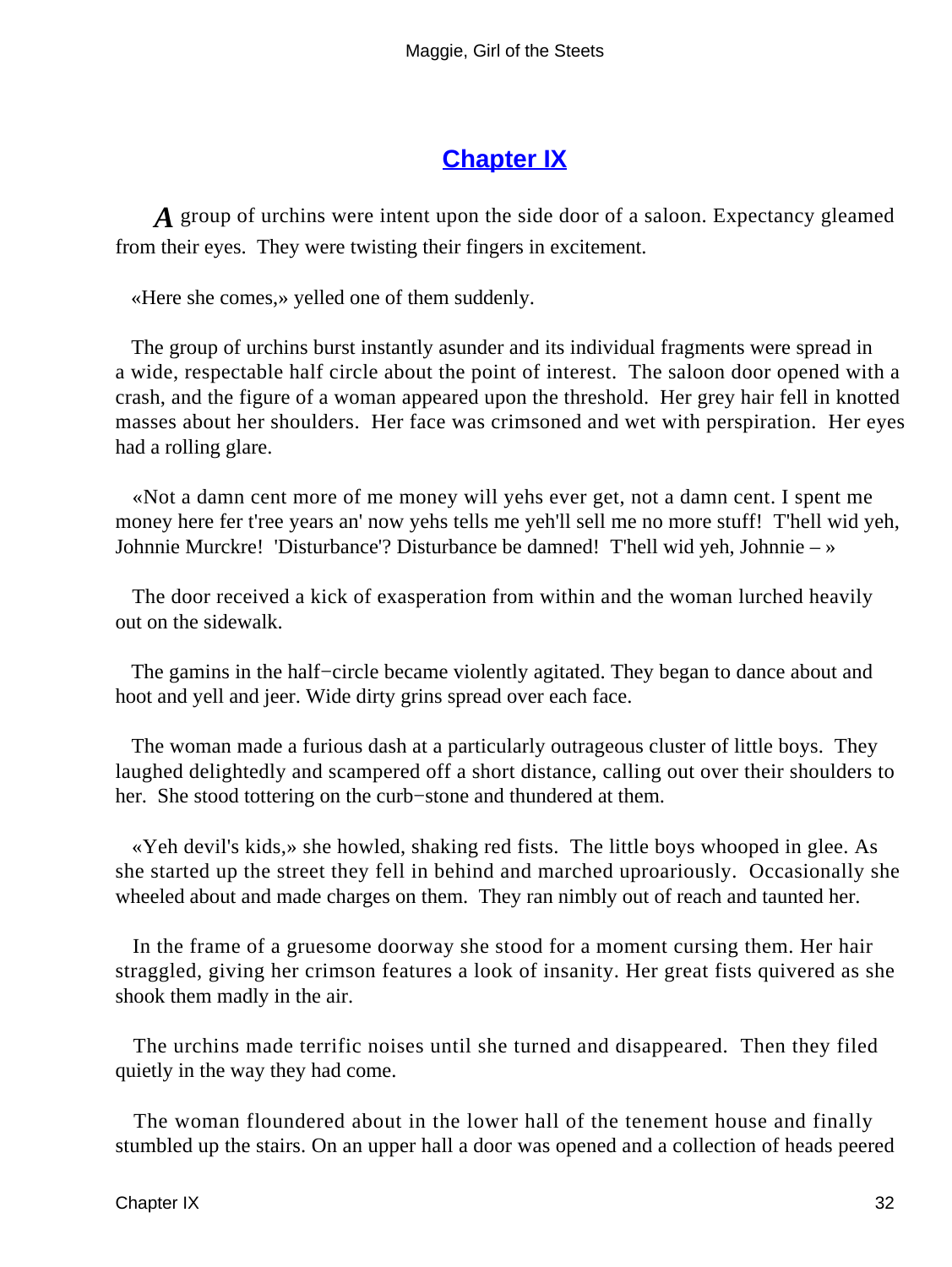curiously out, watching her. With a wrathful snort the woman confronted the door, but it was slammed hastily in her face and the key was turned.

She stood for a few minutes, delivering a frenzied challenge at the panels.

 «Come out in deh hall, Mary Murphy, damn yeh, if yehs want a row. Come ahn, yeh overgrown terrier, come ahn.»

 She began to kick the door with her great feet. She shrilly defied the universe to appear and do battle. Her cursing trebles brought heads from all doors save the one she threatened. Her eyes glared in every direction. The air was full of her tossing fists.

 «Come ahn, deh hull damn gang of yehs, come ahn,» she roared at the spectators. An oath or two, cat−calls, jeers and bits of facetious advice were given in reply. Missiles clattered about her feet.

 «What deh hell's deh matter wid yeh?» said a voice in the gathered gloom, and Jimmie came forward. He carried a tin dinner− pail in his hand and under his arm a brown truckman's apron done in a bundle. «What deh hell's wrong?» he demanded.

 «Come out, all of yehs, come out,» his mother was howling. «Come ahn an' I'll stamp her damn brains under me feet.»

 «Shet yer face, an' come home, yeh damned old fool,» roared Jimmie at her. She strided up to him and twirled her fingers in his face. Her eyes were darting flames of unreasoning rage and her frame trembled with eagerness for a fight.

 «T'hell wid yehs! An' who deh hell are yehs? I ain't givin' a snap of me fingers fer yehs,» she bawled at him. She turned her huge back in tremendous disdain and climbed the stairs to the next floor.

 Jimmie followed, cursing blackly. At the top of the flight he seized his mother's arm and started to drag her toward the door of their room.

«Come home, damn yeh,» he gritted between his teeth.

«Take yer hands off me! Take yer hands off me,» shrieked his mother.

 She raised her arm and whirled her great fist at her son's face. Jimmie dodged his head and the blow struck him in the back of the neck. «Damn yeh,» gritted he again. He threw out his left hand and writhed his fingers about her middle arm. The mother and the son began to sway and struggle like gladiators.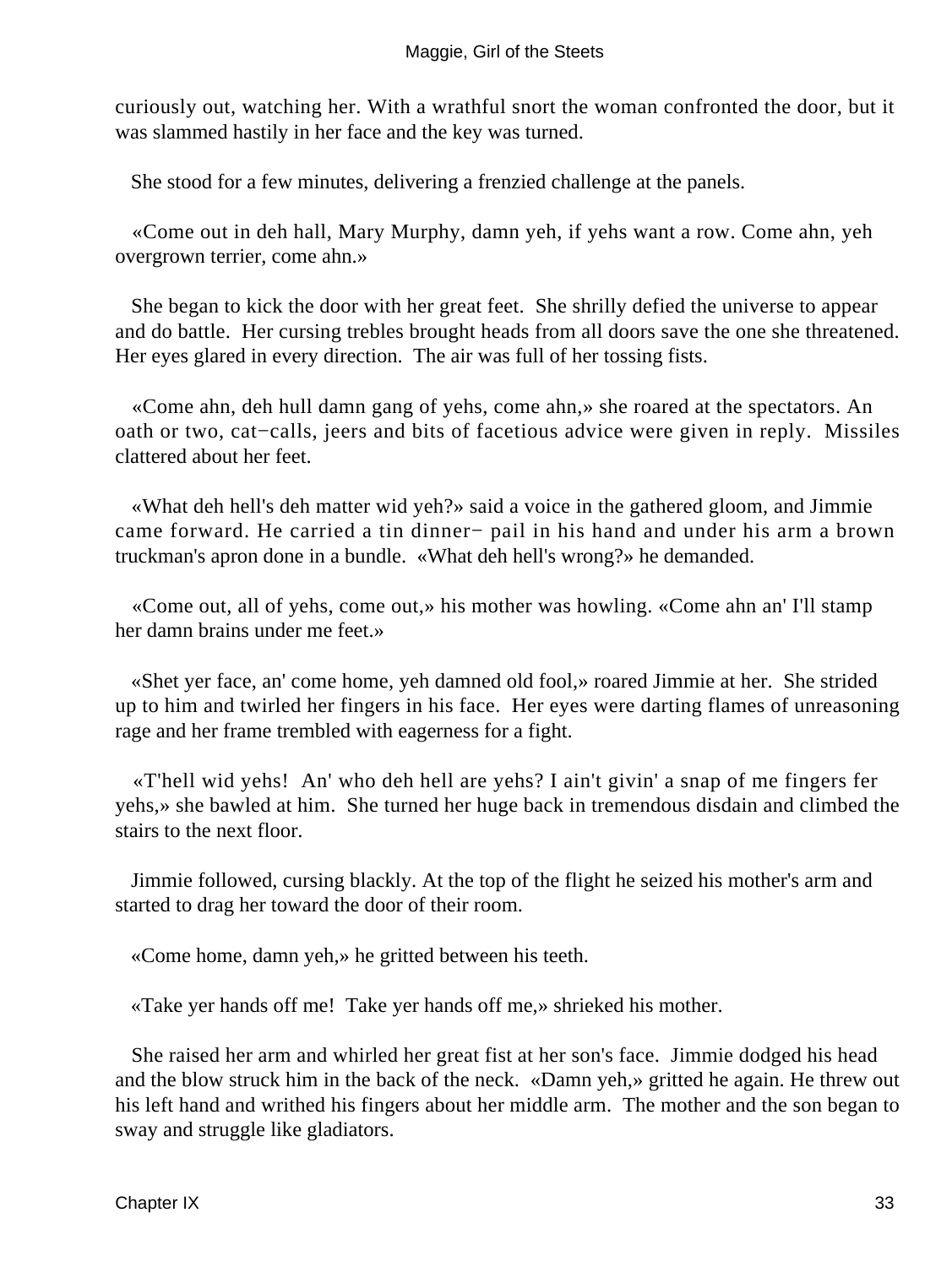«Whoop!» said the Rum Alley tenement house. The hall filled with interested spectators.

«Hi, ol' lady, dat was a dandy!»

«T'ree to one on deh red!»

«Ah, stop yer damn scrappin'!»

 The door of the Johnson home opened and Maggie looked out. Jimmie made a supreme cursing effort and hurled his mother into the room. He quickly followed and closed the door. The Rum Alley tenement swore disappointedly and retired.

 The mother slowly gathered herself up from the floor. Her eyes glittered menacingly upon her children.

 «Here, now,» said Jimmie, «we've had enough of dis. Sit down, an' don' make no trouble.»

He grasped her arm, and twisting it, forced her into a creaking chair.

«Keep yer hands off me,» roared his mother again.

 «Damn yer ol' hide,» yelled Jimmie, madly. Maggie shrieked and ran into the other room. To her there came the sound of a storm of crashes and curses. There was a great final thump and Jimmie's voice cried: «Dere, damn yeh, stay still.» Maggie opened the door now, and went warily out. «Oh, Jimmie.»

 He was leaning against the wall and swearing. Blood stood upon bruises on his knotty fore−arms where they had scraped against the floor or the walls in the scuffle. The mother lay screeching on the floor, the tears running down her furrowed face.

 Maggie, standing in the middle of the room, gazed about her. The usual upheaval of the tables and chairs had taken place. Crockery was strewn broadcast in fragments. The stove had been disturbed on its legs, and now leaned idiotically to one side. A pail had been upset and water spread in all directions.

 The door opened and Pete appeared. He shrugged his shoulders. «Oh, Gawd,» he observed.

 He walked over to Maggie and whispered in her ear. «Ah, what deh hell, Mag? Come ahn and we'll have a hell of a time.»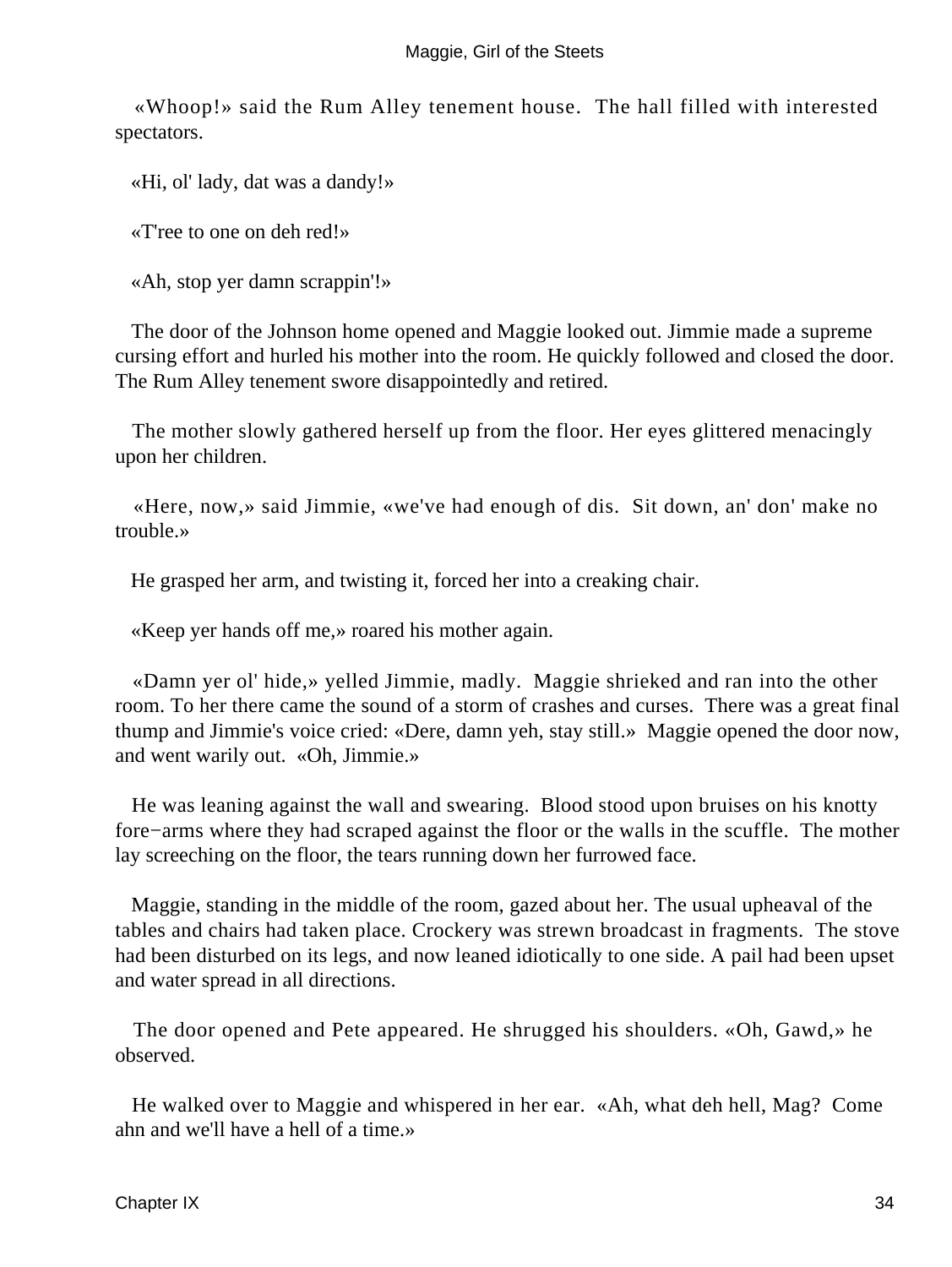The mother in the corner upreared her head and shook her tangled locks.

 «Teh hell wid him and you,» she said, glowering at her daughter in the gloom. Her eyes seemed to burn balefully. «Yeh've gone teh deh devil, Mag Johnson, yehs knows yehs have gone teh deh devil. Yer a disgrace teh yer people, damn yeh. An' now, git out an' go ahn wid dat doe−faced jude of yours. Go teh hell wid him, damn yeh, an' a good riddance. Go teh hell an' see how yeh likes it.»

Maggie gazed long at her mother.

 «Go teh hell now, an' see how yeh likes it. Git out. I won't have sech as yehs in me house! Get out, d'yeh hear! Damn yeh, git out!»

The girl began to tremble.

 At this instant Pete came forward. «Oh, what deh hell, Mag, see,» whispered he softly in her ear. «Dis all blows over. See? Deh ol' woman 'ill be all right in deh mornin'. Come ahn out wid me! We'll have a hell of a time.»

 The woman on the floor cursed. Jimmie was intent upon his bruised fore−arms. The girl cast a glance about the room filled with a chaotic mass of debris, and at the red, writhing body of her mother.

«Go teh hell an' good riddance.»

She went.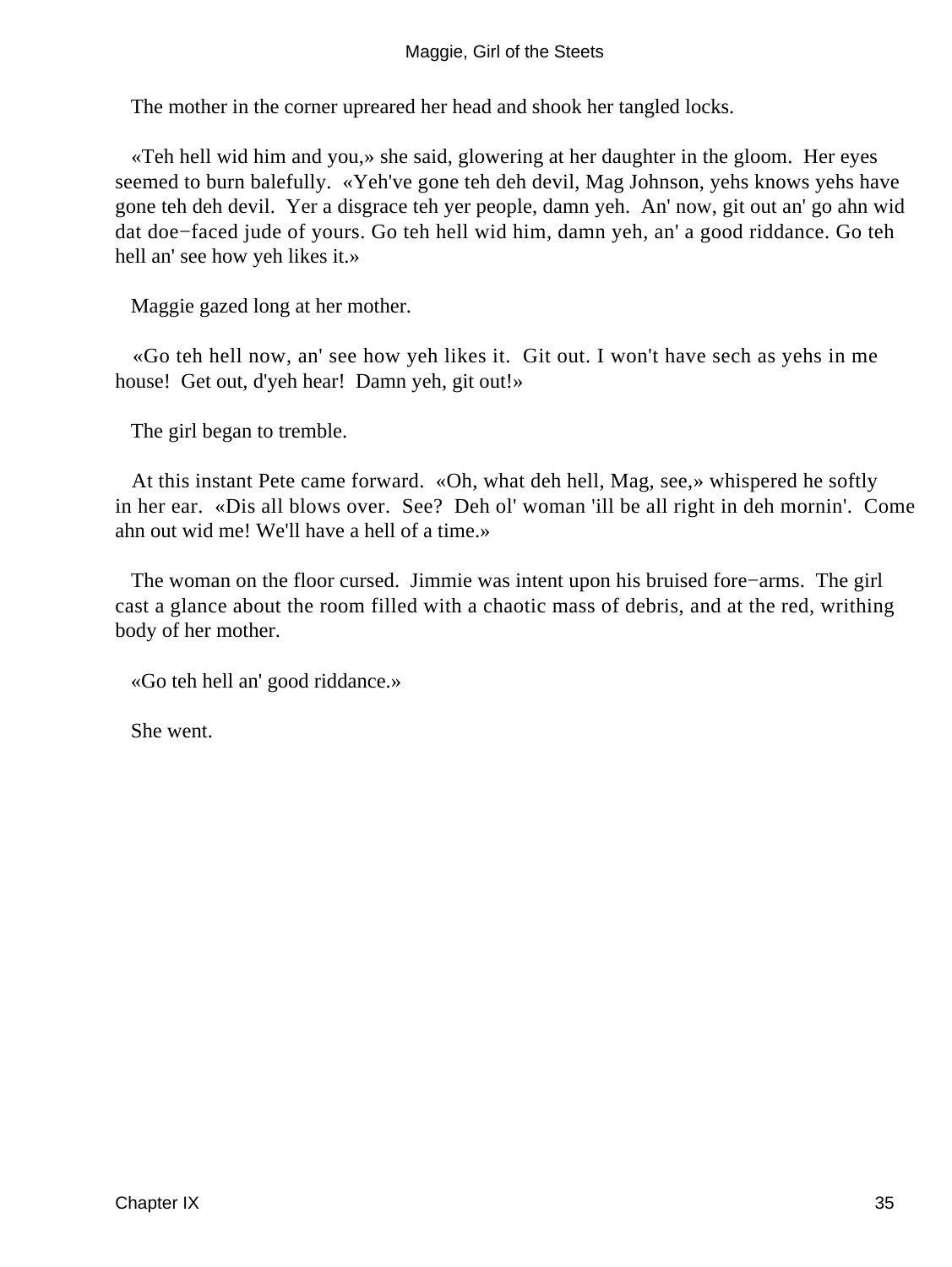# **[Chapter X](#page-67-0)**

<span id="page-36-0"></span>*J*immie had an idea it wasn't common courtesy for a friend to come to one's home and ruin one's sister. But he was not sure how much Pete knew about the rules of politeness.

 The following night he returned home from work at rather a late hour in the evening. In passing through the halls he came upon the gnarled and leathery old woman who possessed the music box. She was grinning in the dim light that drifted through dust− stained panes. She beckoned to him with a smudged forefinger.

 «Ah, Jimmie, what do yehs t'ink I got onto las' night. It was deh funnies' t'ing I ever saw,» she cried, coming close to him and leering. She was trembling with eagerness to tell her tale. «I was by me door las' night when yer sister and her jude feller came in late, oh, very late. An' she, the dear, she was a−cryin' as if her heart would break, she was. It was deh funnies' t'ing I ever saw. An' right out here by me door she asked him did he love her, did he. An' she was a−cryin' as if her heart would break, poor t'ing. An' him, I could see by deh way what he said it dat she had been askin' orften, he says: 'Oh, hell, yes,' he says, says he, 'Oh, hell, yes.'»

 Storm−clouds swept over Jimmie's face, but he turned from the leathery old woman and plodded on up−stairs.

 «Oh, hell, yes,» called she after him. She laughed a laugh that was like a prophetic croak. «'Oh, hell, yes,' he says, says he, 'Oh, hell, yes.'»

 There was no one in at home. The rooms showed that attempts had been made at tidying them. Parts of the wreckage of the day before had been repaired by an unskilful hand. A chair or two and the table, stood uncertainly upon legs. The floor had been newly swept. Too, the blue ribbons had been restored to the curtains, and the lambrequin, with its immense sheaves of yellow wheat and red roses of equal size, had been returned, in a worn and sorry state, to its position at the mantel. Maggie's jacket and hat were gone from the nail behind the door.

 Jimmie walked to the window and began to look through the blurred glass. It occurred to him to vaguely wonder, for an instant, if some of the women of his acquaintance had brothers.

Suddenly, however, he began to swear.

«But he was me frien'! I brought 'im here! Dat's deh hell of it!»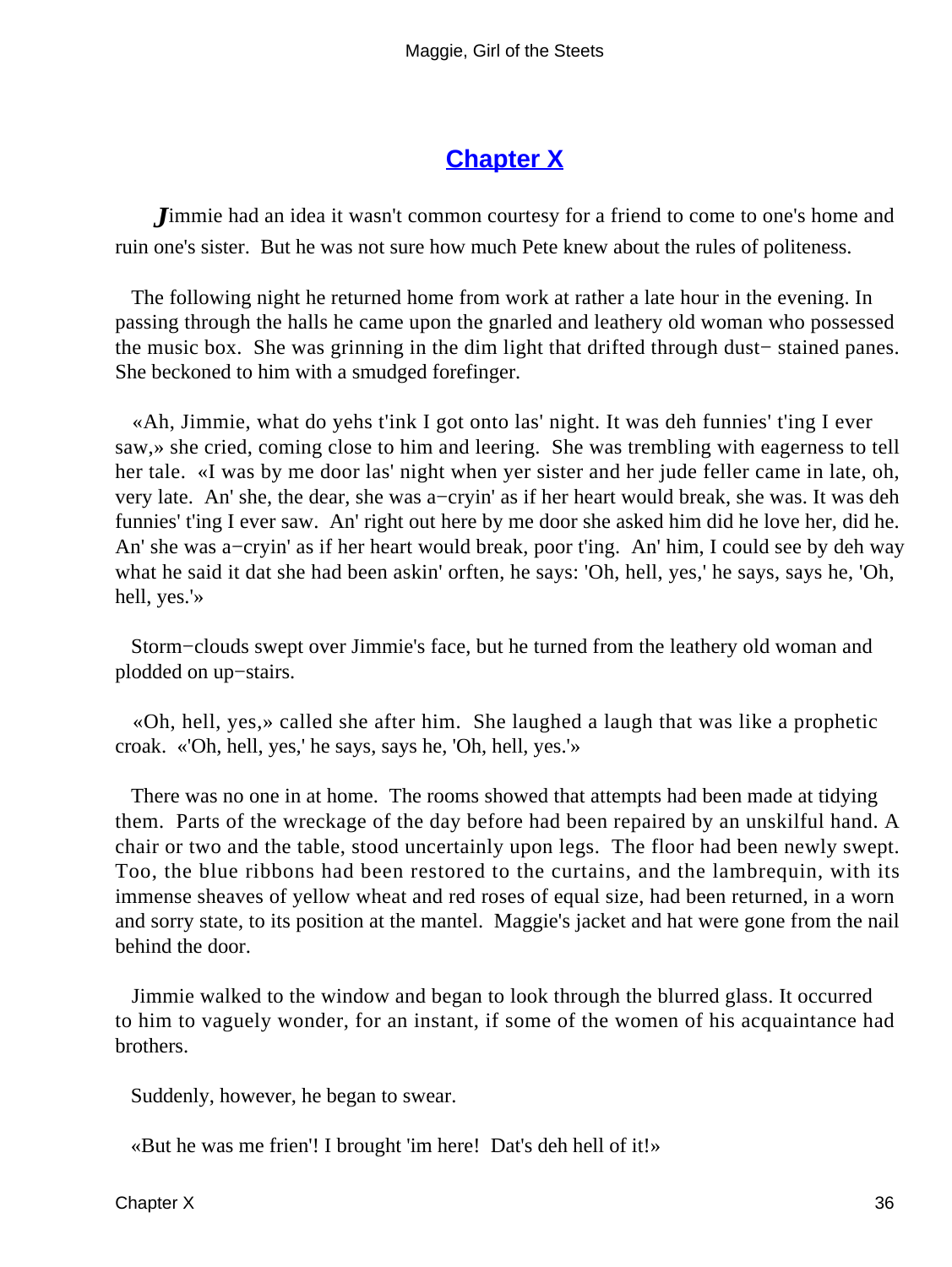He fumed about the room, his anger gradually rising to the furious pitch.

«I'll kill deh jay! Dat's what I'll do! I'll kill deh jay!»

 He clutched his hat and sprang toward the door. But it opened and his mother's great form blocked the passage.

«What deh hell's deh matter wid yeh?» exclaimed she, coming into the rooms.

Jimmie gave vent to a sardonic curse and then laughed heavily.

«Well, Maggie's gone teh deh devil! Dat's what! See?»

«Eh?» said his mother.

«Maggie's gone teh deh devil! Are yehs deaf?» roared Jimmie, impatiently.

«Deh hell she has,» murmured the mother, astounded.

 Jimmie grunted, and then began to stare out at the window. His mother sat down in a chair, but a moment later sprang erect and delivered a maddened whirl of oaths. Her son turned to look at her as she reeled and swayed in the middle of the room, her fierce face convulsed with passion, her blotched arms raised high in imprecation.

 «May Gawd curse her forever,» she shrieked. «May she eat nothin' but stones and deh dirt in deh street. May she sleep in deh gutter an' never see deh sun shine agin. Deh damn – »

«Here, now,» said her son. «Take a drop on yourself.»

The mother raised lamenting eyes to the ceiling.

 «She's deh devil's own chil', Jimmie,» she whispered. «Ah, who would t'ink such a bad girl could grow up in our fambly, Jimmie, me son. Many deh hour I've spent in talk wid dat girl an' tol' her if she ever went on deh streets I'd see her damned. An' after all her bringin' up an' what I tol' her and talked wid her, she goes teh deh bad, like a duck teh water.»

The tears rolled down her furrowed face. Her hands trembled.

 «An' den when dat Sadie MacMallister next door to us was sent teh deh devil by dat feller what worked in deh soap−factory, didn't I tell our Mag dat if she – »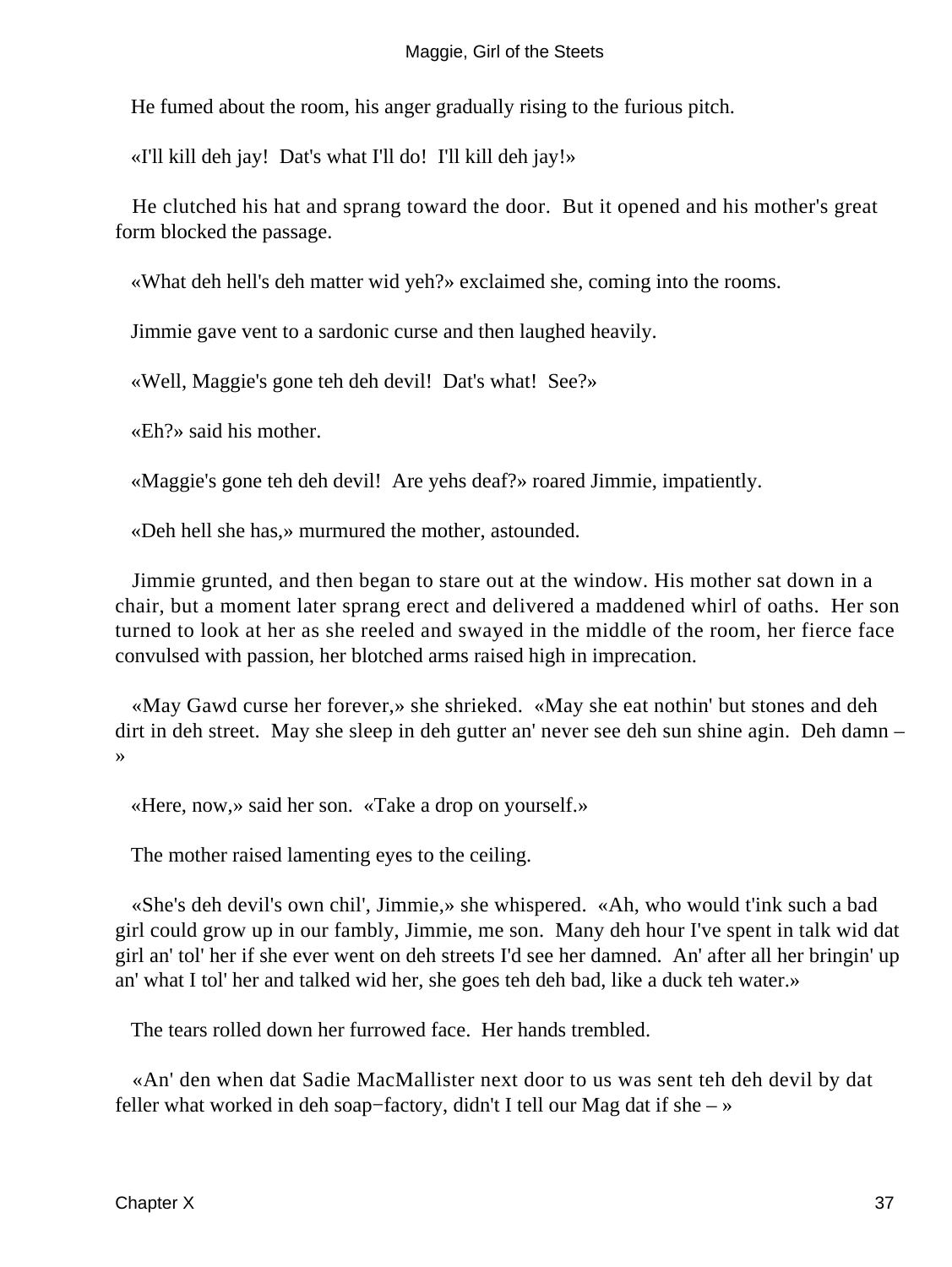«Ah, dat's annuder story,» interrupted the brother. «Of course, dat Sadie was nice an' all dat – but – see – it ain't dessame as if – well, Maggie was diff'ent – see – she was diff'ent.»

 He was trying to formulate a theory that he had always unconsciously held, that all sisters, excepting his own, could advisedly be ruined.

 He suddenly broke out again. «I'll go t'ump hell outa deh mug what did her deh harm. I'll kill 'im! He t'inks he kin scrap, but when he gits me a−chasin' 'im he'll fin' out where he's wrong, deh damned duffer. I'll wipe up deh street wid 'im.»

 In a fury he plunged out of the doorway. As he vanished the mother raised her head and lifted both hands, entreating.

«May Gawd curse her forever,» she cried.

 In the darkness of the hallway Jimmie discerned a knot of women talking volubly. When he strode by they paid no attention to him.

 «She allus was a bold thing,» he heard one of them cry in an eager voice. «Dere wasn't a feller come teh deh house but she'd try teh mash 'im. My Annie says deh shameless t'ing tried teh ketch her feller, her own feller, what we useter know his fader.»

 «I could a' tol' yehs dis two years ago,» said a woman, in a key of triumph. «Yessir, it was over two years ago dat I says teh my ol' man, I says, 'Dat Johnson girl ain't straight,' I says. 'Oh, hell,' he says. 'Oh, hell.' 'Dat's all right,' I says, 'but I know what I knows,' I says, 'an' it 'ill come out later. You wait an' see,' I says, 'you see.'»

 «Anybody what had eyes could see dat dere was somethin' wrong wid dat girl. I didn't like her actions.»

On the street Jimmie met a friend. «What deh hell?» asked the latter.

Jimmie explained. «An' I'll t'ump 'im till he can't stand.»

 «Oh, what deh hell,» said the friend. «What's deh use! Yeh'll git pulled in! Everybody 'ill be onto it! An' ten plunks! Gee!»

Jimmie was determined. «He t'inks he kin scrap, but he'll fin' out diff'ent.»

«Gee,» remonstrated the friend. «What deh hell?»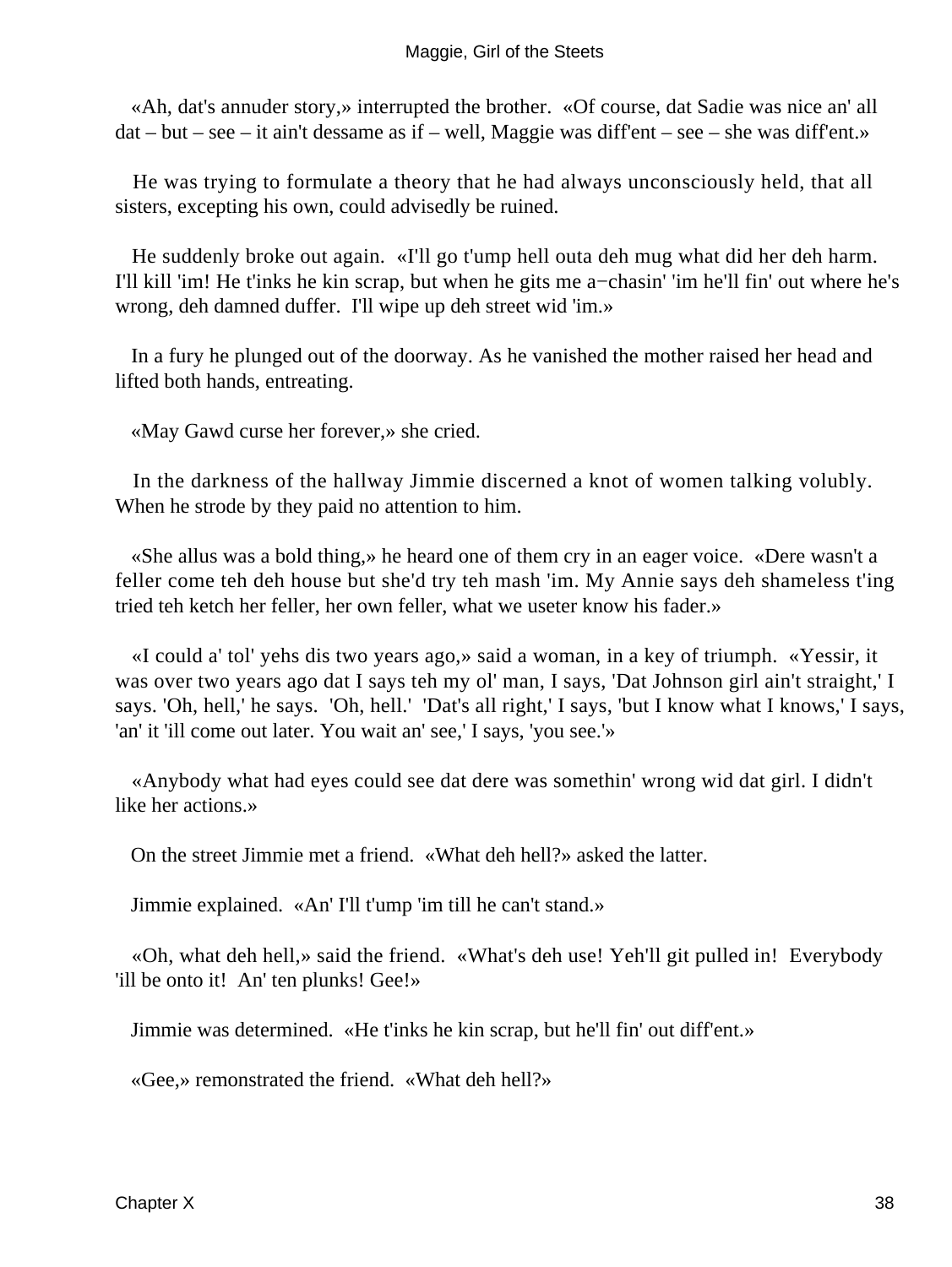# **[Chapter XI](#page-67-0)**

<span id="page-39-0"></span>*O*n a corner a glass–fronted building shed a yellow glare upon the pavements. The open mouth of a saloon called seductively to passengers to enter and annihilate sorrow or create rage.

 The interior of the place was papered in olive and bronze tints of imitation leather. A shining bar of counterfeit massiveness extended down the side of the room. Behind it a great mahogany−appearing sideboard reached the ceiling. Upon its shelves rested pyramids of shimmering glasses that were never disturbed. Mirrors set in the face of the sideboard multiplied them. Lemons, oranges and paper napkins, arranged with mathematical precision, sat among the glasses. Many−hued decanters of liquor perched at regular intervals on the lower shelves. A nickel−plated cash register occupied a position in the exact centre of the general effect. The elementary senses of it all seemed to be opulence and geometrical accuracy.

 Across from the bar a smaller counter held a collection of plates upon which swarmed frayed fragments of crackers, slices of boiled ham, dishevelled bits of cheese, and pickles swimming in vinegar. An odor of grasping, begrimed hands and munching mouths pervaded.

 Pete, in a white jacket, was behind the bar bending expectantly toward a quiet stranger. «A beeh,» said the man. Pete drew a foam−topped glassful and set it dripping upon the bar.

 At this moment the light bamboo doors at the entrance swung open and crashed against the siding. Jimmie and a companion entered. They swaggered unsteadily but belligerently toward the bar and looked at Pete with bleared and blinking eyes.

«Gin,» said Jimmie.

«Gin,» said the companion.

 Pete slid a bottle and two glasses along the bar. He bended his head sideways as he assiduously polished away with a napkin at the gleaming wood. He had a look of watchfulness upon his features.

 Jimmie and his companion kept their eyes upon the bartender and conversed loudly in tones of contempt.

«He's a dindy masher, ain't he, by Gawd?» laughed Jimmie.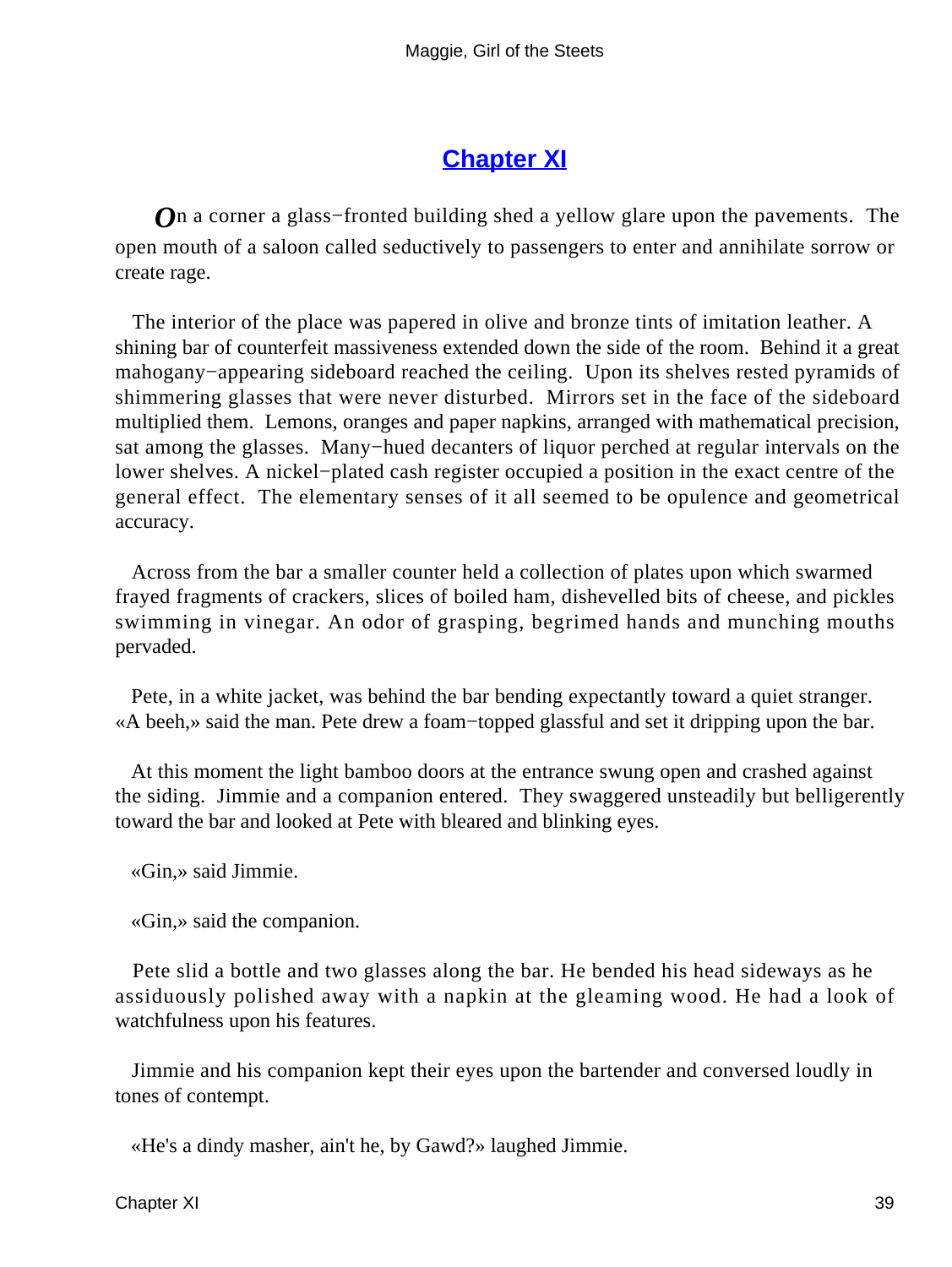«Oh, hell, yes,» said the companion, sneering widely. «He's great, he is. Git onto deh mug on deh blokie. Dat's enough to make a feller turn hand−springs in 'is sleep.»

 The quiet stranger moved himself and his glass a trifle further away and maintained an attitude of oblivion.

«Gee! ain't he hot stuff!»

«Git onto his shape! Great Gawd!»

 «Hey,» cried Jimmie, in tones of command. Pete came along slowly, with a sullen dropping of the under lip.

«Well,» he growled, «what's eatin' yehs?»

«Gin,» said Jimmie.

«Gin,» said the companion.

 As Pete confronted them with the bottle and the glasses, they laughed in his face. Jimmie's companion, evidently overcome with merriment, pointed a grimy forefinger in Pete's direction.

«Say, Jimmie,» demanded he, «what deh hell is dat behind deh bar?»

 «Damned if I knows,» replied Jimmie. They laughed loudly. Pete put down a bottle with a bang and turned a formidable face toward them. He disclosed his teeth and his shoulders heaved restlessly.

 «You fellers can't guy me,» he said. «Drink yer stuff an' git out an' don' make no trouble.»

 Instantly the laughter faded from the faces of the two men and expressions of offended dignity immediately came.

«Who deh hell has said anyt'ing teh you,» cried they in the same breath.

The quiet stranger looked at the door calculatingly.

 «Ah, come off,» said Pete to the two men. «Don't pick me up for no jay. Drink yer rum an' git out an' don' make no trouble.»

«Oh, deh hell,» airily cried Jimmie.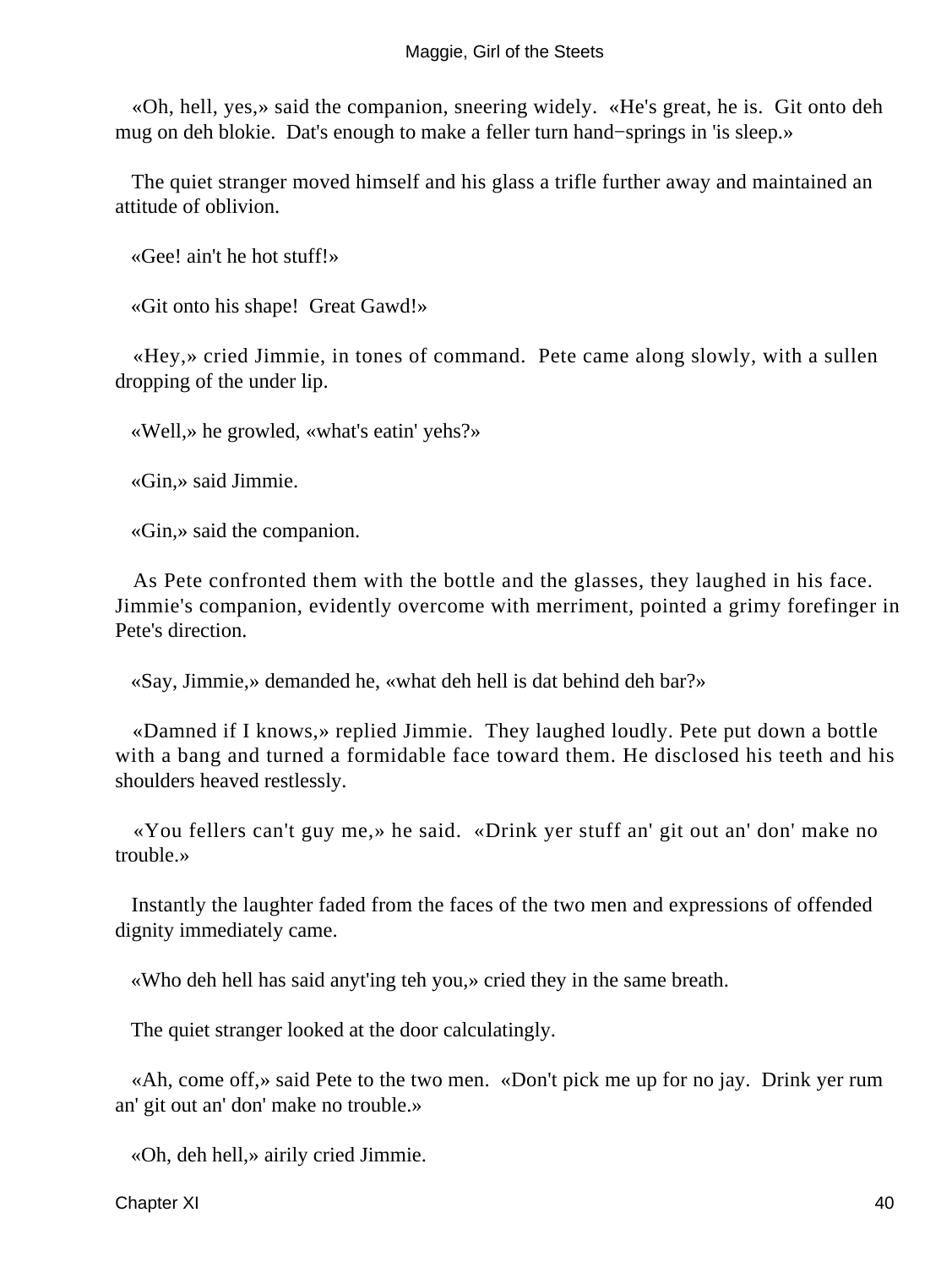«Oh, deh hell,» airily repeated his companion.

«We goes when we git ready! See!» continued Jimmie.

«Well,» said Pete in a threatening voice, «don' make no trouble.»

 Jimmie suddenly leaned forward with his head on one side. He snarled like a wild animal.

«Well, what if we does? See?» said he.

Dark blood flushed into Pete's face, and he shot a lurid glance at Jimmie.

«Well, den we'll see whose deh bes' man, you or me,» he said.

The quiet stranger moved modestly toward the door.

Jimmie began to swell with valor.

 «Don' pick me up fer no tenderfoot. When yeh tackles me yeh tackles one of deh bes' men in deh city. See? I'm a scrapper, I am. Ain't dat right, Billie?»

«Sure, Mike,» responded his companion in tones of conviction.

«Oh, hell,» said Pete, easily. «Go fall on yerself.»

The two men again began to laugh.

«What deh hell is dat talkin'?» cried the companion.

«Damned if I knows,» replied Jimmie with exaggerated contempt.

 Pete made a furious gesture. «Git outa here now, an' don' make no trouble. See? Youse fellers er lookin' fer a scrap an' it's damn likely yeh'll fin' one if yeh keeps on shootin' off yer mout's. I know yehs! See? I kin lick better men dan yehs ever saw in yer lifes. Dat's right! See? Don' pick me up fer no stuff er yeh might be jolted out in deh street before yeh knows where yeh is. When I comes from behind dis bar, I t'rows yehs bote inteh deh street. See?»

«Oh, hell,» cried the two men in chorus.

The glare of a panther came into Pete's eyes. «Dat's what I said! Unnerstan'?»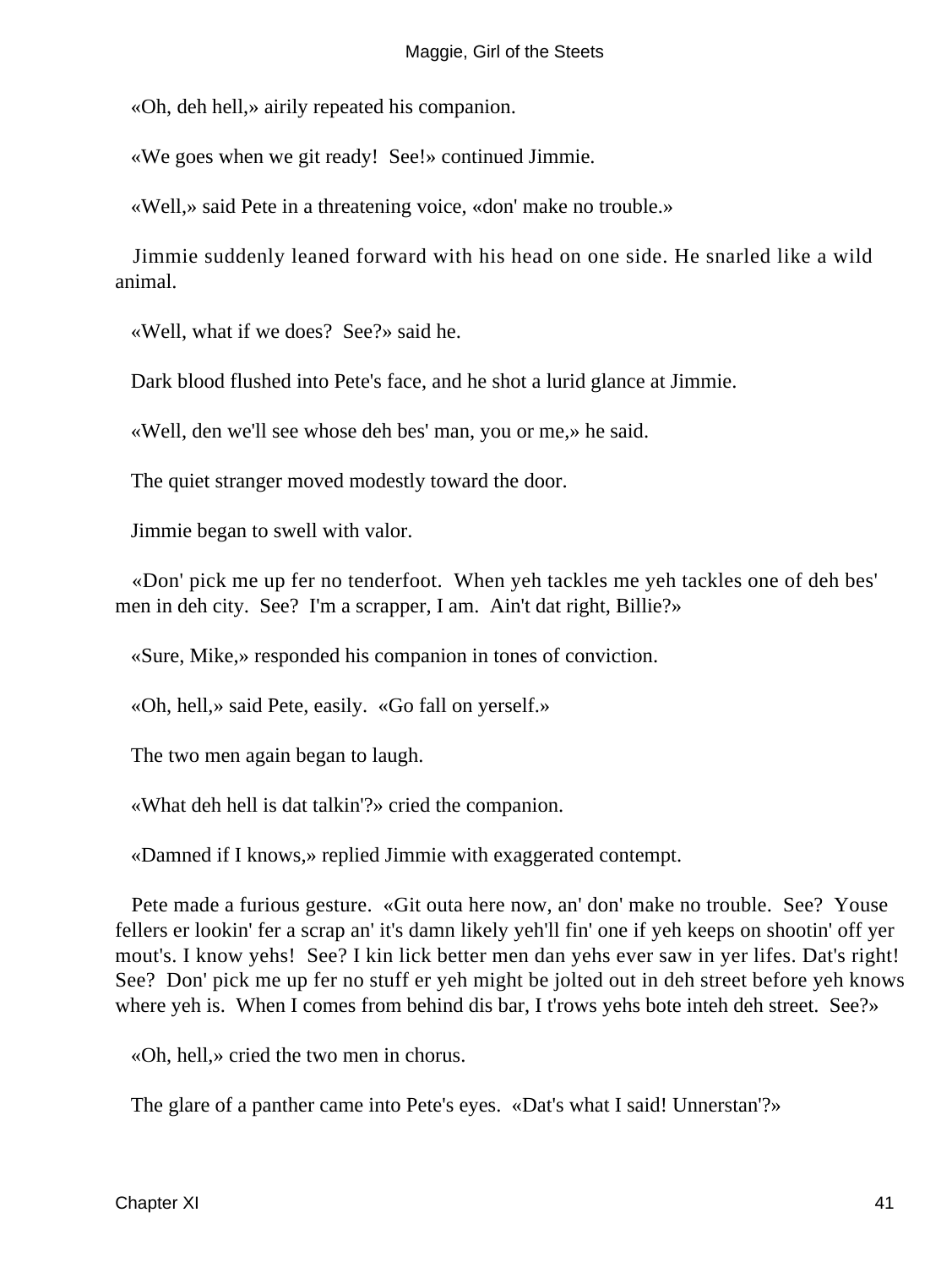#### Maggie, Girl of the Steets

 He came through a passage at the end of the bar and swelled down upon the two men. They stepped promptly forward and crowded close to him.

 They bristled like three roosters. They moved their heads pugnaciously and kept their shoulders braced. The nervous muscles about each mouth twitched with a forced smile of mockery.

«Well, what deh hell yer goin' teh do?» gritted Jimmie.

 Pete stepped warily back, waving his hands before him to keep the men from coming too near.

 «Well, what deh hell yer goin' teh do?» repeated Jimmie's ally. They kept close to him, taunting and leering. They strove to make him attempt the initial blow.

«Keep back, now! Don' crowd me,» ominously said Pete.

Again they chorused in contempt. «Oh, hell!»

 In a small, tossing group, the three men edged for positions like frigates contemplating battle.

 «Well, why deh hell don' yeh try teh t'row us out?» cried Jimmie and his ally with copious sneers.

 The bravery of bull−dogs sat upon the faces of the men. Their clenched fists moved like eager weapons.

 The allied two jostled the bartender's elbows, glaring at him with feverish eyes and forcing him toward the wall.

 Suddenly Pete swore redly. The flash of action gleamed from his eyes. He threw back his arm and aimed a tremendous, lightning− like blow at Jimmie's face. His foot swung a step forward and the weight of his body was behind his fist. Jimmie ducked his head, Bowery−like, with the quickness of a cat. The fierce, answering blows of him and his ally crushed on Pete's bowed head.

The quiet stranger vanished.

 The arms of the combatants whirled in the air like flails. The faces of the men, at first flushed to flame−colored anger, now began to fade to the pallor of warriors in the blood and heat of a battle. Their lips curled back and stretched tightly over the gums in ghoul−like grins. Through their white, gripped teeth struggled hoarse whisperings of oaths. Their eyes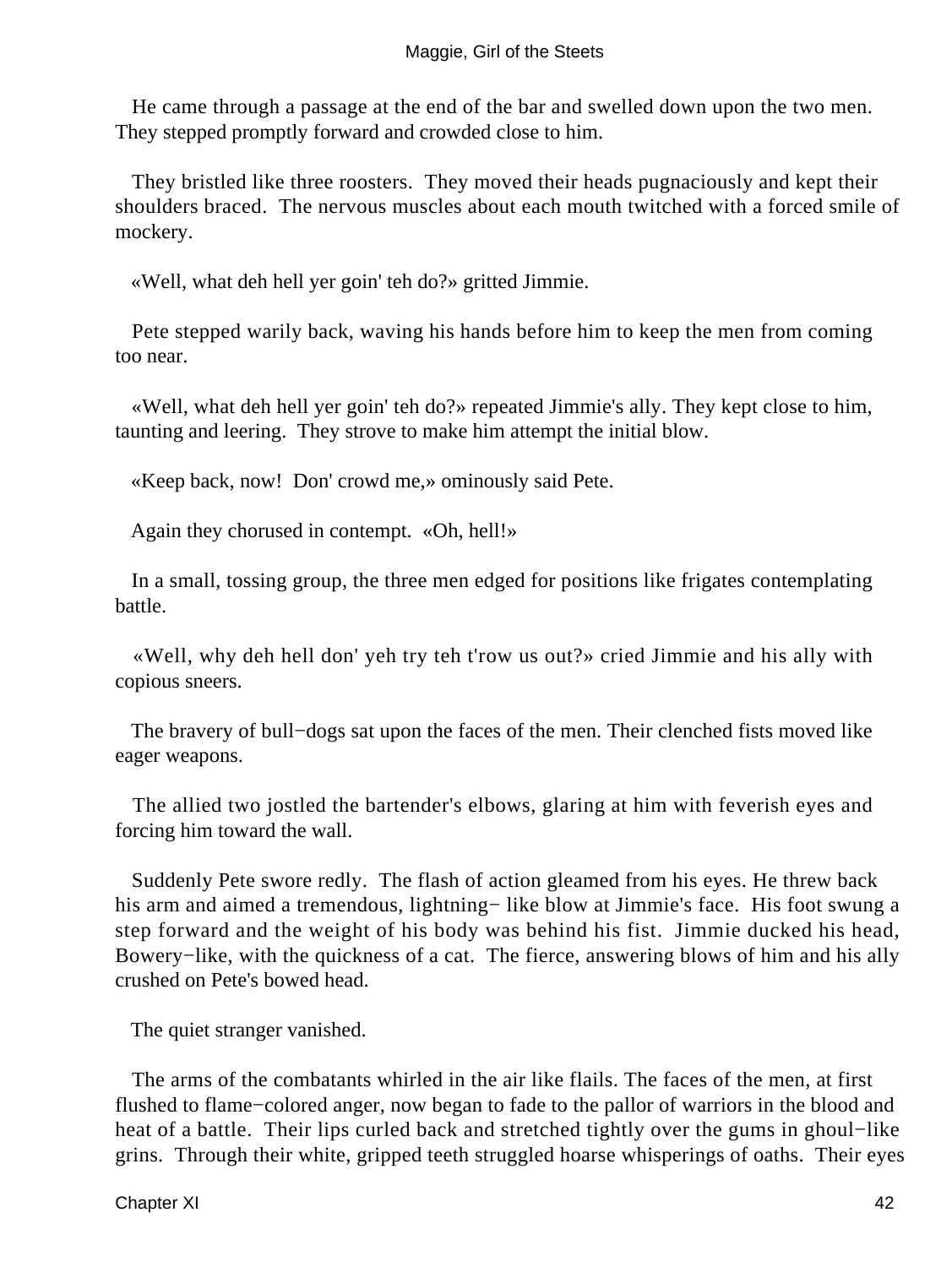glittered with murderous fire.

 Each head was huddled between its owner's shoulders, and arms were swinging with marvelous rapidity. Feet scraped to and fro with a loud scratching sound upon the sanded floor. Blows left crimson blotches upon pale skin. The curses of the first quarter minute of the fight died away. The breaths of the fighters came wheezingly from their lips and the three chests were straining and heaving. Pete at intervals gave vent to low, labored hisses, that sounded like a desire to kill. Jimmie's ally gibbered at times like a wounded maniac. Jimmie was silent, fighting with the face of a sacrificial priest. The rage of fear shone in all their eyes and their blood−colored fists swirled.

 At a tottering moment a blow from Pete's hand struck the ally and he crashed to the floor. He wriggled instantly to his feet and grasping the quiet stranger's beer glass from the bar, hurled it at Pete's head.

 High on the wall it burst like a bomb, shivering fragments flying in all directions. Then missiles came to every man's hand. The place had heretofore appeared free of things to throw, but suddenly glass and bottles went singing through the air. They were thrown point blank at bobbing heads. The pyramid of shimmering glasses, that had never been disturbed, changed to cascades as heavy bottles were flung into them. Mirrors splintered to nothing.

 The three frothing creatures on the floor buried themselves in a frenzy for blood. There followed in the wake of missiles and fists some unknown prayers, perhaps for death.

 The quiet stranger had sprawled very pyrotechnically out on the sidewalk. A laugh ran up and down the avenue for the half of a block.

«Dey've trowed a bloke inteh deh street.»

 People heard the sound of breaking glass and shuffling feet within the saloon and came running. A small group, bending down to look under the bamboo doors, watching the fall of glass, and three pairs of violent legs, changed in a moment to a crowd.

 A policeman came charging down the sidewalk and bounced through the doors into the saloon. The crowd bended and surged in absorbing anxiety to see.

 Jimmie caught first sight of the on−coming interruption. On his feet he had the same regard for a policeman that, when on his truck, he had for a fire engine. He howled and ran for the side door.

 The officer made a terrific advance, club in hand. One comprehensive sweep of the long night stick threw the ally to the floor and forced Pete to a corner. With his disengaged hand he made a furious effort at Jimmie's coat−tails. Then he regained his balance and paused.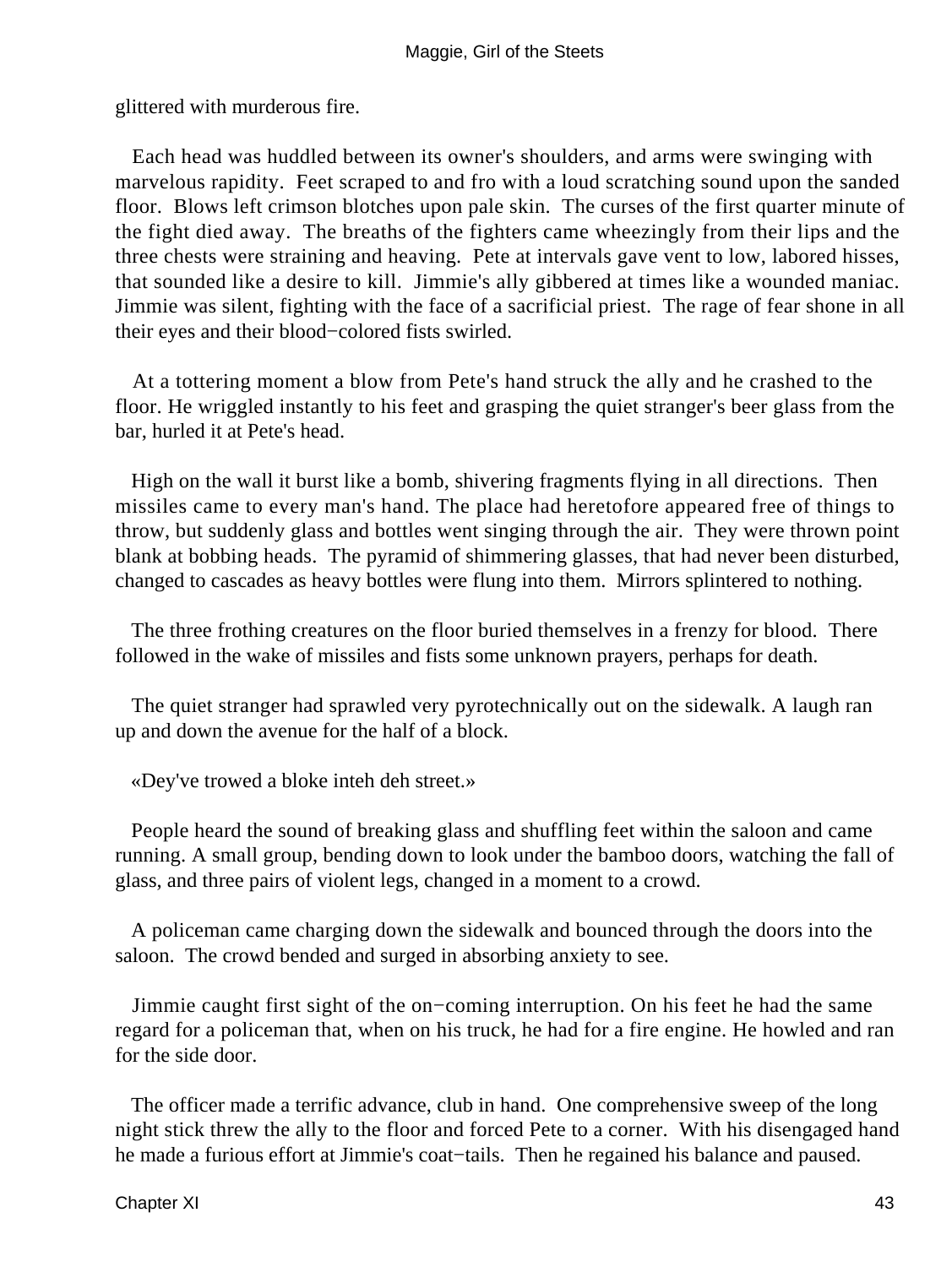#### Maggie, Girl of the Steets

«Well, well, you are a pair of pictures. What in hell yeh been up to?»

 Jimmie, with his face drenched in blood, escaped up a side street, pursued a short distance by some of the more law−loving, or excited individuals of the crowd.

 Later, from a corner safely dark, he saw the policeman, the ally and the bartender emerge from the saloon. Pete locked the doors and then followed up the avenue in the rear of the crowd− encompassed policeman and his charge.

 On first thoughts Jimmie, with his heart throbbing at battle heat, started to go desperately to the rescue of his friend, but he halted.

«Ah, what deh hell?» he demanded of himself.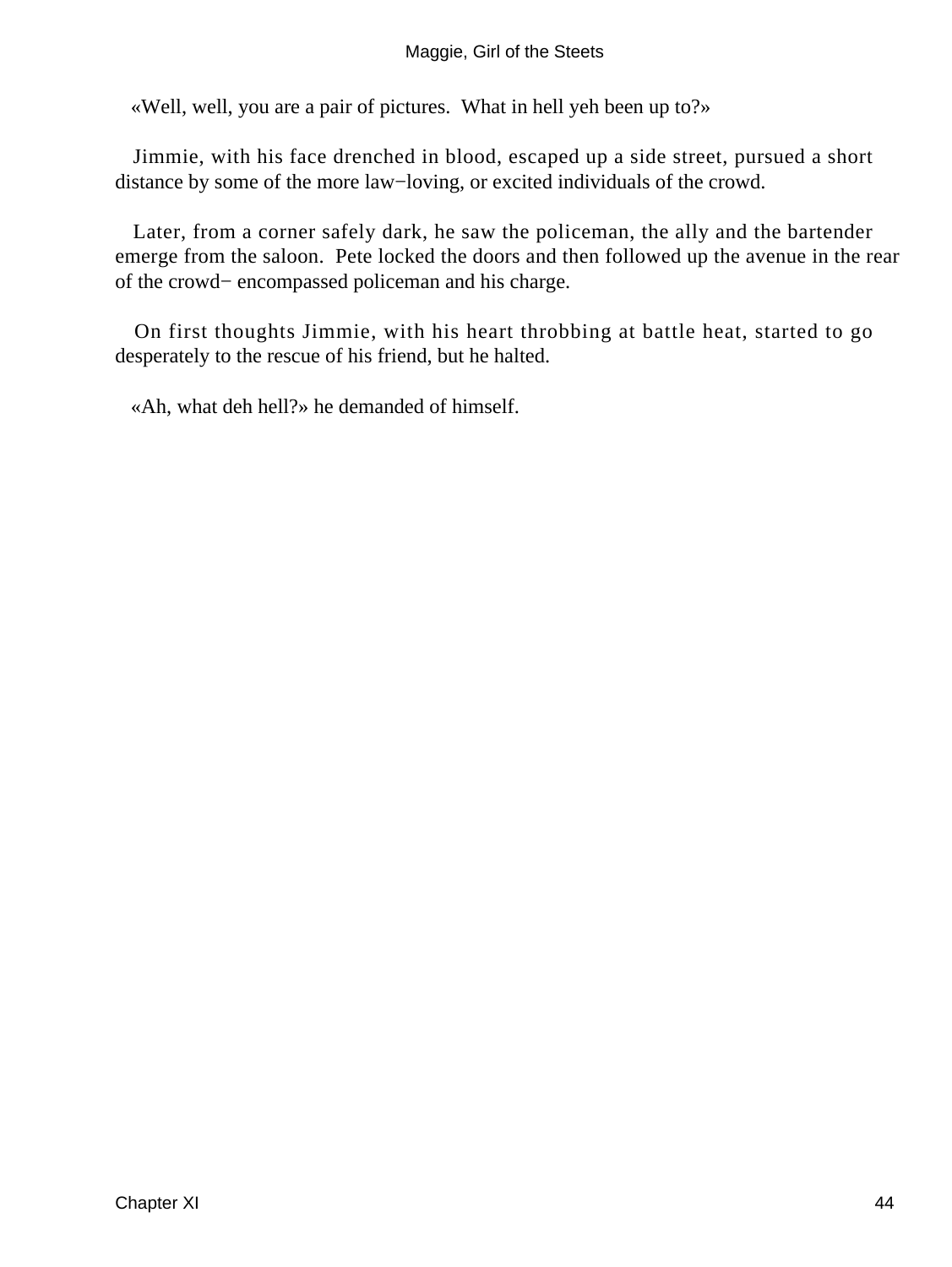### **[Chapter XII](#page-67-0)**

<span id="page-45-0"></span>*I*n a hall of irregular shape sat Pete and Maggie drinking beer. A submissive orchestra dictated to by a spectacled man with frowsy hair and a dress suit, industriously followed the bobs of his head and the waves of his baton. A ballad singer, in a dress of flaming scarlet, sang in the inevitable voice of brass. When she vanished, men seated at the tables near the front applauded loudly, pounding the polished wood with their beer glasses. She returned attired in less gown, and sang again. She received another enthusiastic encore. She reappeared in still less gown and danced. The deafening rumble of glasses and clapping of hands that followed her exit indicated an overwhelming desire to have her come on for the fourth time, but the curiosity of the audience was not gratified.

 Maggie was pale. From her eyes had been plucked all look of self−reliance. She leaned with a dependent air toward her companion. She was timid, as if fearing his anger or displeasure. She seemed to beseech tenderness of him.

 Pete's air of distinguished valor had grown upon him until it threatened stupendous dimensions. He was infinitely gracious to the girl. It was apparent to her that his condescension was a marvel.

 He could appear to strut even while sitting still and he showed that he was a lion of lordly characteristics by the air with which he spat.

 With Maggie gazing at him wonderingly, he took pride in commanding the waiters who were, however, indifferent or deaf.

 «Hi, you, git a russle on yehs! What deh hell yehs lookin' at? Two more beehs, d'yeh hear?»

 He leaned back and critically regarded the person of a girl with a straw−colored wig who upon the stage was flinging her heels in somewhat awkward imitation of a well−known danseuse.

 At times Maggie told Pete long confidential tales of her former home life, dwelling upon the escapades of the other members of the family and the difficulties she had to combat in order to obtain a degree of comfort. He responded in tones of philanthropy. He pressed her arm with an air of reassuring proprietorship.

«Dey was damn jays,» he said, denouncing the mother and brother.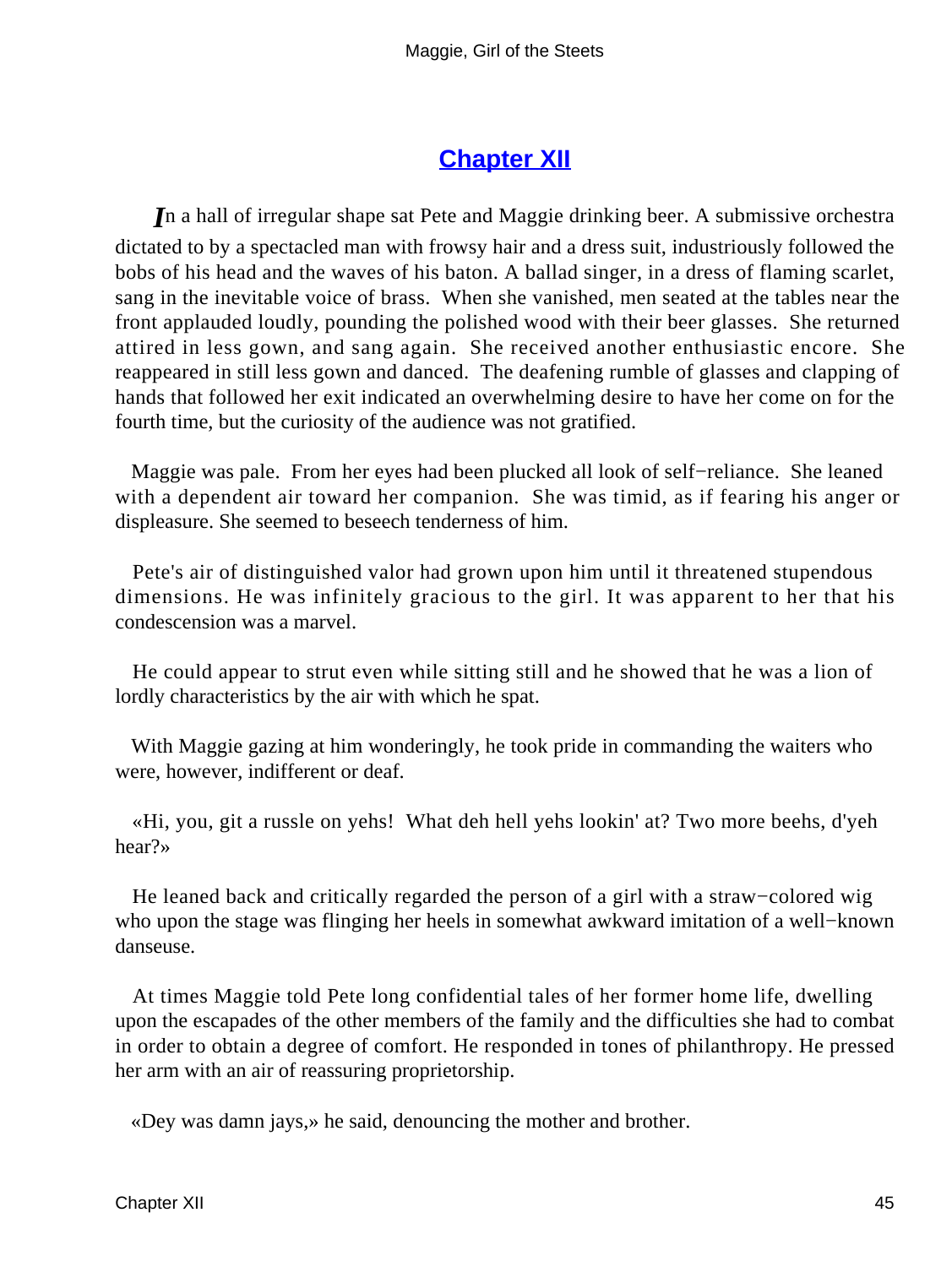The sound of the music which, by the efforts of the frowsy– headed leader, drifted to her ears through the smoke−filled atmosphere, made the girl dream. She thought of her former Rum Alley environment and turned to regard Pete's strong protecting fists. She thought of the collar and cuff manufactory and the eternal moan of the proprietor: «What een hell do you sink I pie fife dolla a week for? Play? No, py damn.» She contemplated Pete's man−subduing eyes and noted that wealth and prosperity was indicated by his clothes. She imagined a future, rose−tinted, because of its distance from all that she previously had experienced.

 As to the present she perceived only vague reasons to be miserable. Her life was Pete's and she considered him worthy of the charge. She would be disturbed by no particular apprehensions, so long as Pete adored her as he now said he did. She did not feel like a bad woman. To her knowledge she had never seen any better.

 At times men at other tables regarded the girl furtively. Pete, aware of it, nodded at her and grinned. He felt proud.

 «Mag, yer a bloomin' good−looker,» he remarked, studying her face through the haze. The men made Maggie fear, but she blushed at Pete's words as it became apparent to her that she was the apple of his eye.

 Grey−headed men, wonderfully pathetic in their dissipation, stared at her through clouds. Smooth−cheeked boys, some of them with faces of stone and mouths of sin, not nearly so pathetic as the grey heads, tried to find the girl's eyes in the smoke wreaths. Maggie considered she was not what they thought her. She confined her glances to Pete and the stage.

 The orchestra played negro melodies and a versatile drummer pounded, whacked, clattered and scratched on a dozen machines to make noise.

 Those glances of the men, shot at Maggie from under half−closed lids, made her tremble. She thought them all to be worse men than Pete.

«Come, let's go,» she said.

 As they went out Maggie perceived two women seated at a table with some men. They were painted and their cheeks had lost their roundness. As she passed them the girl, with a shrinking movement, drew back her skirts.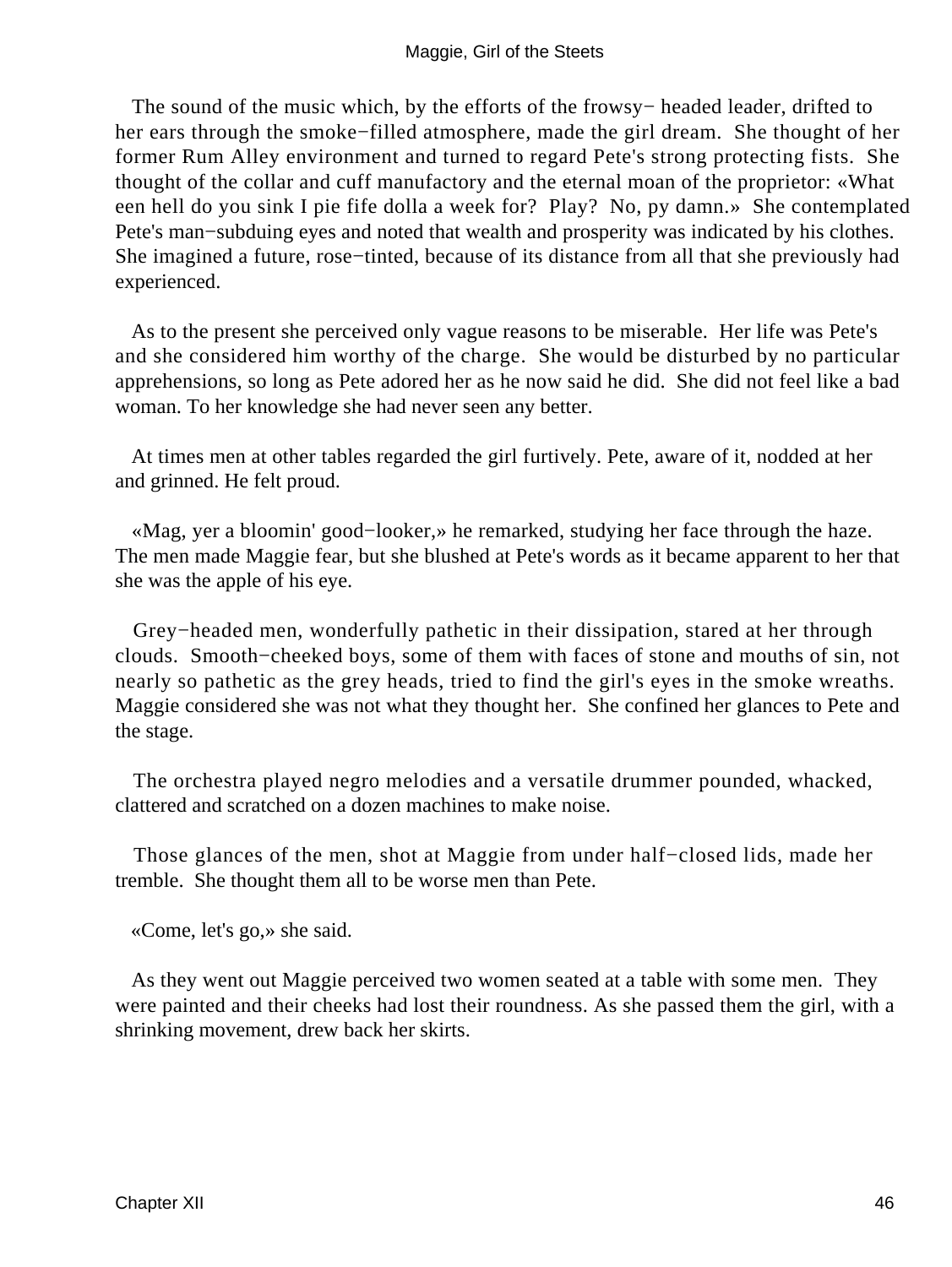## **[Chapter XIII](#page-67-0)**

<span id="page-47-0"></span>*J*immie did not return home for a number of days after the fight with Pete in the saloon. When he did, he approached with extreme caution.

 He found his mother raving. Maggie had not returned home. The parent continually wondered how her daughter could come to such a pass. She had never considered Maggie as a pearl dropped unstained into Rum Alley from Heaven, but she could not conceive how it was possible for her daughter to fall so low as to bring disgrace upon her family. She was terrific in denunciation of the girl's wickedness.

 The fact that the neighbors talked of it, maddened her. When women came in, and in the course of their conversation casually asked, «Where's Maggie dese days?» the mother shook her fuzzy head at them and appalled them with curses. Cunning hints inviting confidence she rebuffed with violence.

 «An' wid all deh bringin' up she had, how could she?» moaningly she asked of her son. «Wid all deh talkin' wid her I did an' deh t'ings I tol' her to remember? When a girl is bringed up deh way I bringed up Maggie, how kin she go teh deh devil?»

 Jimmie was transfixed by these questions. He could not conceive how under the circumstances his mother's daughter and his sister could have been so wicked.

 His mother took a drink from a squdgy bottle that sat on the table. She continued her lament.

 «She had a bad heart, dat girl did, Jimmie. She was wicked teh deh heart an' we never knowed it.»

Jimmie nodded, admitting the fact.

 «We lived in deh same house wid her an' I brought her up an' we never knowed how bad she was.»

Jimmie nodded again.

 «Wid a home like dis an' a mudder like me, she went teh deh bad,» cried the mother, raising her eyes.

One day, Jimmie came home, sat down in a chair and began to wriggle about with a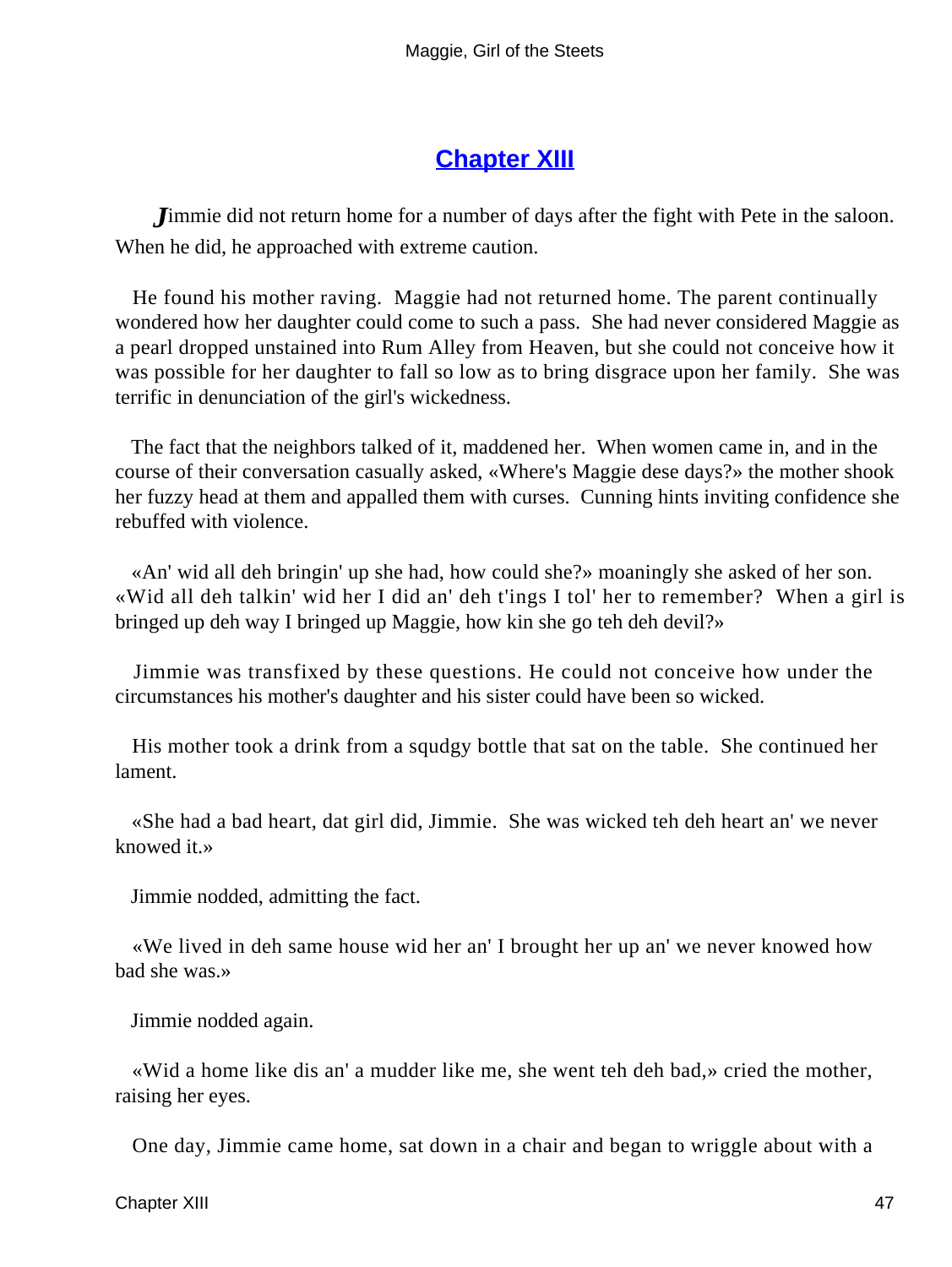new and strange nervousness. At last he spoke shamefacedly.

 «Well, look−a−here, dis t'ing queers us! See? We're queered! An' maybe it 'ud be better if I – well, I t'ink I kin look 'er up an' – maybe it 'ud be better if I fetched her home an' – »

The mother started from her chair and broke forth into a storm of passionate anger.

 «What! Let 'er come an' sleep under deh same roof wid her mudder agin! Oh, yes, I will, won't I? Sure? Shame on yehs, Jimmie Johnson, for sayin' such a t'ing teh yer own mudder – teh yer own mudder! Little did I t'ink when yehs was a babby playin' about me feet dat ye'd grow up teh say sech a t'ing teh yer mudder – yer own mudder. I never taut –  $\ast$ 

Sobs choked her and interrupted her reproaches.

 «Dere ain't nottin' teh raise sech hell about,» said Jimmie. «I on'y says it 'ud be better if we keep dis t'ing dark, see? It queers us! See?»

 His mother laughed a laugh that seemed to ring through the city and be echoed and re−echoed by countless other laughs. «Oh, yes, I will, won't I! Sure!»

 «Well, yeh must take me fer a damn fool,» said Jimmie, indignant at his mother for mocking him. «I didn't say we'd make 'er inteh a little tin angel, ner nottin', but deh way it is now she can queer us! Don' che see?»

 «Aye, she'll git tired of deh life atter a while an' den she'll wanna be a−comin' home, won' she, deh beast! I'll let 'er in den, won' I?»

«Well, I didn' mean none of dis prod'gal bus'ness anyway,» explained Jimmie.

 «It wasn't no prod'gal dauter, yeh damn fool,» said the mother. «It was prod'gal son, anyhow.»

«I know dat,» said Jimmie.

 For a time they sat in silence. The mother's eyes gloated on a scene her imagination could call before her. Her lips were set in a vindictive smile.

 «Aye, she'll cry, won' she, an' carry on, an' tell how Pete, or some odder feller, beats 'er an' she'll say she's sorry an' all dat an' she ain't happy, she ain't, an' she wants to come home agin, she does.»

 With grim humor, the mother imitated the possible wailing notes of the daughter's voice.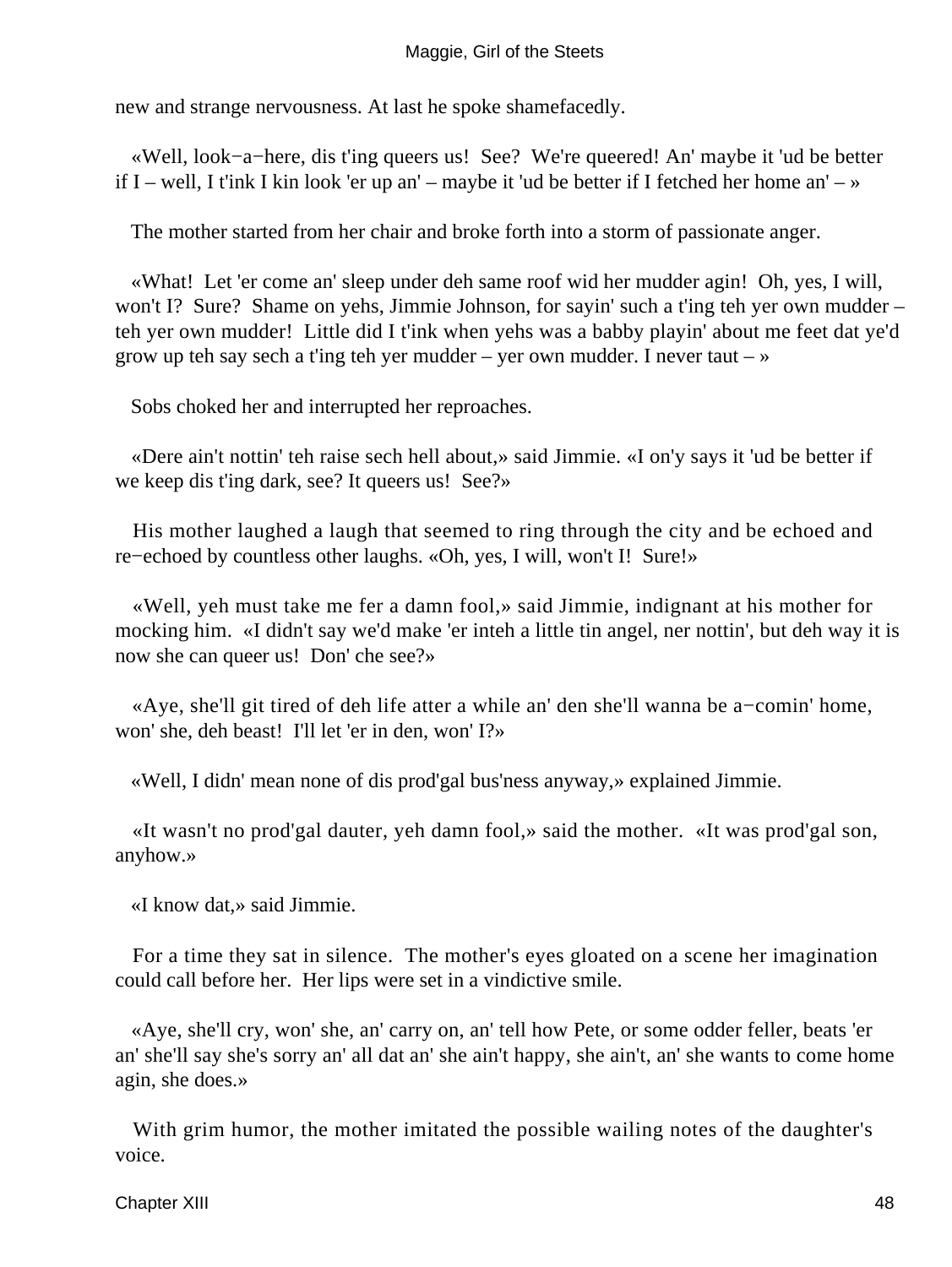#### Maggie, Girl of the Steets

 «Den I'll take 'er in, won't I, deh beast. She kin cry 'er two eyes out on deh stones of deh street before I'll dirty deh place wid her. She abused an' ill−treated her own mudder – her own mudder what loved her an' she'll never git anodder chance dis side of hell.»

 Jimmie thought he had a great idea of women's frailty, but he could not understand why any of his kin should be victims.

«Damn her,» he fervidly said.

 Again he wondered vaguely if some of the women of his acquaintance had brothers. Nevertheless, his mind did not for an instant confuse himself with those brothers nor his sister with theirs. After the mother had, with great difficulty, suppressed the neighbors, she went among them and proclaimed her grief. «May Gawd forgive dat girl,» was her continual cry. To attentive ears she recited the whole length and breadth of her woes.

 «I bringed 'er up deh way a dauter oughta be bringed up an' dis is how she served me! She went teh deh devil deh first chance she got! May Gawd forgive her.»

 When arrested for drunkenness she used the story of her daughter's downfall with telling effect upon the police justices. Finally one of them said to her, peering down over his spectacles: «Mary, the records of this and other courts show that you are the mother of forty−two daughters who have been ruined. The case is unparalleled in the annals of this court, and this court thinks  $-\infty$ 

 The mother went through life shedding large tears of sorrow. Her red face was a picture of agony.

 Of course Jimmie publicly damned his sister that he might appear on a higher social plane. But, arguing with himself, stumbling about in ways that he knew not, he, once, almost came to a conclusion that his sister would have been more firmly good had she better known why. However, he felt that he could not hold such a view. He threw it hastily aside.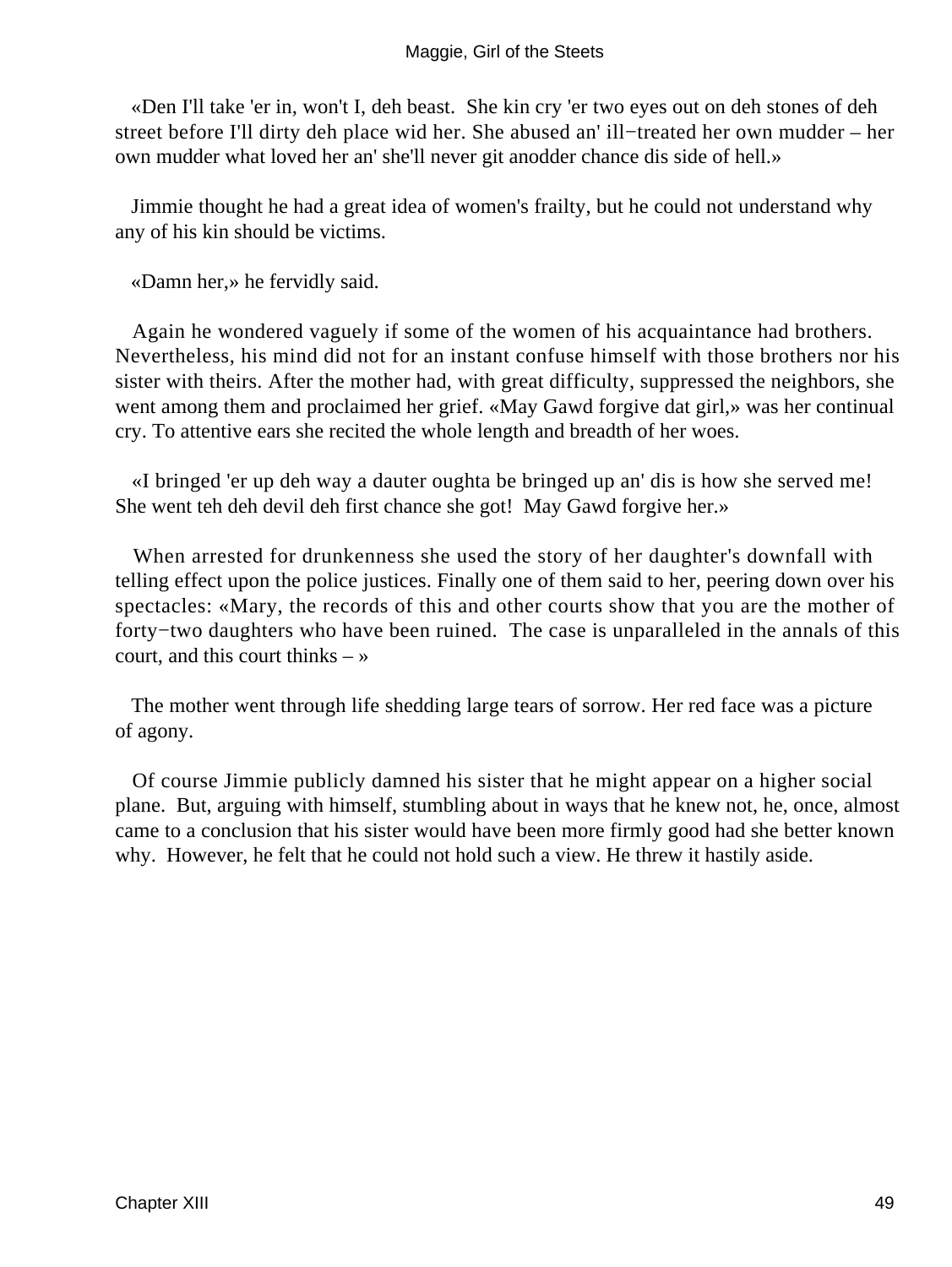### **[Chapter XIV](#page-67-0)**

<span id="page-50-0"></span>*I*n a hilarious hall there were twenty−eight tables and twenty− eight women and a crowd of smoking men. Valiant noise was made on a stage at the end of the hall by an orchestra composed of men who looked as if they had just happened in. Soiled waiters ran to and fro, swooping down like hawks on the unwary in the throng; clattering along the aisles with trays covered with glasses; stumbling over women's skirts and charging two prices for everything but beer, all with a swiftness that blurred the view of the cocoanut palms and dusty monstrosities painted upon the walls of the room. A bouncer, with an immense load of business upon his hands, plunged about in the crowd, dragging bashful strangers to prominent chairs, ordering waiters here and there and quarreling furiously with men who wanted to sing with the orchestra.

 The usual smoke cloud was present, but so dense that heads and arms seemed entangled in it. The rumble of conversation was replaced by a roar. Plenteous oaths heaved through the air. The room rang with the shrill voices of women bubbling o'er with drink−laughter. The chief element in the music of the orchestra was speed. The musicians played in intent fury. A woman was singing and smiling upon the stage, but no one took notice of her. The rate at which the piano, cornet and violins were going, seemed to impart wildness to the half−drunken crowd. Beer glasses were emptied at a gulp and conversation became a rapid chatter. The smoke eddied and swirled like a shadowy river hurrying toward some unseen falls. Pete and Maggie entered the hall and took chairs at a table near the door. The woman who was seated there made an attempt to occupy Pete's attention and, failing, went away.

 Three weeks had passed since the girl had left home. The air of spaniel−like dependence had been magnified and showed its direct effect in the peculiar off−handedness and ease of Pete's ways toward her.

She followed Pete's eyes with hers, anticipating with smiles gracious looks from him.

 A woman of brilliance and audacity, accompanied by a mere boy, came into the place and took seats near them.

At once Pete sprang to his feet, his face beaming with glad surprise.

«By Gawd, there's Nellie,» he cried.

He went over to the table and held out an eager hand to the woman.

«Why, hello, Pete, me boy, how are you,» said she, giving him her fingers.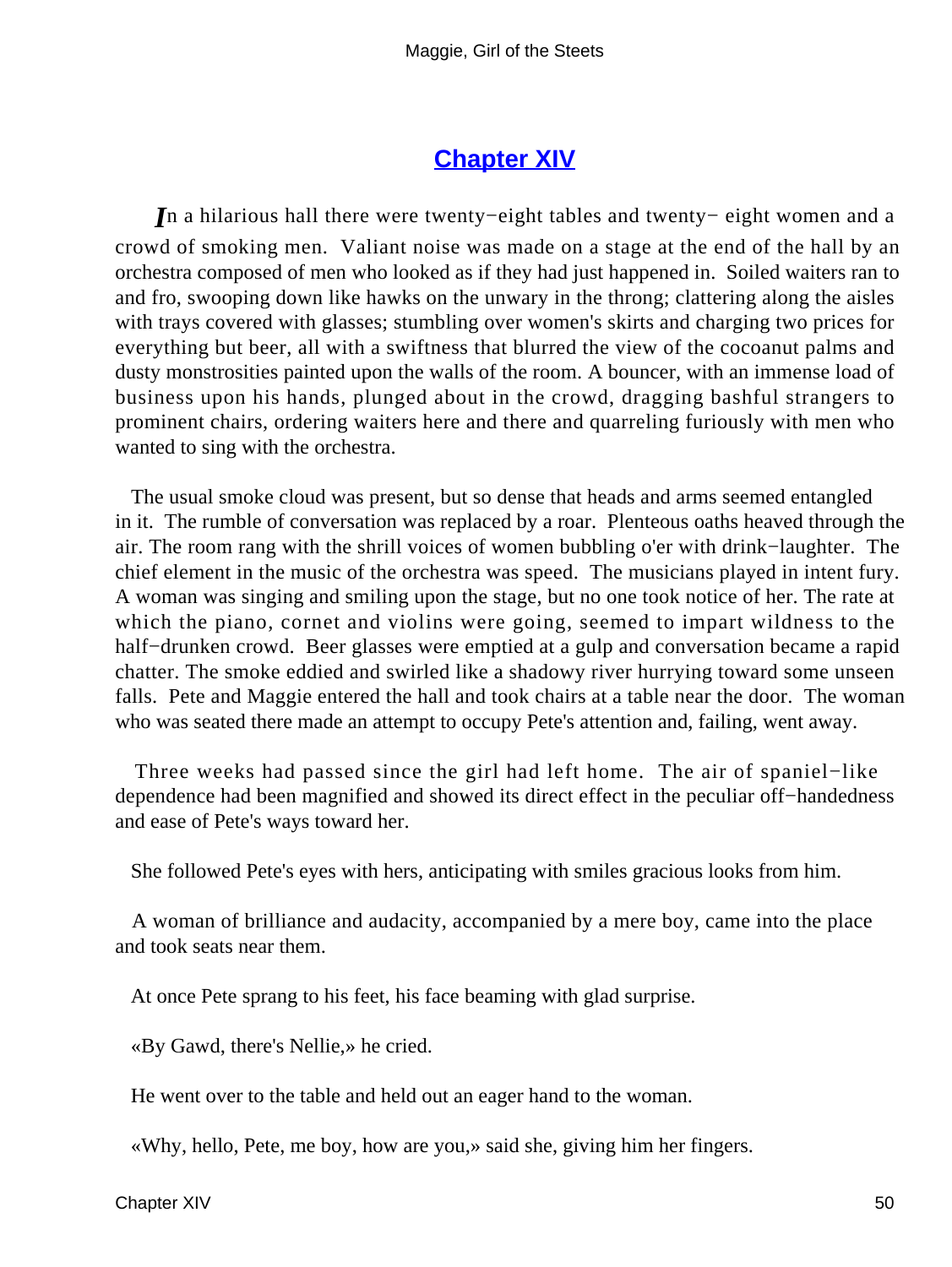Maggie took instant note of the woman. She perceived that her black dress fitted her to perfection. Her linen collar and cuffs were spotless. Tan gloves were stretched over her well−shaped hands. A hat of a prevailing fashion perched jauntily upon her dark hair. She wore no jewelry and was painted with no apparent paint. She looked clear−eyed through the stares of the men.

 «Sit down, and call your lady−friend over,» she said cordially to Pete. At his beckoning Maggie came and sat between Pete and the mere boy.

 «I thought yeh were gone away fer good,» began Pete, at once. «When did yeh git back? How did dat Buff'lo bus'ness turn out?»

 The woman shrugged her shoulders. «Well, he didn't have as many stamps as he tried to make out, so I shook him, that's all.»

«Well, I'm glad teh see yehs back in deh city,» said Pete, with awkward gallantry.

 He and the woman entered into a long conversation, exchanging reminiscences of days together. Maggie sat still, unable to formulate an intelligent sentence upon the conversation and painfully aware of it.

 She saw Pete's eyes sparkle as he gazed upon the handsome stranger. He listened smilingly to all she said. The woman was familiar with all his affairs, asked him about mutual friends, and knew the amount of his salary.

 She paid no attention to Maggie, looking toward her once or twice and apparently seeing the wall beyond.

 The mere boy was sulky. In the beginning he had welcomed with acclamations the additions.

 «Let's all have a drink! What'll you take, Nell? And you, Miss what's−your−name. Have a drink, Mr.  $-$  – –, you, I mean.»

 He had shown a sprightly desire to do the talking for the company and tell all about his family. In a loud voice he declaimed on various topics. He assumed a patronizing air toward Pete. As Maggie was silent, he paid no attention to her. He made a great show of lavishing wealth upon the woman of brilliance and audacity.

 «Do keep still, Freddie! You gibber like an ape, dear,» said the woman to him. She turned away and devoted her attention to Pete.

«We'll have many a good time together again, eh?»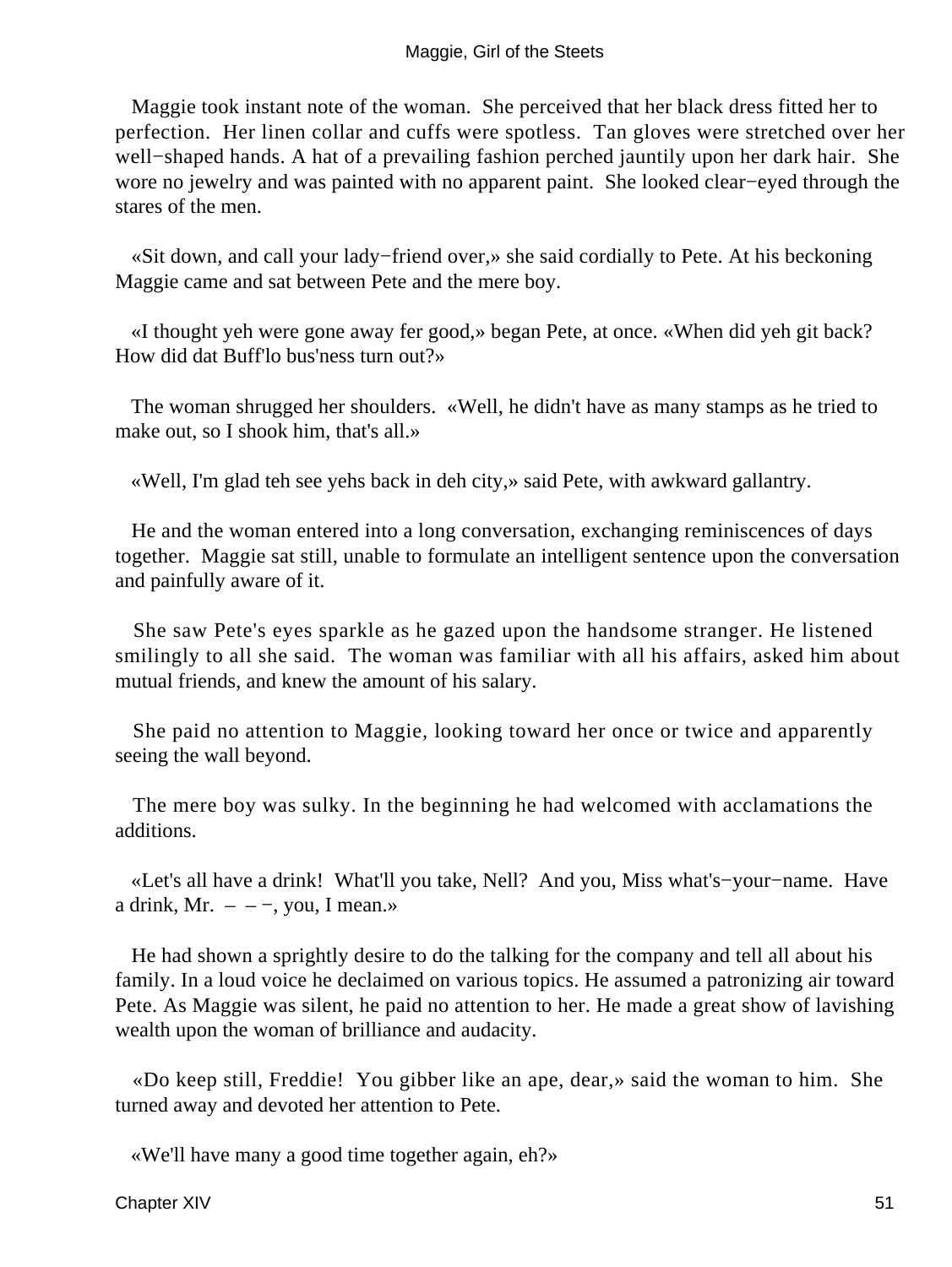«Sure, Mike,» said Pete, enthusiastic at once.

 «Say,» whispered she, leaning forward, «let's go over to Billie's and have a heluva time.»

«Well, it's dis way! See?» said Pete. I got dis lady frien' here."

«Oh, t'hell with her,» argued the woman.

Pete appeared disturbed.

 «All right,» said she, nodding her head at him. «All right for you! We'll see the next time you ask me to go anywheres with you.»

Pete squirmed.

«Say,» he said, beseechingly, «come wid me a minit an' I'll tell yer why.»

The woman waved her hand.

 «Oh, that's all right, you needn't explain, you know. You wouldn't come merely because you wouldn't come, that's all there is of it.»

 To Pete's visible distress she turned to the mere boy, bringing him speedily from a terrific rage. He had been debating whether it would be the part of a man to pick a quarrel with Pete, or would he be justified in striking him savagely with his beer glass without warning. But he recovered himself when the woman turned to renew her smilings. He beamed upon her with an expression that was somewhat tipsy and inexpressibly tender.

«Say, shake that Bowery jay,» requested he, in a loud whisper.

«Freddie, you are so droll,» she replied.

Pete reached forward and touched the woman on the arm.

 «Come out a minit while I tells yeh why I can't go wid yer. Yer doin' me dirt, Nell! I never taut ye'd do me dirt, Nell. Come on, will yer?» He spoke in tones of injury.

 «Why, I don't see why I should be interested in your explanations,» said the woman, with a coldness that seemed to reduce Pete to a pulp.

His eyes pleaded with her. «Come out a minit while I tells yeh.»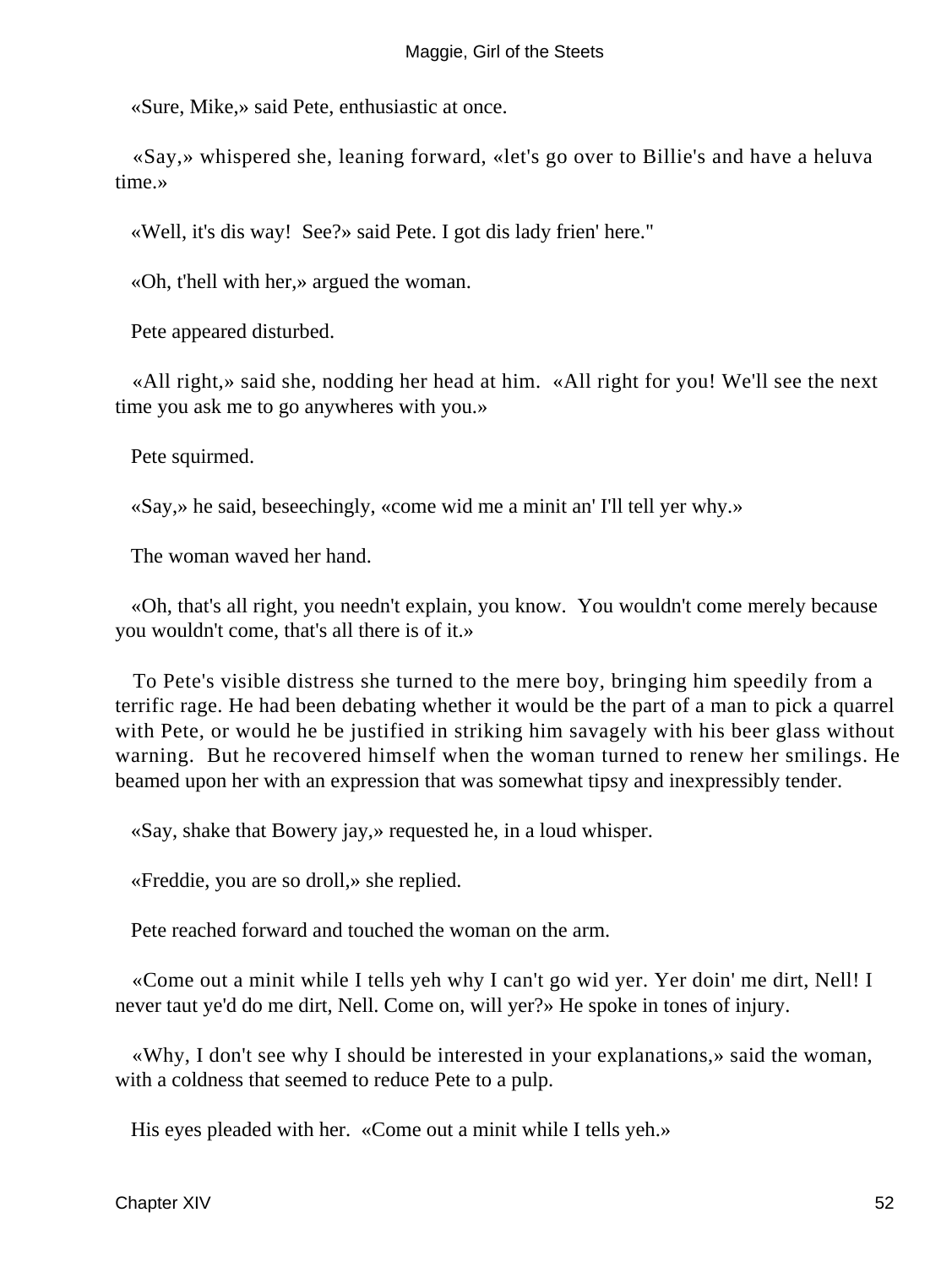The woman nodded slightly at Maggie and the mere boy, «'Scuse me.»

 The mere boy interrupted his loving smile and turned a shrivelling glare upon Pete. His boyish countenance flushed and he spoke, in a whine, to the woman:

 «Oh, I say, Nellie, this ain't a square deal, you know. You aren't goin' to leave me and go off with that duffer, are you? I should think  $-\infty$ 

 «Why, you dear boy, of course I'm not,» cried the woman, affectionately. She bended over and whispered in his ear. He smiled again and settled in his chair as if resolved to wait patiently.

 As the woman walked down between the rows of tables, Pete was at her shoulder talking earnestly, apparently in explanation. The woman waved her hands with studied airs of indifference. The doors swung behind them, leaving Maggie and the mere boy seated at the table.

 Maggie was dazed. She could dimly perceive that something stupendous had happened. She wondered why Pete saw fit to remonstrate with the woman, pleading for forgiveness with his eyes. She thought she noted an air of submission about her leonine Pete. She was astounded.

The mere boy occupied himself with cock–tails and a cigar. He was tranquilly silent for half an hour. Then he bestirred himself and spoke.

 «Well,» he said, sighing, «I knew this was the way it would be.» There was another stillness. The mere boy seemed to be musing.

 «She was pulling m'leg. That's the whole amount of it,» he said, suddenly. «It's a bloomin' shame the way that girl does. Why, I've spent over two dollars in drinks to−night. And she goes off with that plug−ugly who looks as if he had been hit in the face with a coin−die. I call it rocky treatment for a fellah like me. Here, waiter, bring me a cock−tail and make it damned strong.»

 Maggie made no reply. She was watching the doors. «It's a mean piece of business,» complained the mere boy. He explained to her how amazing it was that anybody should treat him in such a manner. «But I'll get square with her, you bet. She won't get far ahead of yours truly, you know,» he added, winking. «I'll tell her plainly that it was bloomin' mean business. And she won't come it over me with any of her 'now−Freddie−dears.' She thinks my name is Freddie, you know, but of course it ain't. I always tell these people some name like that, because if they got onto your right name they might use it sometime. Understand? Oh, they don't fool me much.»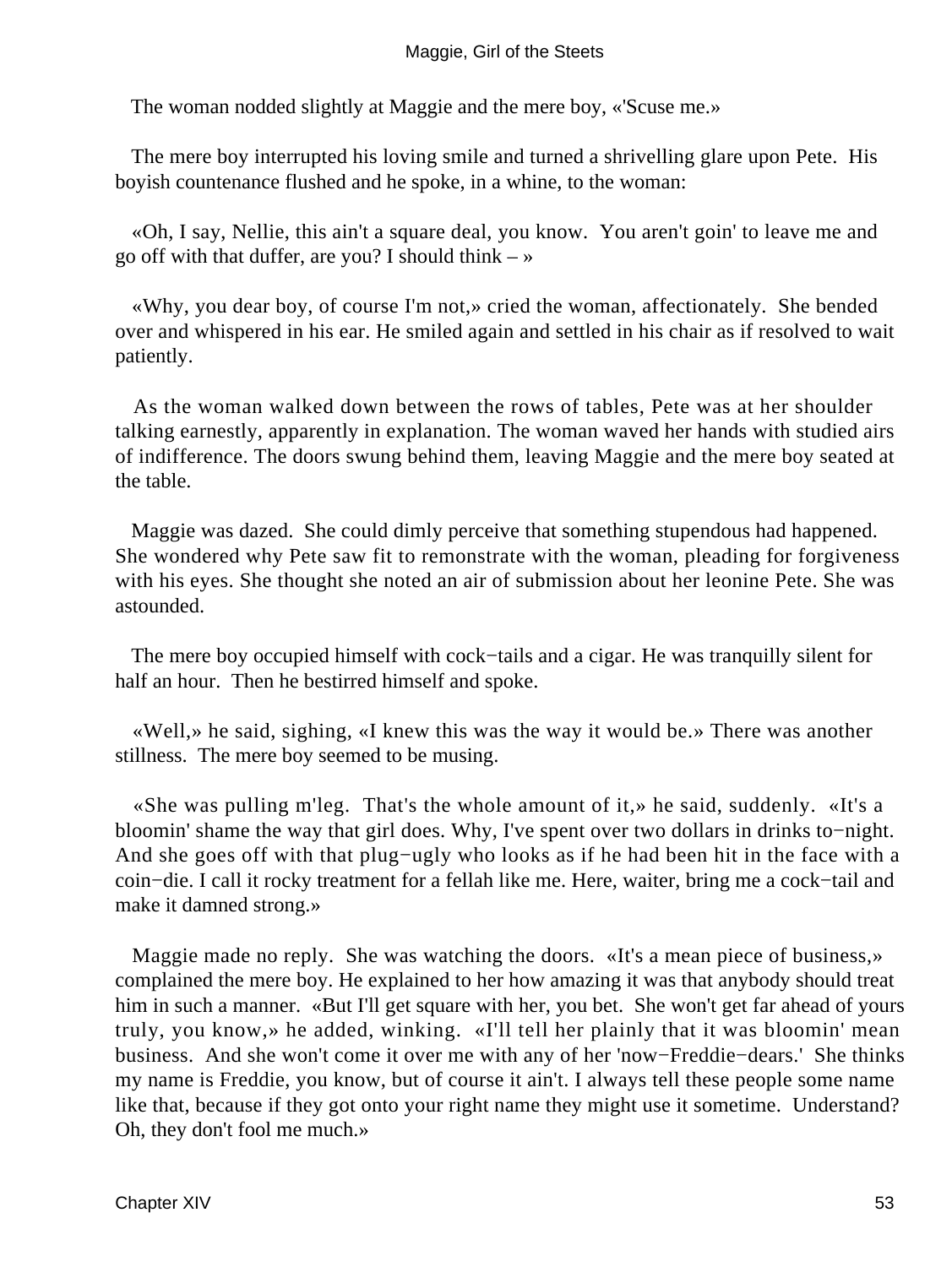#### Maggie, Girl of the Steets

 Maggie was paying no attention, being intent upon the doors. The mere boy relapsed into a period of gloom, during which he exterminated a number of cock−tails with a determined air, as if replying defiantly to fate. He occasionally broke forth into sentences composed of invectives joined together in a long string.

 The girl was still staring at the doors. After a time the mere boy began to see cobwebs just in front of his nose. He spurred himself into being agreeable and insisted upon her having a charlotte−russe and a glass of beer.

 «They's gone,» he remarked, «they's gone.» He looked at her through the smoke wreaths. «Shay, lil' girl, we mightish well make bes' of it. You ain't such bad−lookin' girl, y'know. Not half bad. Can't come up to Nell, though. No, can't do it! Well, I should shay not! Nell fine−lookin' girl! F – i – n – ine. You look damn bad longsider her, but by y'self ain't so bad. Have to do anyhow. Nell gone. On'y you left. Not half bad, though.»

Maggie stood up.

«I'm going home,» she said.

The mere boy started.

 «Eh? What? Home,» he cried, struck with amazement. «I beg pardon, did hear say home?»

«I'm going home,» she repeated.

«Great Gawd, what hava struck,» demanded the mere boy of himself, stupefied.

 In a semi−comatose state he conducted her on board an up−town car, ostentatiously paid her fare, leered kindly at her through the rear window and fell off the steps.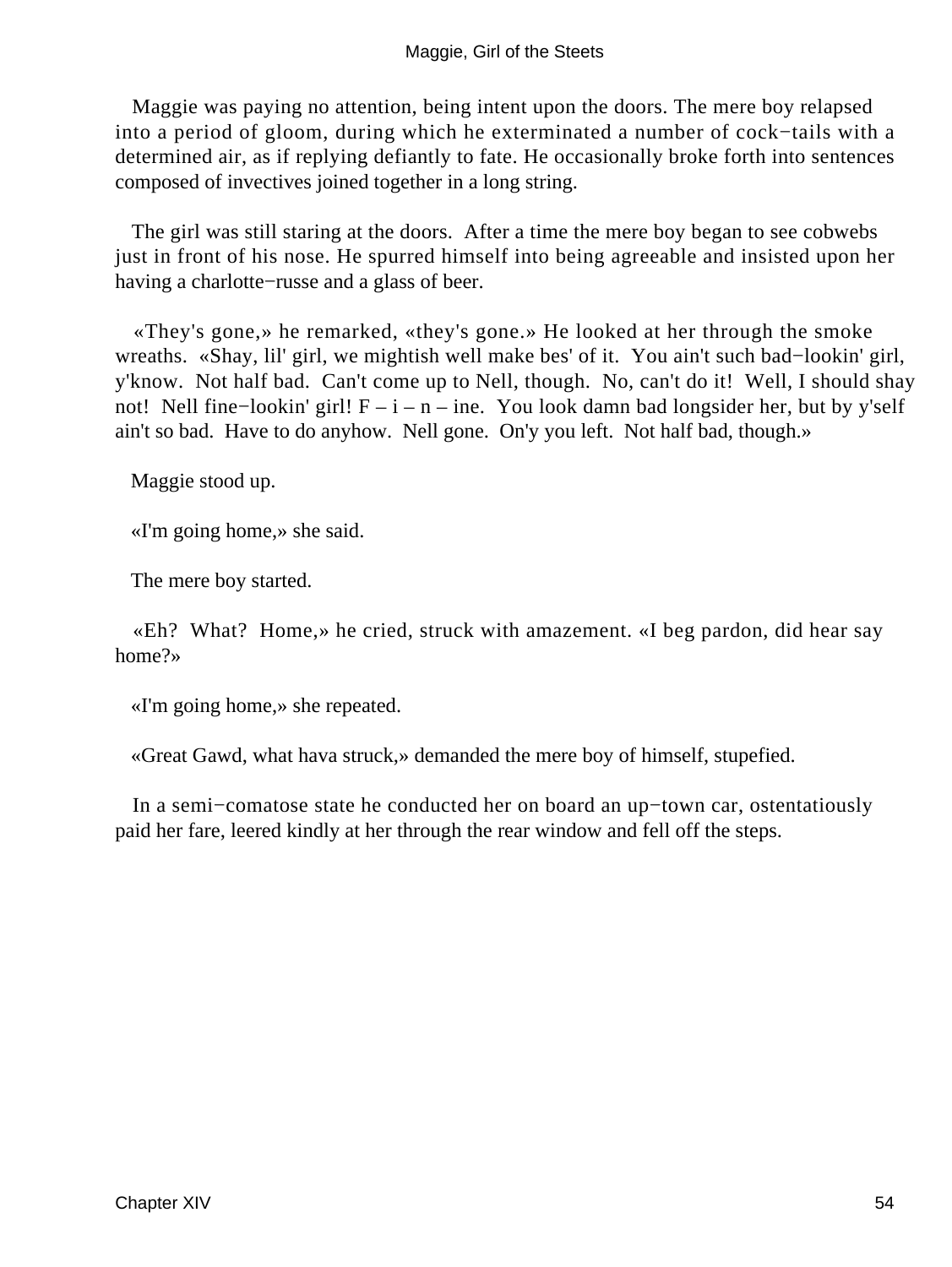# **[Chapter XV](#page-67-0)**

<span id="page-55-0"></span>*A* forlorn woman went along a lighted avenue. The street was filled with people desperately bound on missions. An endless crowd darted at the elevated station stairs and the horse cars were thronged with owners of bundles.

 The pace of the forlorn woman was slow. She was apparently searching for some one. She loitered near the doors of saloons and watched men emerge from them. She scanned furtively the faces in the rushing stream of pedestrians. Hurrying men, bent on catching some boat or train, jostled her elbows, failing to notice her, their thoughts fixed on distant dinners.

 The forlorn woman had a peculiar face. Her smile was no smile. But when in repose her features had a shadowy look that was like a sardonic grin, as if some one had sketched with cruel forefinger indelible lines about her mouth.

 Jimmie came strolling up the avenue. The woman encountered him with an aggrieved air.

«Oh, Jimmie, I've been lookin' all over fer yehs – ,» she began.

Jimmie made an impatient gesture and quickened his pace.

 «Ah, don't bodder me! Good Gawd!» he said, with the savageness of a man whose life is pestered.

The woman followed him along the sidewalk in somewhat the manner of a suppliant.

«But, Jimmie,» she said, «yehs told me ye'd – »

 Jimmie turned upon her fiercely as if resolved to make a last stand for comfort and peace.

 «Say, fer Gawd's sake, Hattie, don' foller me from one end of deh city teh deh odder. Let up, will yehs! Give me a minute's res', can't yehs? Yehs makes me tired, allus taggin' me. See? Ain' yehs got no sense. Do yehs want people teh get onto me? Go chase yerself, fer Gawd's sake.»

The woman stepped closer and laid her fingers on his arm. «But, look−a−here – »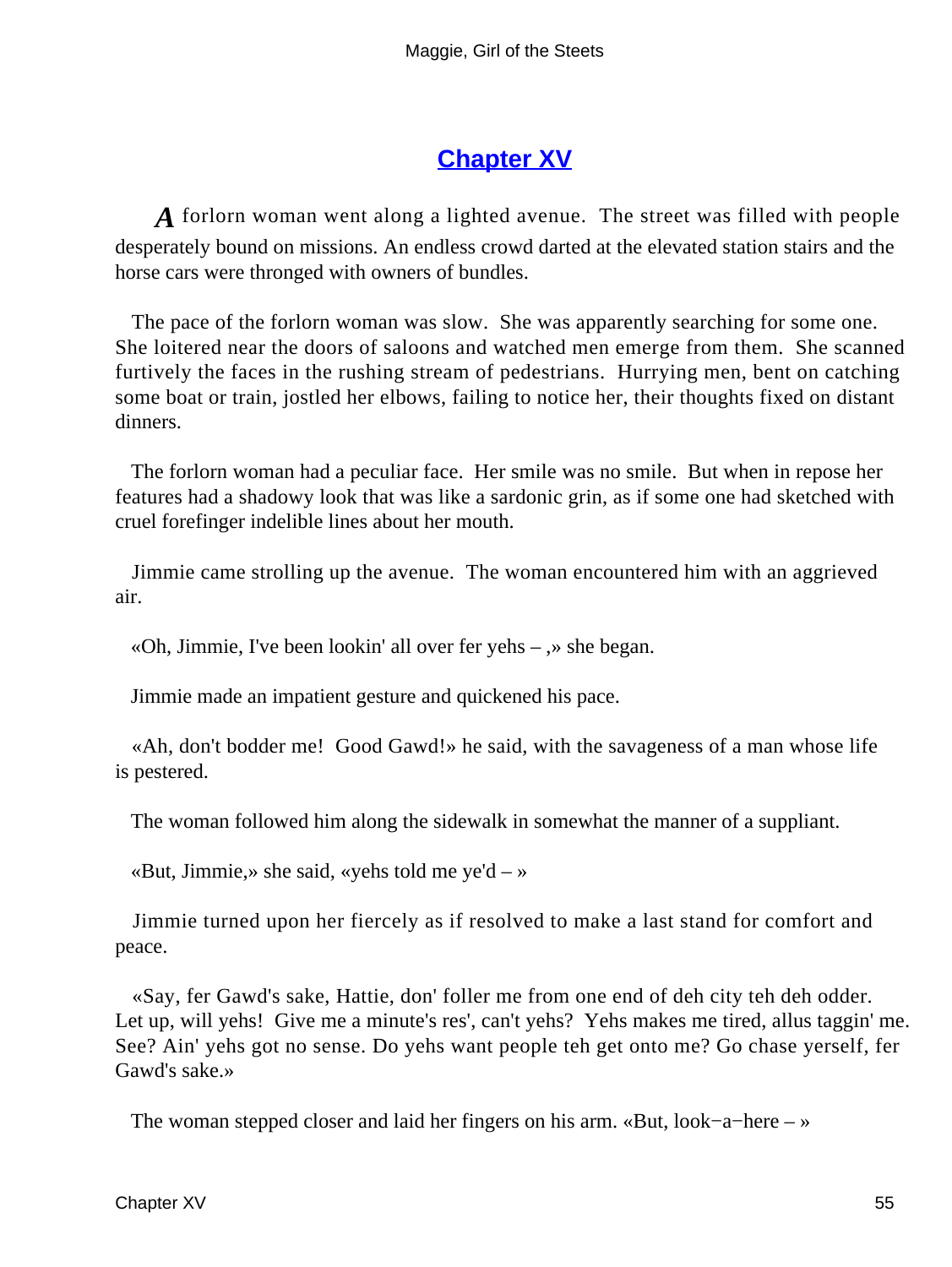Jimmie snarled. «Oh, go teh hell.»

 He darted into the front door of a convenient saloon and a moment later came out into the shadows that surrounded the side door. On the brilliantly lighted avenue he perceived the forlorn woman dodging about like a scout. Jimmie laughed with an air of relief and went away.

 When he arrived home he found his mother clamoring. Maggie had returned. She stood shivering beneath the torrent of her mother's wrath.

«Well, I'm damned,» said Jimmie in greeting.

His mother, tottering about the room, pointed a quivering forefinger.

 «Lookut her, Jimmie, lookut her. Dere's yer sister, boy. Dere's yer sister. Lookut her! Lookut her!»

She screamed in scoffing laughter.

 The girl stood in the middle of the room. She edged about as if unable to find a place on the floor to put her feet.

 «Ha, ha, ha,» bellowed the mother. «Dere she stands! Ain' she purty? Lookut her! Ain' she sweet, deh beast? Lookut her! Ha, ha, lookut her!»

 She lurched forward and put her red and seamed hands upon her daughter's face. She bent down and peered keenly up into the eyes of the girl.

 «Oh, she's jes' dessame as she ever was, ain' she? She's her mudder's purty darlin' yit, ain' she? Lookut her, Jimmie! Come here, fer Gawd's sake, and lookut her.»

 The loud, tremendous sneering of the mother brought the denizens of the Rum Alley tenement to their doors. Women came in the hallways. Children scurried to and fro.

«What's up? Dat Johnson party on anudder tear?»

«Naw! Young Mag's come home!»

«Deh hell yeh say?»

 Through the open door curious eyes stared in at Maggie. Children ventured into the room and ogled her, as if they formed the front row at a theatre. Women, without, bended toward each other and whispered, nodding their heads with airs of profound philosophy. A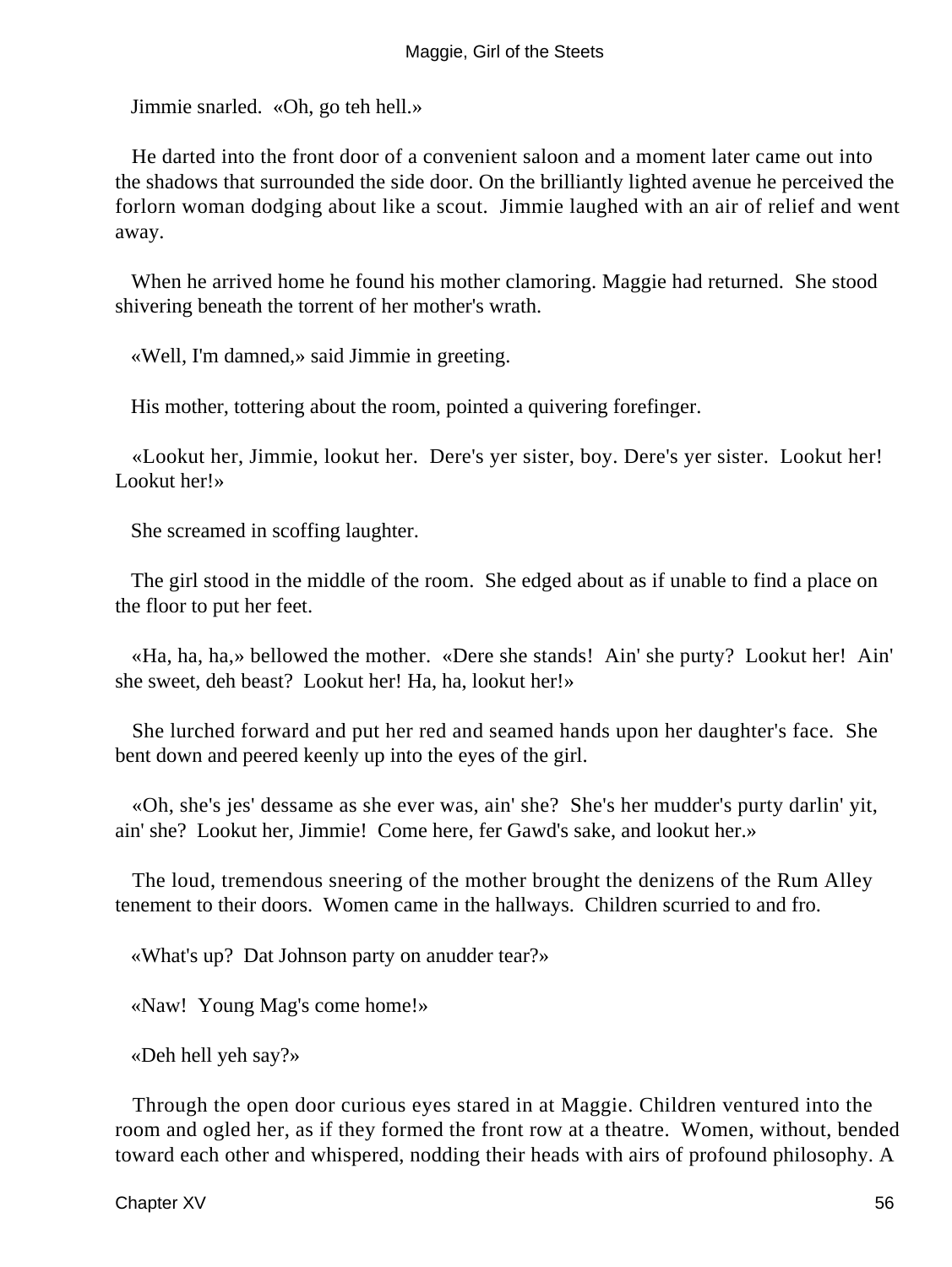baby, overcome with curiosity concerning this object at which all were looking, sidled forward and touched her dress, cautiously, as if investigating a red−hot stove. Its mother's voice rang out like a warning trumpet. She rushed forward and grabbed her child, casting a terrible look of indignation at the girl.

 Maggie's mother paced to and fro, addressing the doorful of eyes, expounding like a glib showman at a museum. Her voice rang through the building.

 «Dere she stands,» she cried, wheeling suddenly and pointing with dramatic finger. «Dere she stands! Lookut her! Ain' she a dindy? An' she was so good as to come home teh her mudder, she was! Ain' she a beaut'? Ain' she a dindy? Fer Gawd's sake!»

The jeering cries ended in another burst of shrill laughter.

The girl seemed to awaken. «Jimmie – »

He drew hastily back from her.

 «Well, now, yer a hell of a t'ing, ain' yeh?» he said, his lips curling in scorn. Radiant virtue sat upon his brow and his repelling hands expressed horror of contamination.

Maggie turned and went.

 The crowd at the door fell back precipitately. A baby falling down in front of the door, wrenched a scream like a wounded animal from its mother. Another woman sprang forward and picked it up, with a chivalrous air, as if rescuing a human being from an oncoming express train.

 As the girl passed down through the hall, she went before open doors framing more eyes strangely microscopic, and sending broad beams of inquisitive light into the darkness of her path. On the second floor she met the gnarled old woman who possessed the music box.

 «So,» she cried, «'ere yehs are back again, are yehs? An' dey've kicked yehs out? Well, come in an' stay wid me teh−night. I ain' got no moral standin'.»

 From above came an unceasing babble of tongues, over all of which rang the mother's derisive laughter.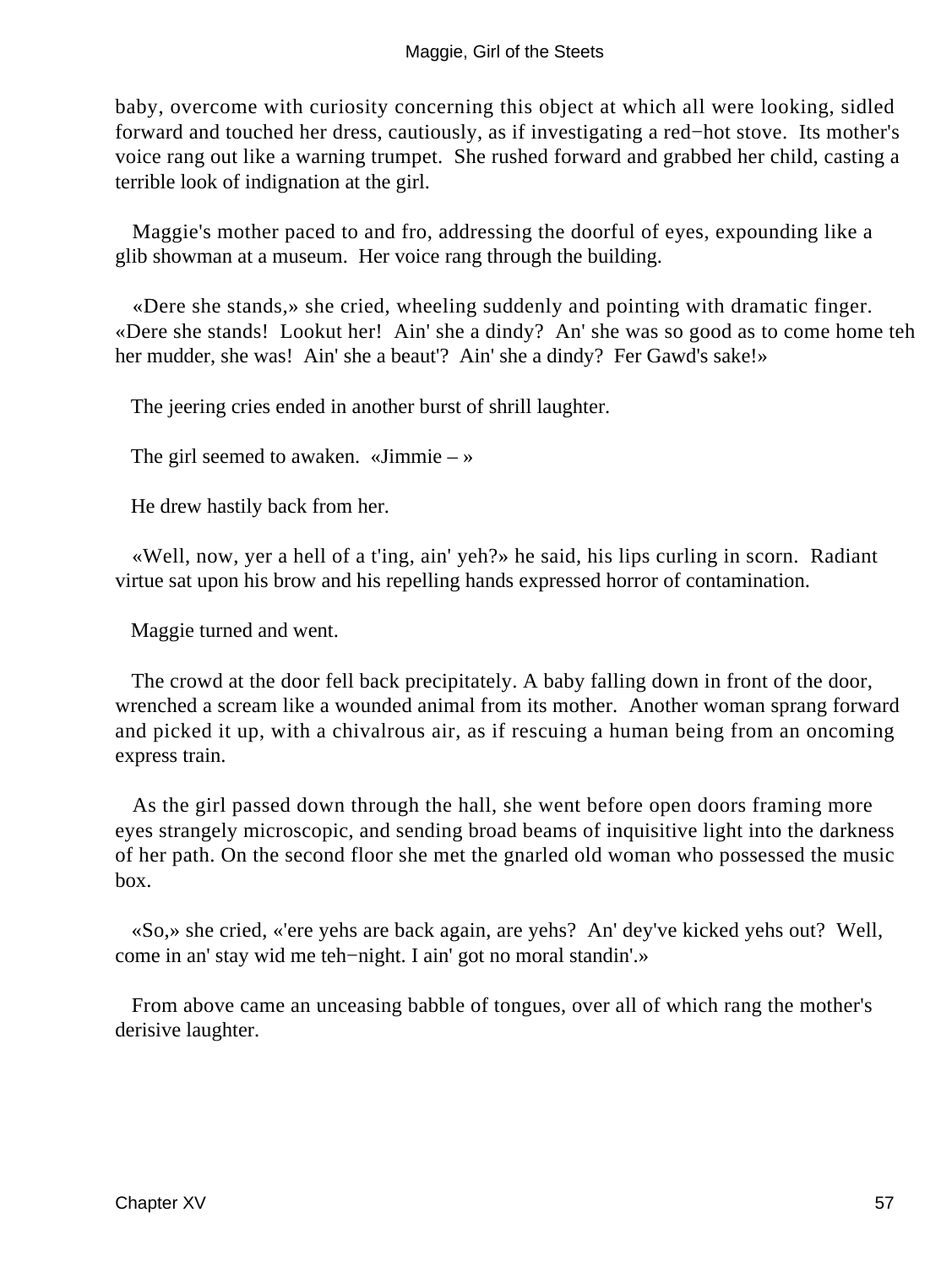## **[Chapter XVI](#page-67-0)**

<span id="page-58-0"></span>**P**ete did not consider that he had ruined Maggie. If he had thought that her soul could never smile again, he would have believed the mother and brother, who were pyrotechnic over the affair, to be responsible for it.

Besides, in his world, souls did not insist upon being able to smile. «What deh hell?»

 He felt a trifle entangled. It distressed him. Revelations and scenes might bring upon him the wrath of the owner of the saloon, who insisted upon respectability of an advanced type.

 «What deh hell do dey wanna raise such a smoke about it fer?» demanded he of himself, disgusted with the attitude of the family. He saw no necessity for anyone's losing their equilibrium merely because their sister or their daughter had stayed away from home.

 Searching about in his mind for possible reasons for their conduct, he came upon the conclusion that Maggie's motives were correct, but that the two others wished to snare him. He felt pursued.

 The woman of brilliance and audacity whom he had met in the hilarious hall showed a disposition to ridicule him.

 «A little pale thing with no spirit,» she said. «Did you note the expression of her eyes? There was something in them about pumpkin pie and virtue. That is a peculiar way the left corner of her mouth has of twitching, isn't it? Dear, dear, my cloud− compelling Pete, what are you coming to?»

 Pete asserted at once that he never was very much interested in the girl. The woman interrupted him, laughing.

 «Oh, it's not of the slightest consequence to me, my dear young man. You needn't draw maps for my benefit. Why should I be concerned about it?»

 But Pete continued with his explanations. If he was laughed at for his tastes in women, he felt obliged to say that they were only temporary or indifferent ones.

 The morning after Maggie had departed from home, Pete stood behind the bar. He was immaculate in white jacket and apron and his hair was plastered over his brow with infinite correctness. No customers were in the place. Pete was twisting his napkined fist slowly in a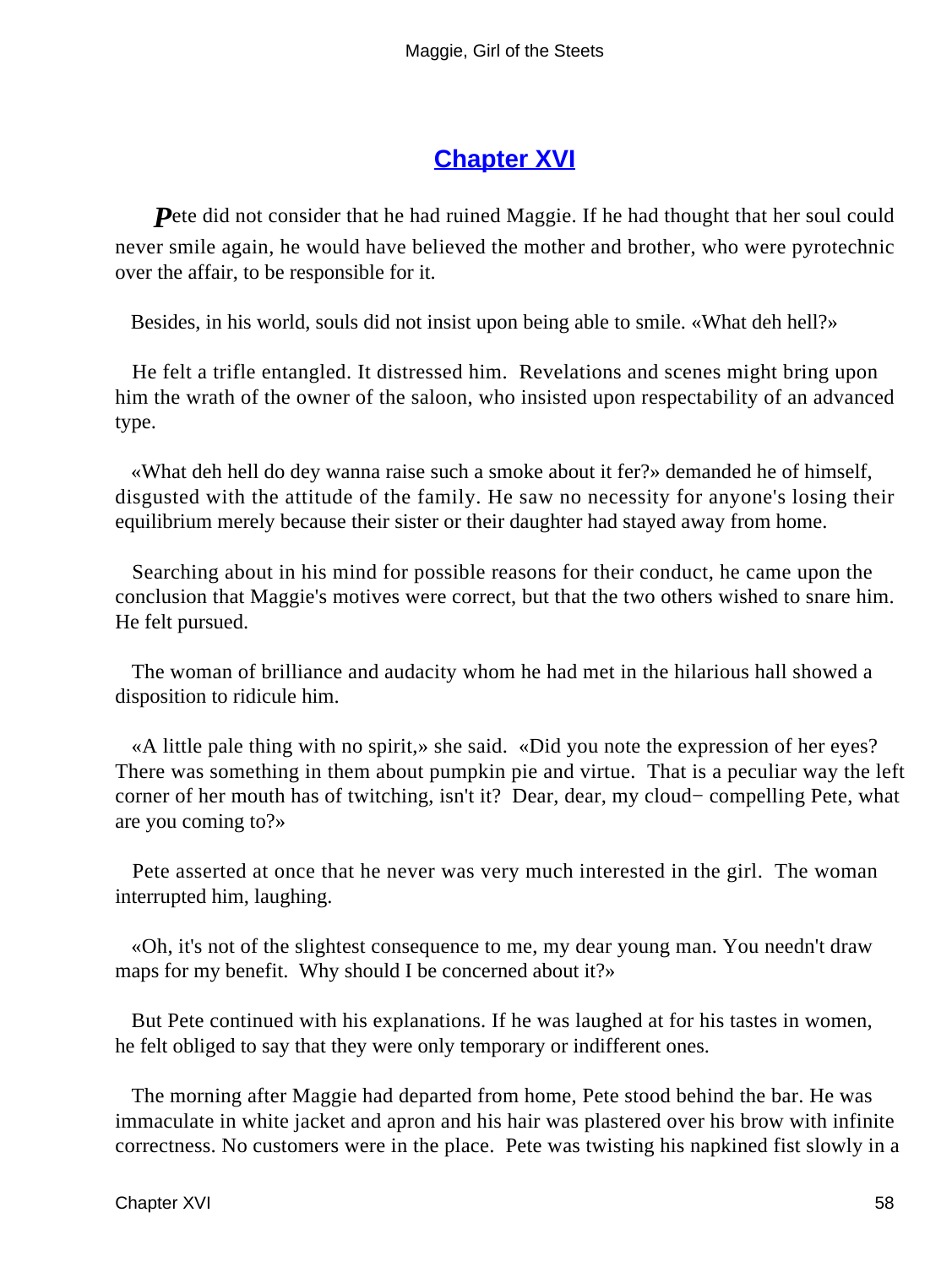beer glass, softly whistling to himself and occasionally holding the object of his attention between his eyes and a few weak beams of sunlight that had found their way over the thick screens and into the shaded room.

 With lingering thoughts of the woman of brilliance and audacity, the bartender raised his head and stared through the varying cracks between the swaying bamboo doors. Suddenly the whistling pucker faded from his lips. He saw Maggie walking slowly past. He gave a great start, fearing for the previously− mentioned eminent respectability of the place.

 He threw a swift, nervous glance about him, all at once feeling guilty. No one was in the room.

 He went hastily over to the side door. Opening it and looking out, he perceived Maggie standing, as if undecided, on the corner. She was searching the place with her eyes.

 As she turned her face toward him Pete beckoned to her hurriedly, intent upon returning with speed to a position behind the bar and to the atmosphere of respectability upon which the proprietor insisted.

 Maggie came to him, the anxious look disappearing from her face and a smile wreathing her lips.

«Oh, Pete –  $\rightarrow$  she began brightly.

The bartender made a violent gesture of impatience.

 «Oh, my Gawd,» cried he, vehemently. «What deh hell do yeh wanna hang aroun' here fer? Do yeh wanna git me inteh trouble?» he demanded with an air of injury.

Astonishment swept over the girl's features. «Why, Pete! yehs tol' me  $-\infty$ 

 Pete glanced profound irritation. His countenance reddened with the anger of a man whose respectability is being threatened.

 «Say, yehs makes me tired. See? What deh hell deh yeh wanna tag aroun' atter me fer? Yeh'll git me inteh trouble wid deh ol' man an' dey'll be hell teh pay! If he sees a woman roun' here he'll go crazy an' I'll lose me job! See? Yer brudder come in here an' raised hell an' deh ol' man hada put up fer it! An' now I'm done! See? I'm done.»

The girl's eyes stared into his face. «Pete, don't yeh remem  $-\infty$ 

«Oh, hell,» interrupted Pete, anticipating.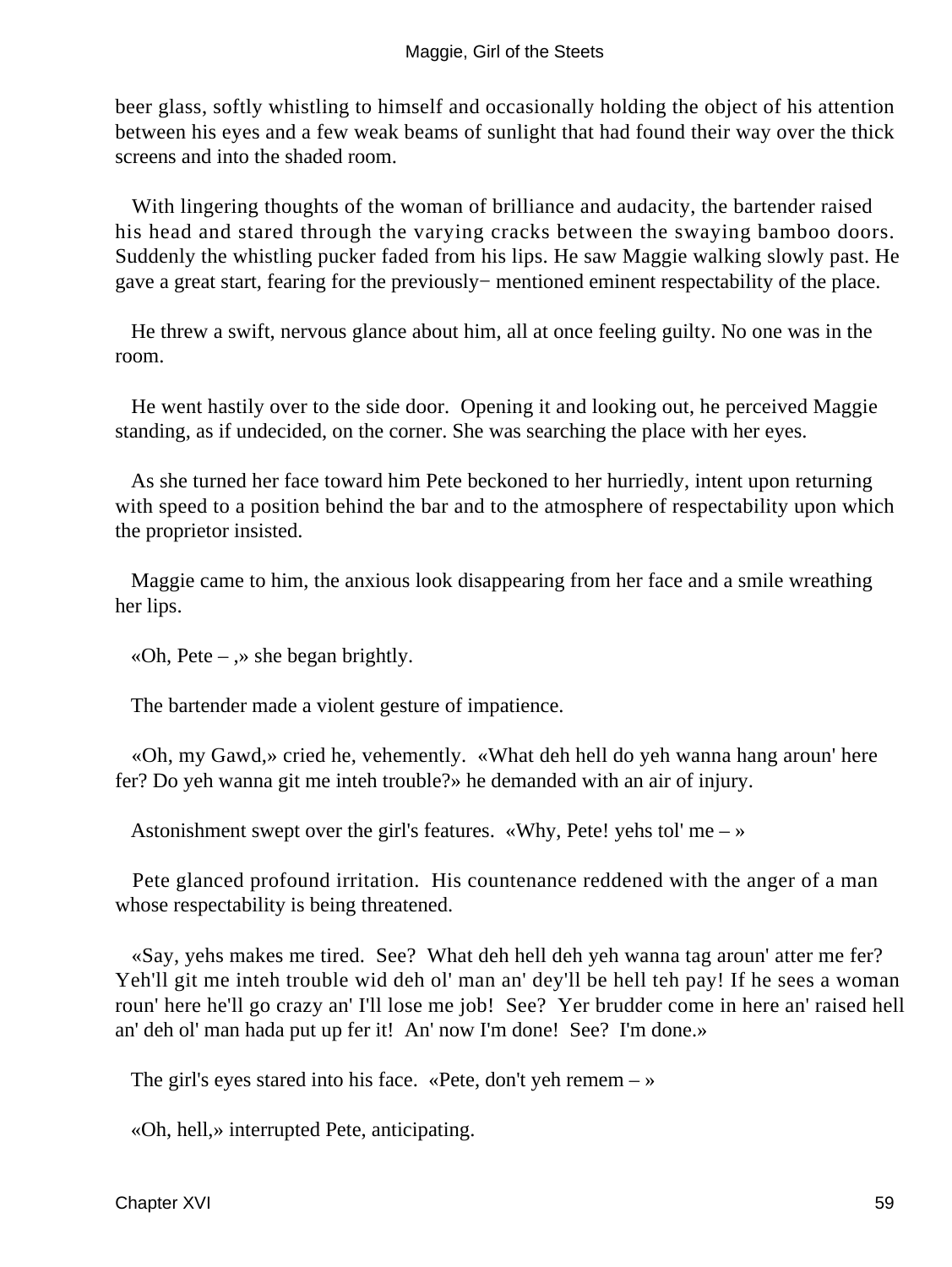The girl seemed to have a struggle with herself. She was apparently bewildered and could not find speech. Finally she asked in a low voice: «But where kin I go?»

 The question exasperated Pete beyond the powers of endurance. It was a direct attempt to give him some responsibility in a matter that did not concern him. In his indignation he volunteered information.

 «Oh, go teh hell,» cried he. He slammed the door furiously and returned, with an air of relief, to his respectability.

Maggie went away.

 She wandered aimlessly for several blocks. She stopped once and asked aloud a question of herself: «Who?»

 A man who was passing near her shoulder, humorously took the questioning word as intended for him.

 «Eh? What? Who? Nobody! I didn't say anything,» he laughingly said, and continued his way.

 Soon the girl discovered that if she walked with such apparent aimlessness, some men looked at her with calculating eyes. She quickened her step, frightened. As a protection, she adopted a demeanor of intentness as if going somewhere.

 After a time she left rattling avenues and passed between rows of houses with sternness and stolidity stamped upon their features. She hung her head for she felt their eyes grimly upon her.

 Suddenly she came upon a stout gentleman in a silk hat and a chaste black coat, whose decorous row of buttons reached from his chin to his knees. The girl had heard of the Grace of God and she decided to approach this man.

 His beaming, chubby face was a picture of benevolence and kind−heartedness. His eyes shone good−will.

 But as the girl timidly accosted him, he gave a convulsive movement and saved his respectability by a vigorous side−step. He did not risk it to save a soul. For how was he to know that there was a soul before him that needed saving?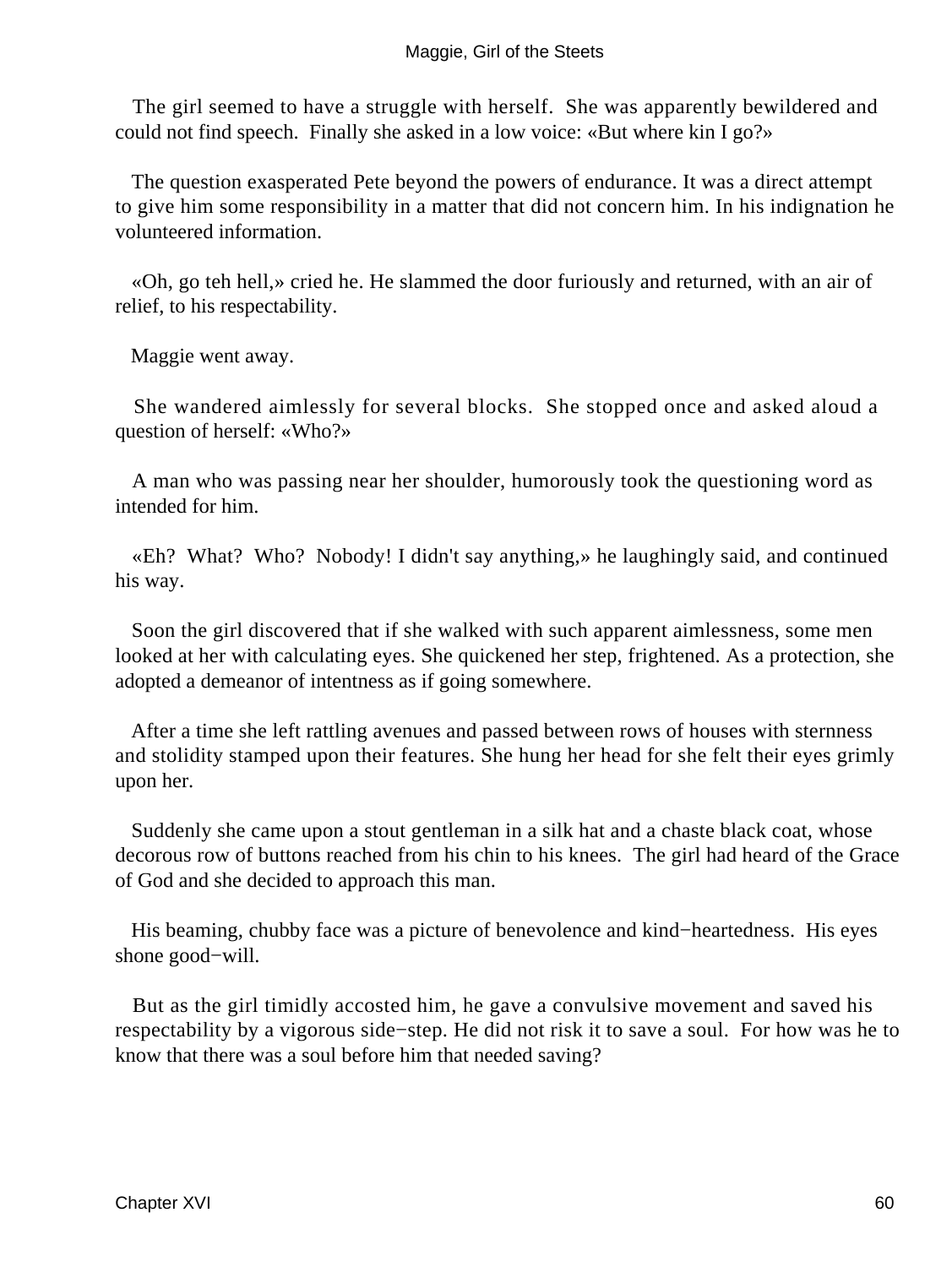### **[Chapter XVII](#page-67-0)**

<span id="page-61-0"></span>*U*pon a wet evening, several months after the last chapter, two interminable rows of cars, pulled by slipping horses, jangled along a prominent side−street. A dozen cabs, with coat−enshrouded drivers, clattered to and fro. Electric lights, whirring softly, shed a blurred radiance. A flower dealer, his feet tapping impatiently, his nose and his wares glistening with rain−drops, stood behind an array of roses and chrysanthemums. Two or three theatres emptied a crowd upon the storm−swept pavements. Men pulled their hats over their eyebrows and raised their collars to their ears. Women shrugged impatient shoulders in their warm cloaks and stopped to arrange their skirts for a walk through the storm. People having been comparatively silent for two hours burst into a roar of conversation, their hearts still kindling from the glowings of the stage.

 The pavements became tossing seas of umbrellas. Men stepped forth to hail cabs or cars, raising their fingers in varied forms of polite request or imperative demand. An endless procession wended toward elevated stations. An atmosphere of pleasure and prosperity seemed to hang over the throng, born, perhaps, of good clothes and of having just emerged from a place of forgetfulness.

 In the mingled light and gloom of an adjacent park, a handful of wet wanderers, in attitudes of chronic dejection, was scattered among the benches.

 A girl of the painted cohorts of the city went along the street. She threw changing glances at men who passed her, giving smiling invitations to men of rural or untaught pattern and usually seeming sedately unconscious of the men with a metropolitan seal upon their faces.

 Crossing glittering avenues, she went into the throng emerging from the places of forgetfulness. She hurried forward through the crowd as if intent upon reaching a distant home, bending forward in her handsome cloak, daintily lifting her skirts and picking for her well−shod feet the dryer spots upon the pavements.

 The restless doors of saloons, clashing to and fro, disclosed animated rows of men before bars and hurrying barkeepers.

 A concert hall gave to the street faint sounds of swift, machine−like music, as if a group of phantom musicians were hastening.

 A tall young man, smoking a cigarette with a sublime air, strolled near the girl. He had on evening dress, a moustache, a chrysanthemum, and a look of ennui, all of which he kept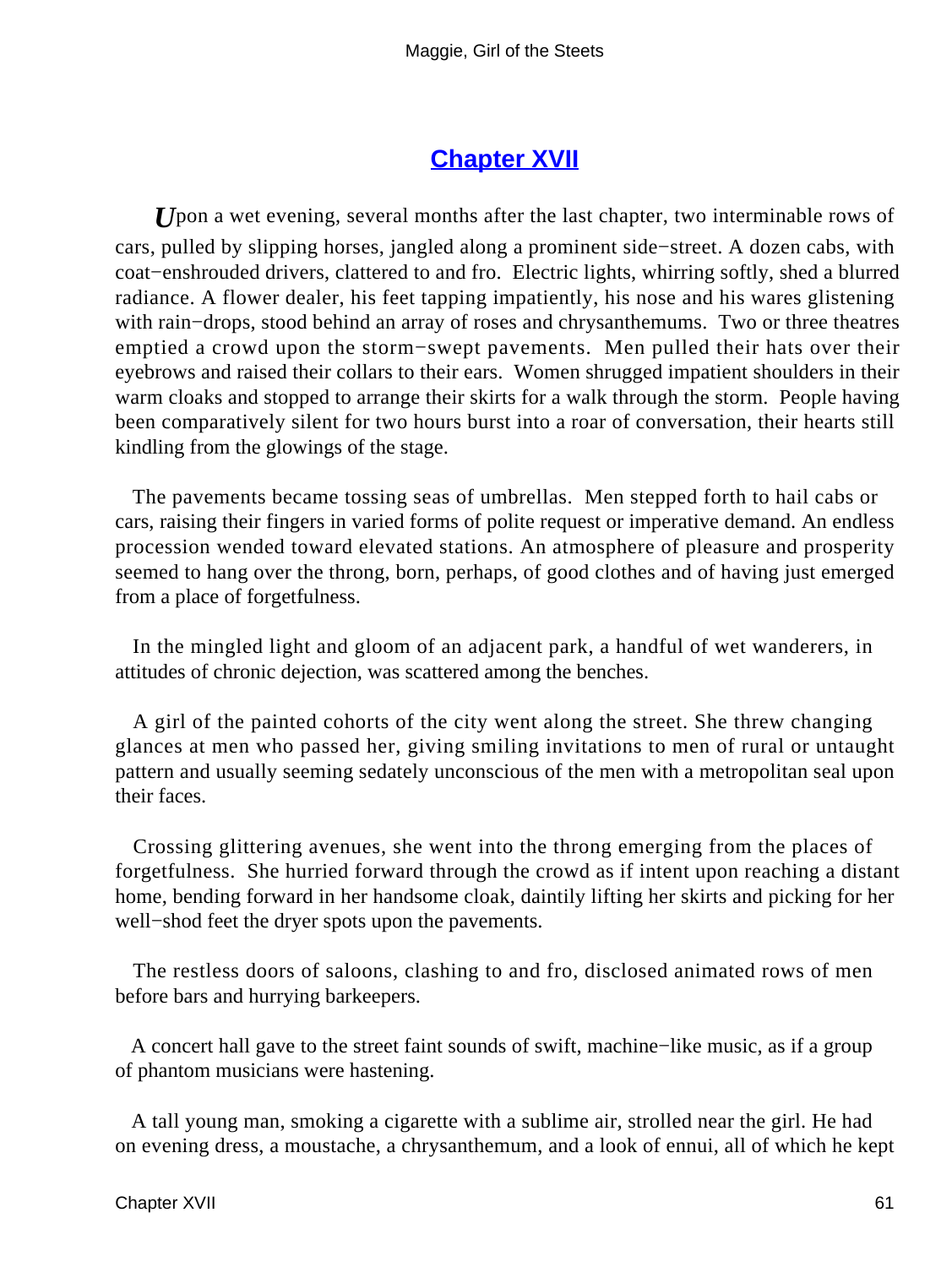carefully under his eye. Seeing the girl walk on as if such a young man as he was not in existence, he looked back transfixed with interest. He stared glassily for a moment, but gave a slight convulsive start when he discerned that she was neither new, Parisian, nor theatrical. He wheeled about hastily and turned his stare into the air, like a sailor with a search–light.

 A stout gentleman, with pompous and philanthropic whiskers, went stolidly by, the broad of his back sneering at the girl.

 A belated man in business clothes, and in haste to catch a car, bounced against her shoulder. «Hi, there, Mary, I beg your pardon! Brace up, old girl.» He grasped her arm to steady her, and then was away running down the middle of the street.

 The girl walked on out of the realm of restaurants and saloons. She passed more glittering avenues and went into darker blocks than those where the crowd travelled.

 A young man in light overcoat and derby hat received a glance shot keenly from the eyes of the girl. He stopped and looked at her, thrusting his hands in his pockets and making a mocking smile curl his lips. «Come, now, old lady,» he said, «you don't mean to tell me that you sized me up for a farmer?»

 A laboring man marched along with bundles under his arms. To her remarks, he replied: «It's a fine evenin', ain't it?»

 She smiled squarely into the face of a boy who was hurrying by with his hands buried in his overcoat, his blonde locks bobbing on his youthful temples, and a cheery smile of unconcern upon his lips. He turned his head and smiled back at her, waving his hands. him. «He's all right! He didn't mean anything! Let it go! He's a good fellah!»

«Din' he insul' me?» asked the man earnestly.

«No,» said they. «Of course he didn't! He's all right!»

«Sure he didn' insul' me?» demanded the man, with deep anxiety in his voice.

«No, no! We know him! He's a good fellah. He didn't mean anything.»

«Well, zen,» said the man, resolutely, «I'm go' 'pol'gize!»

When the waiter came, the man struggled to the middle of the floor.

«Girlsh shed you insul' me! I shay damn lie! I 'pol'gize!»

«All right,» said the waiter.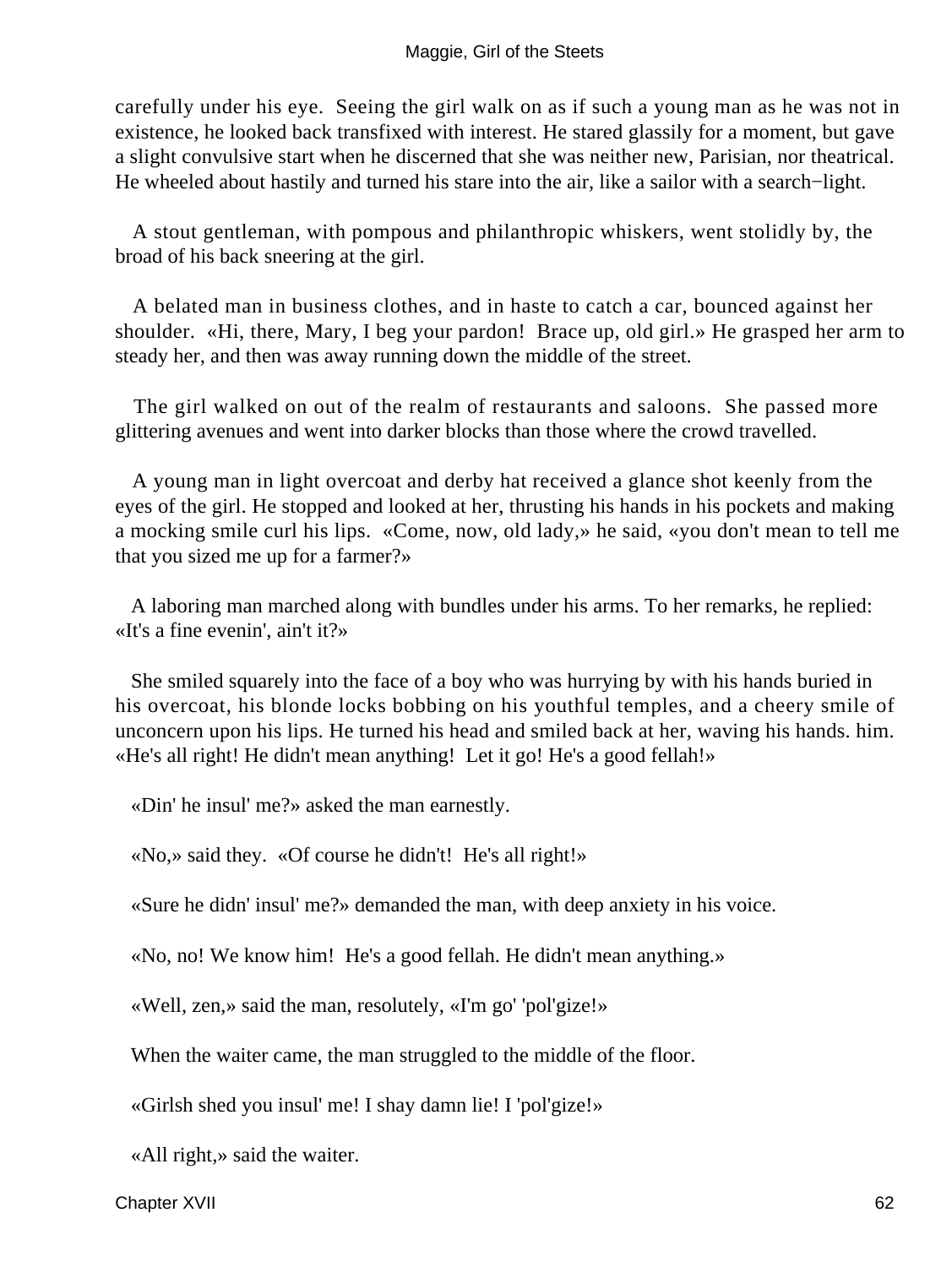The man sat down. He felt a sleepy but strong desire to straighten things out and have a perfect understanding with everybody.

«Nell, I allus trea's yeh shquare, din' I? Yeh likes me, don' yehs, Nell? I'm goo' f'ler?»

«Sure,» said the woman of brilliance and audacity.

«Yeh knows I'm stuck on yehs, don' yehs, Nell?»

«Sure,» she repeated, carelessly.

 Overwhelmed by a spasm of drunken adoration, he drew two or three bills from his pocket, and, with the trembling fingers of an offering priest, laid them on the table before the woman.

 «Yehs knows, damn it, yehs kin have all got, 'cause I'm stuck on yehs, Nell, damn't, I – I'm stuck on yehs, Nell – buy drinksh – damn't – we're havin' heluva time – w'en anyone trea's me ri' – I – damn't, Nell – we're havin' heluva – time.»

Shortly he went to sleep with his swollen face fallen forward on his chest.

 The women drank and laughed, not heeding the slumbering man in the corner. Finally he lurched forward and fell groaning to the floor.

The women screamed in disgust and drew back their skirts.

«Come ahn,» cried one, starting up angrily, «let's get out of here.»

 The woman of brilliance and audacity stayed behind, taking up the bills and stuffing them into a deep, irregularly−shaped pocket. A guttural snore from the recumbent man caused her to turn and look down at him.

She laughed. «What a damn fool,» she said, and went.

 The smoke from the lamps settled heavily down in the little compartment, obscuring the way out. The smell of oil, stifling in its intensity, pervaded the air. The wine from an overturned glass dripped softly down upon the blotches on the man's neck.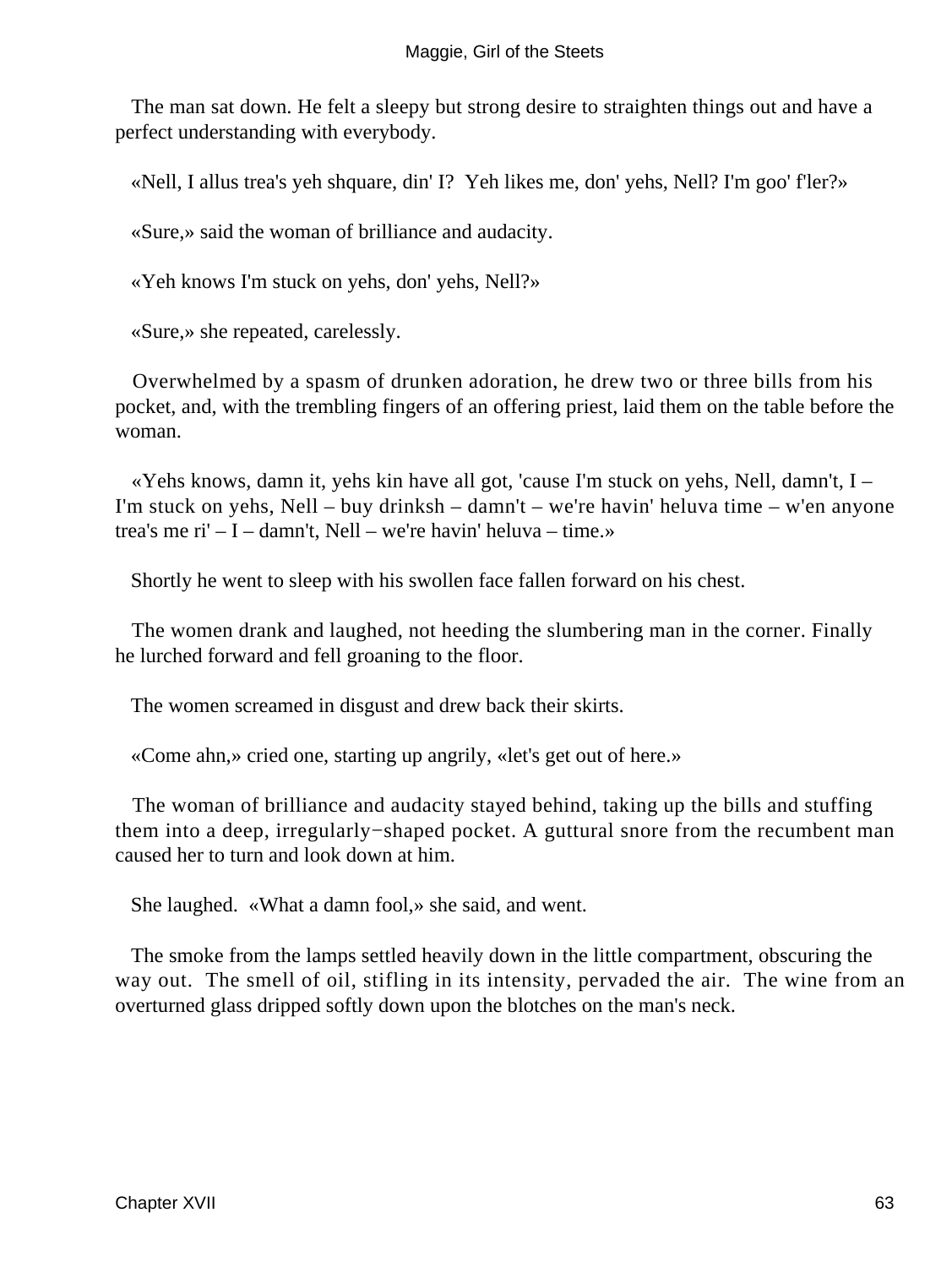### **[Chapter XIX](#page-67-0)**

<span id="page-64-0"></span>*I*n a room a woman sat at a table eating like a fat monk in a picture.

A soiled, unshaven man pushed open the door and entered.

«Well,» said he, «Mag's dead.»

«What?» said the woman, her mouth filled with bread.

«Mag's dead,» repeated the man.

 «Deh hell she is,» said the woman. She continued her meal. When she finished her coffee she began to weep.

 «I kin remember when her two feet was no bigger dan yer t'umb, and she weared worsted boots,» moaned she.

«Well, whata dat?» said the man.

«I kin remember when she weared worsted boots,» she cried.

 The neighbors began to gather in the hall, staring in at the weeping woman as if watching the contortions of a dying dog. A dozen women entered and lamented with her. Under their busy hands the rooms took on that appalling appearance of neatness and order with which death is greeted.

 Suddenly the door opened and a woman in a black gown rushed in with outstretched arms. «Ah, poor Mary,» she cried, and tenderly embraced the moaning one.

 «Ah, what ter'ble affliction is dis,» continued she. Her vocabulary was derived from mission churches. «Me poor Mary, how I feel fer yehs! Ah, what a ter'ble affliction is a disobed'ent chil'.»

 Her good, motherly face was wet with tears. She trembled in eagerness to express her sympathy. The mourner sat with bowed head, rocking her body heavily to and fro, and crying out in a high, strained voice that sounded like a dirge on some forlorn pipe.

 «I kin remember when she weared worsted boots an' her two feets was no bigger dan yer t'umb an' she weared worsted boots, Miss Smith,» she cried, raising her streaming eyes.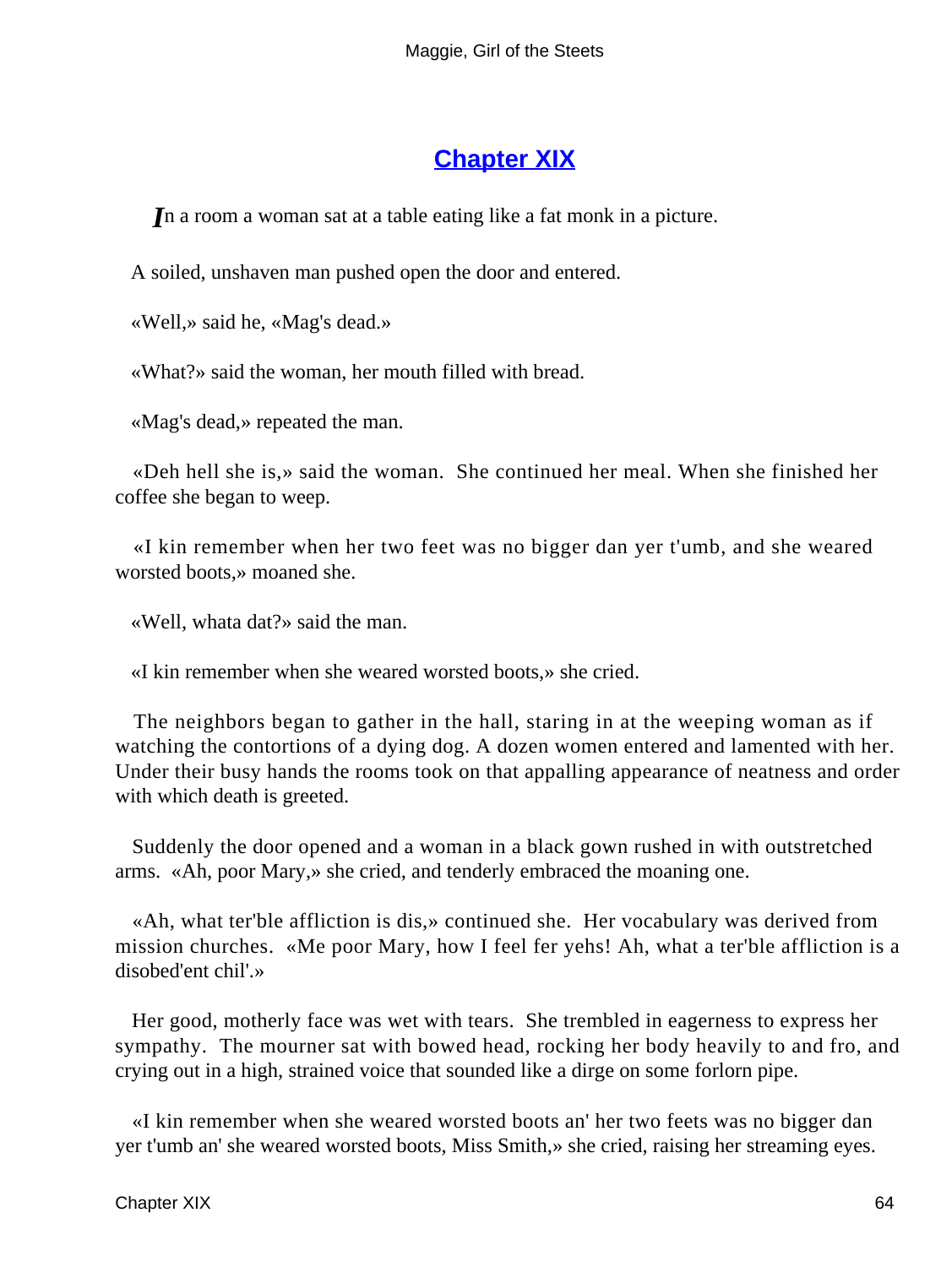#### Maggie, Girl of the Steets

 «Ah, me poor Mary,» sobbed the woman in black. With low, coddling cries, she sank on her knees by the mourner's chair, and put her arms about her. The other women began to groan in different keys.

 «Yer poor misguided chil' is gone now, Mary, an' let us hope it's fer deh bes'. Yeh'll fergive her now, Mary, won't yehs, dear, all her disobed'ence? All her t'ankless behavior to her mudder an' all her badness? She's gone where her ter'ble sins will be judged.»

 The woman in black raised her face and paused. The inevitable sunlight came streaming in at the windows and shed a ghastly cheerfulness upon the faded hues of the room. Two or three of the spectators were sniffling, and one was loudly weeping. The mourner arose and staggered into the other room. In a moment she emerged with a pair of faded baby shoes held in the hollow of her hand.

 «I kin remember when she used to wear dem,» cried she. The women burst anew into cries as if they had all been stabbed. The mourner turned to the soiled and unshaven man.

«Jimmie, boy, go git yer sister! Go git yer sister an' we'll put deh boots on her feets!»

«Dey won't fit her now, yeh damn fool,» said the man.

«Go git yer sister, Jimmie,» shrieked the woman, confronting him fiercely.

 The man swore sullenly. He went over to a corner and slowly began to put on his coat. He took his hat and went out, with a dragging, reluctant step.

The woman in black came forward and again besought the mourner.

 «Yeh'll fergive her, Mary! Yeh'll fergive yer bad, bad, chil'! Her life was a curse an' her days were black an' yeh'll fergive yer bad girl? She's gone where her sins will be judged.»

 «She's gone where her sins will be judged,» cried the other women, like a choir at a funeral.

 «Deh Lord gives and deh Lord takes away,» said the woman in black, raising her eyes to the sunbeams.

«Deh Lord gives and deh Lord takes away,» responded the others.

 «Yeh'll fergive her, Mary!» pleaded the woman in black. The mourner essayed to speak but her voice gave way. She shook her great shoulders frantically, in an agony of grief. Hot tears seemed to scald her quivering face. Finally her voice came and arose like a scream of pain.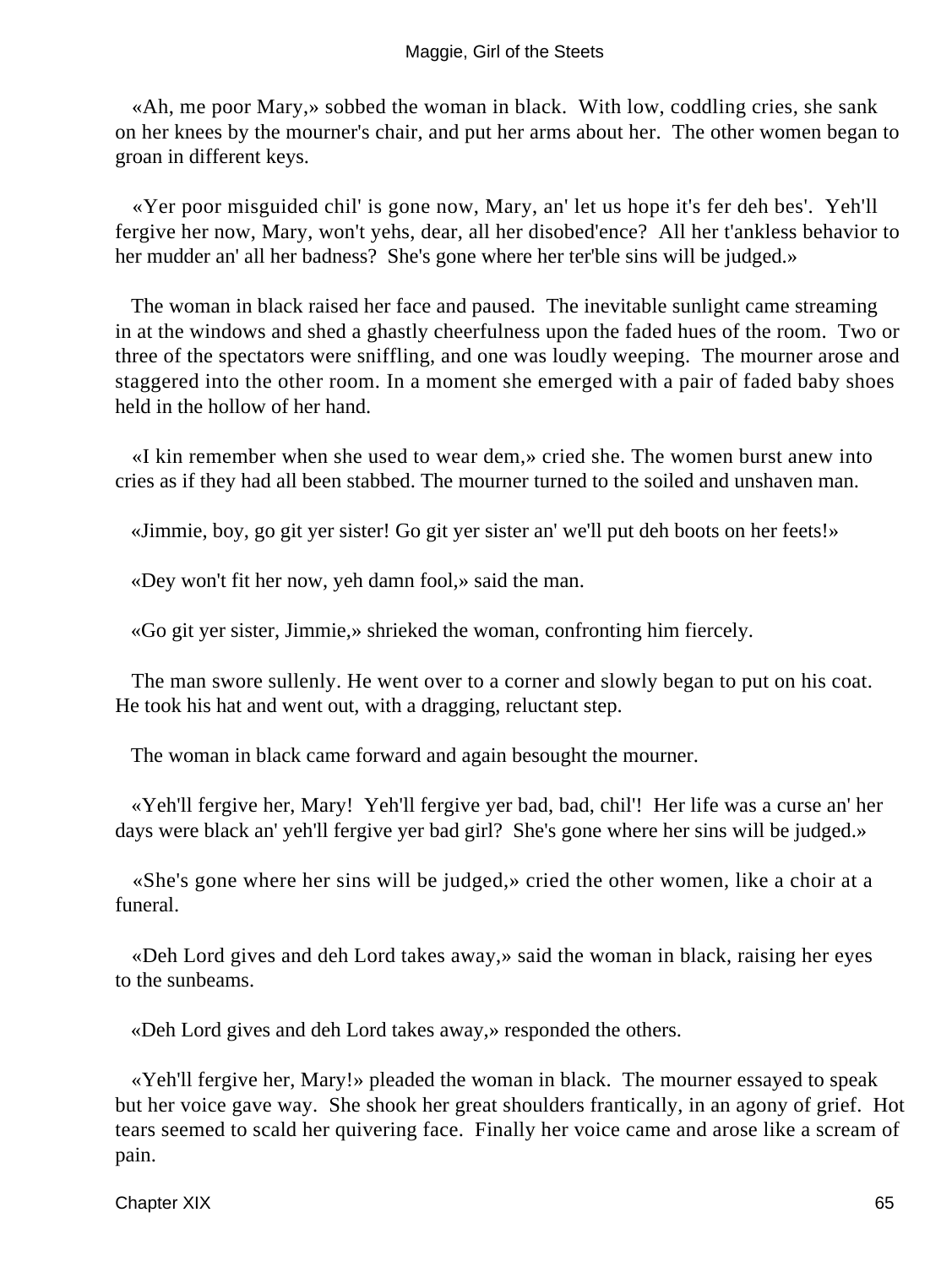«Oh, yes, I'll fergive her! I'll fergive her!»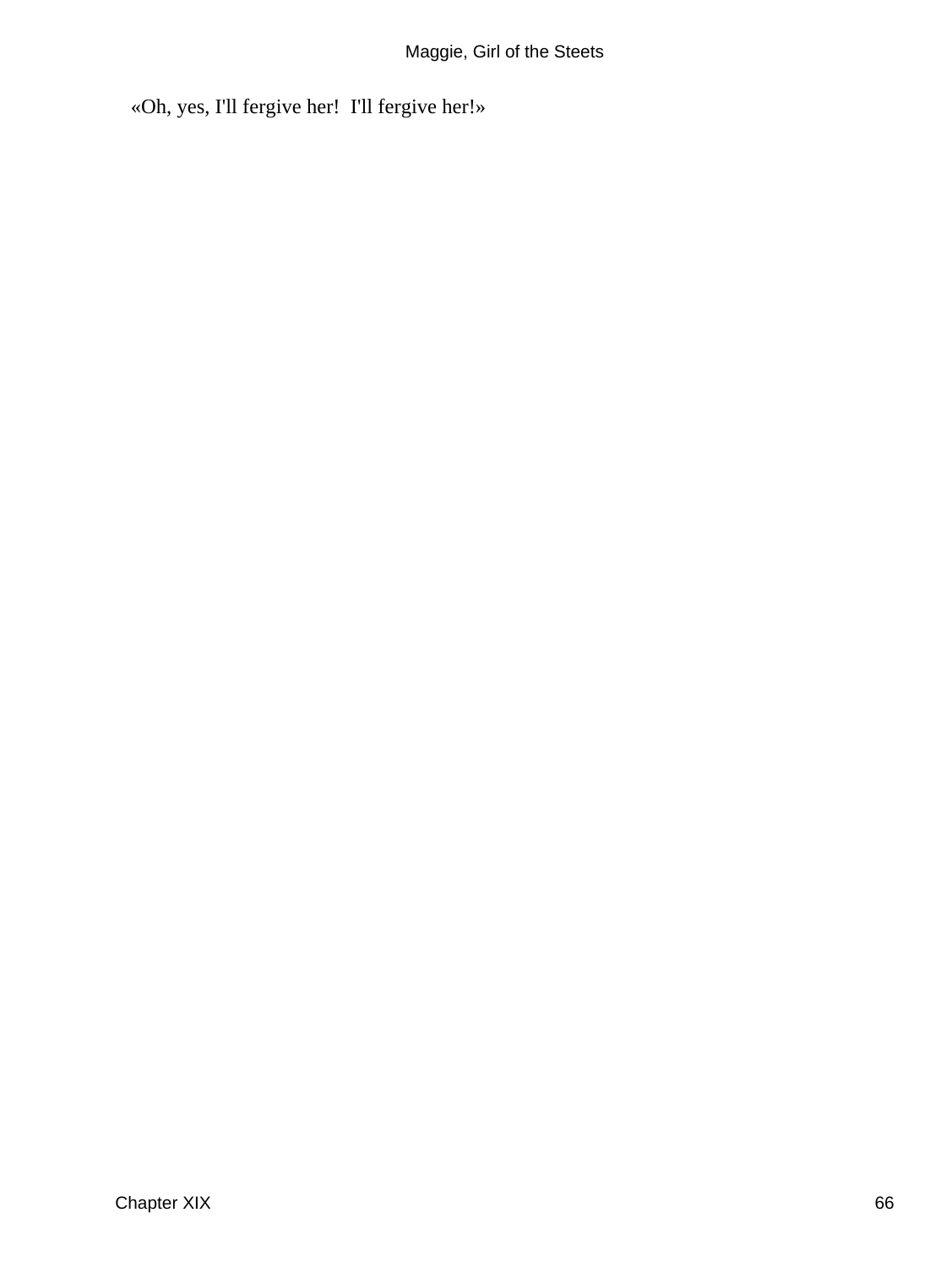Maggie, Girl of the Steets

# <span id="page-67-0"></span>**Table Of Content**

**[Chapter I](#page-3-0)**

**[Chapter II](#page-7-0)**

**[Chapter III](#page-12-0)**

**[Chapter IV](#page-16-0)**

**[Chapter V](#page-20-0)**

**[Chapter VI](#page-23-0)**

**[Chapter VII](#page-26-0)**

**[Chapter VIII](#page-30-0)**

**[Chapter IX](#page-32-0)**

**[Chapter X](#page-36-0)**

**[Chapter XI](#page-39-0)**

**[Chapter XII](#page-45-0)**

**[Chapter XIII](#page-47-0)**

**[Chapter XIV](#page-50-0)**

**[Chapter XV](#page-55-0)**

**[Chapter XVI](#page-58-0)**

**[Chapter XVII](#page-61-0)**

**[Chapter XIX](#page-64-0)**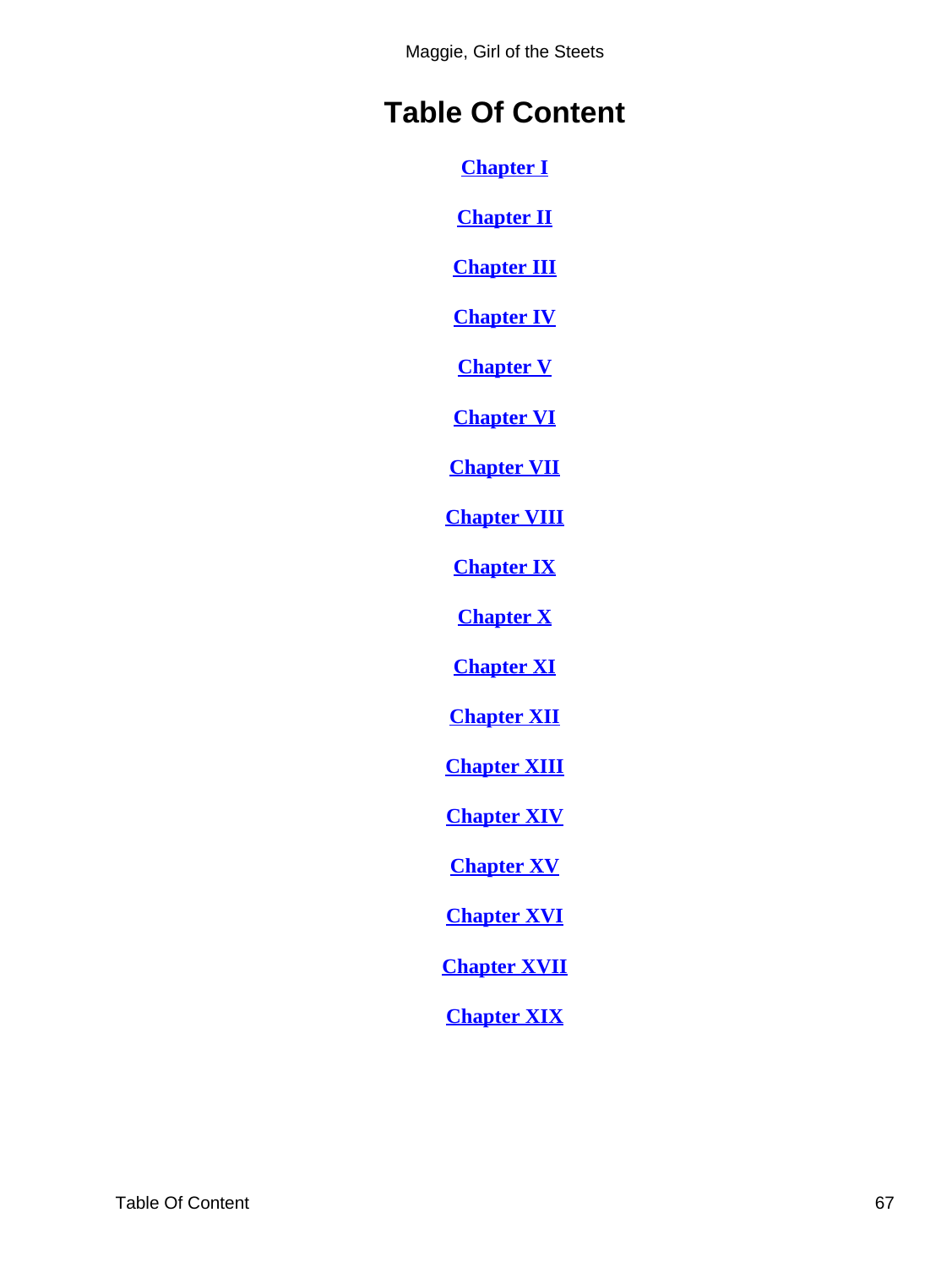# **About Phoenix Editions**

### **Why Phoenix Editions?**

With the already available tools, converting files to eBook formats is not a big task. You can use a plugin in MS Word and with just one click have a lit file. You can drag and drop html into Adobe Acrobat and create a pdf file.

If we can be happy over the possibilities given to anyone to publish and to be published, we must nevertheless look at previous experiences from the history of the computer and the internet in order to get some needed advice:

• The lack of standards threatens the persistance of data.

We are able to access data from tablets from 3.000 year B.C. but not from files created 10 years ago in a proprietary format, stored in some specific non standard media, or even in previous versions of existing products.

- If not enough care is taken, some operations like drag and drop or cut and paste can result in the production of corrupted data.
- Many ebooks come from html files. But outdated tags are still being used, and one only needs to view the source to find beginning tags without their corresponding end tags, improper nesting, and proprietary or non standard encoding. If the source code is not cleaned up, all this will make its way to the derivated ebook.
- Not every user knows how, is able to or wants to use the more advanced standard features of available ebooks formats, resulting in a work that very often doesn't make for the most pleasing reading experience.
- Centuries of history and experience in graphical and printing arts should not be lost for the sake of speed in converting to an ebook format. Much can be done in our search for excellence to adapt and improve, the end result of which is a ebook of higher quality.

But, we must be very careful in our search for quality and in our establishing criteria to meet this lofty goal. Otherwise, as we know and are aware of, a new kind of elitism, censorship or snobism can arise out of this endeavour.

Finding the proper and fair way to achieve this quality of ebook without such detrimental effects led us to implement what we at Phoenix−Library call **Phoenix Editions**.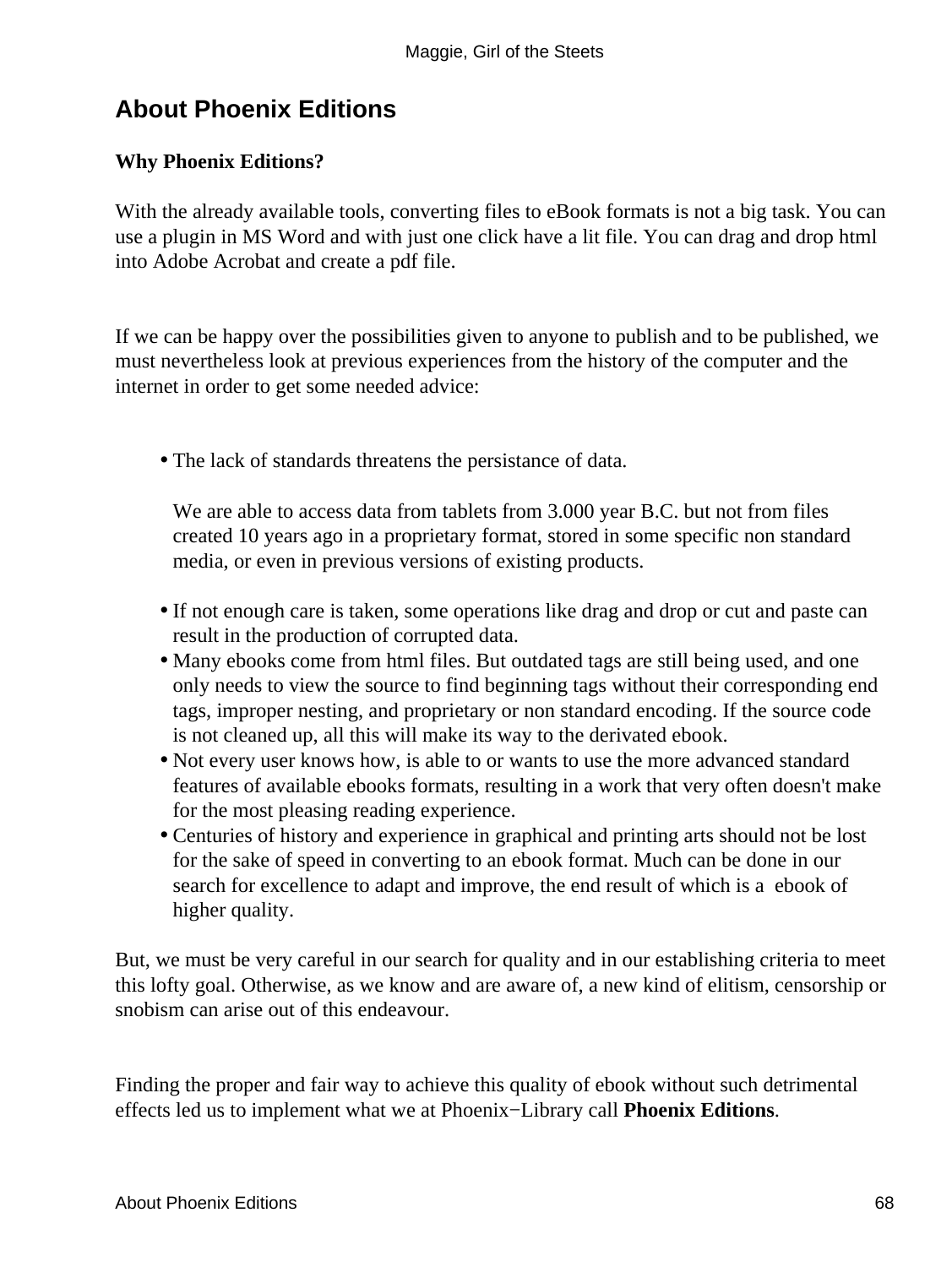### **What is a Phoenix Edition**

At Phoenix−Library we call a Phoenix Edition, an ebook with the following characteristics:

- It is converted from clean and standard xhtml/xml files
- It uses meta tags to identify content, and other data
- The available resources specific to each ebook format are used to give the reader a pleasant reading experience.

This means: objectives and normative criteria, regardless of taste, aesthetic or otherwise subjective evaluations of contents and/or presentation.

### **Phoenix Edition of a RocketEdition file:**

An ebook with a cover, a table of contents with active links, chapter breaks, a "go to" touch access at least to a TOC, oeb compliant metadata, indentation if required from a pEdition reproduction, internal links to notes.

### **Phoenix Edition of a Softbook file:**

An ebook with a cover, a table of contents with active links, chapter breaks, oeb compliant metadata, indentation if required from a pEdition reproduction, internal links to notes.

### **Phoenix Edition of a MS−Reader file:**

An ebook with a cover, an external table of contents with active links at least to an internal TOC, chapter breaks, images, oeb compliant metadata, indentation if required from a pEditon reproduction, internal links to notes.

### **Phoenix Edition of a Mobipocket file:**

An ebook with a cover, an external table of contents with active links at least to an internal TOC, chapter breaks, oeb compliant metadata, indentation if required from a pEdition reproduction, internal links to notes.

#### **Phoenix Edition of a Acrobat file:**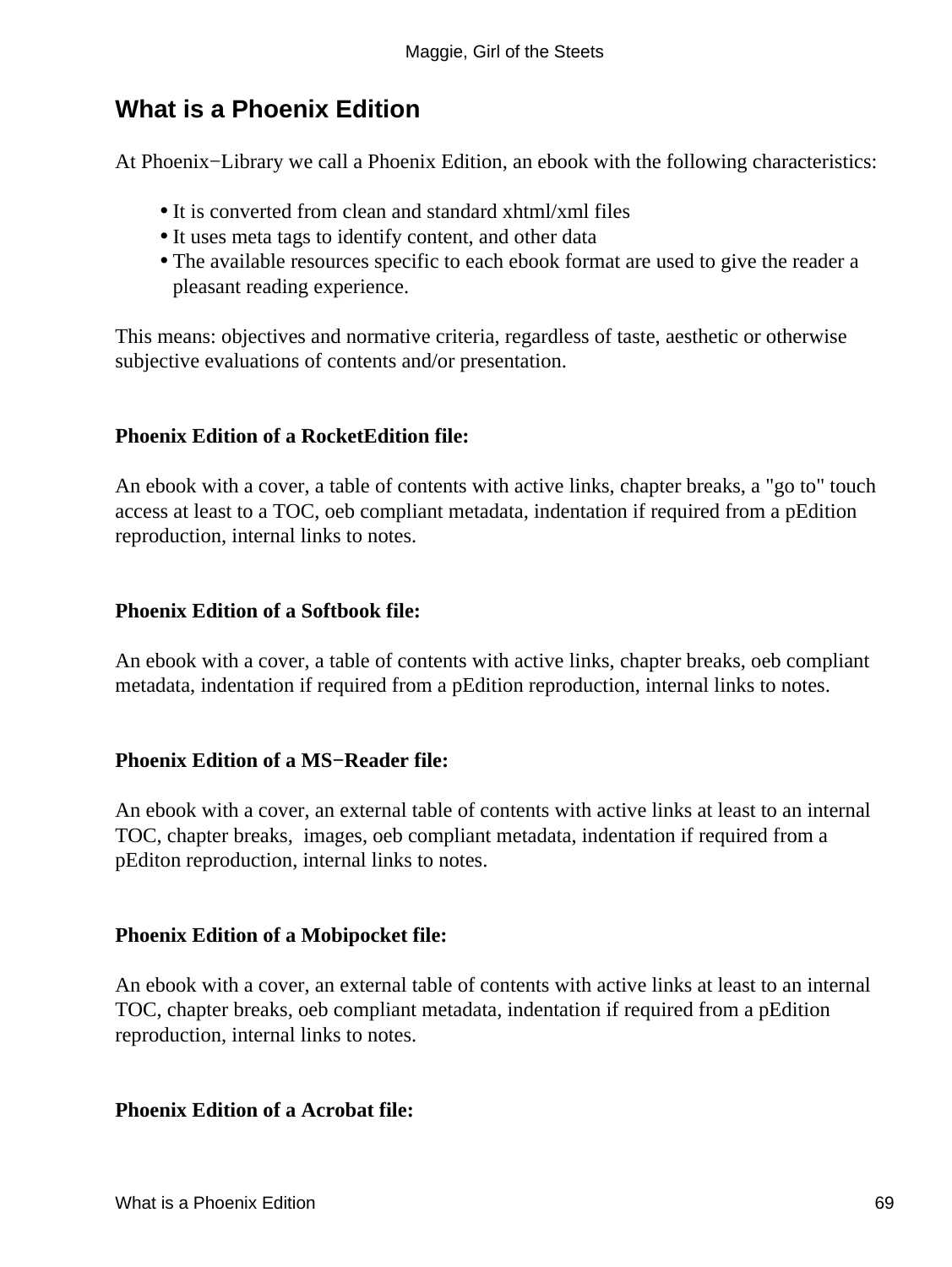An ebook with a cover, images, chapter breaks, matching page numbers, oeb compliant metadata, indentation if required from a pEdition reproduction, internal links to notes.

**Note 1:** These criteria will be discussed in the Phoenix eBook newsgroups in order to be refined and then implemented in a Phoenix Edition guideline, that will be available in the near future to all Phoenix−Library associates.

**Note 2:** In order to stimulate and reward all associate eBookProducers in their search for excellence, a percentage of all associate subscriptions will be allocated to this cause.